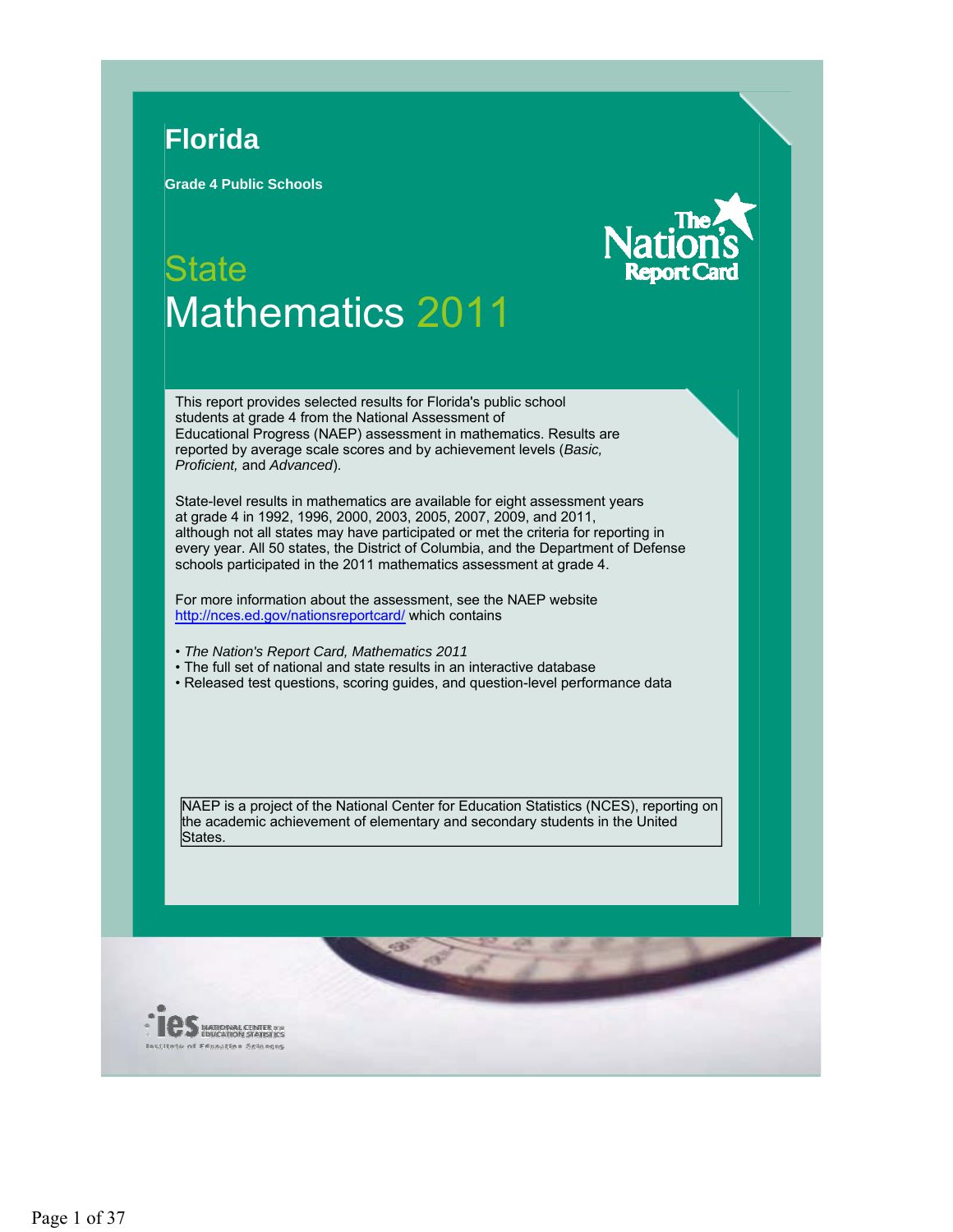### **KEY FINDINGS FOR 2011**

### **Grade 4:**

- In 2011, the average mathematics score for fourth-grade students in Florida was 240. This was not significantly different from that of the nation's public schools (240).
- The average score for students in Florida in 2011 (240) was higher than that in 1992 (214) and was not significantly different from that in 2009 (242).
- In 2011, the percentage of students in Florida who performed at or above *Proficient* was 37 percent. This was not significantly different from that for the nation's public schools (40 percent).
- The percentage of students in Florida who performed at or above *Proficient* in 2011 (37 percent) was greater than that in 1992 (13 percent) and was not significantly different from that in 2009 (40 percent).
- In 2011, the percentage of students in Florida who performed at or above *Basic* was 84 percent. This was not significantly different from that for the nation's public schools (82 percent).
- The percentage of students in Florida who performed at or above *Basic* in 2011 (84 percent) was greater than that in 1992 (52 percent) and was not significantly different from that in 2009 (86 percent).

**The U.S. Department of Education, Institute of Education Sciences, National Center for Education Statistics, and National Assessment of Educational Progress (NAEP) has provided software that generated user-selectable data, statistical significance test result statements, and technical descriptions of the NAEP assessments for this report. Content may be added or edited by states or other jurisdictions. This document, therefore, is not an official publication of the National Center for Education Statistics.**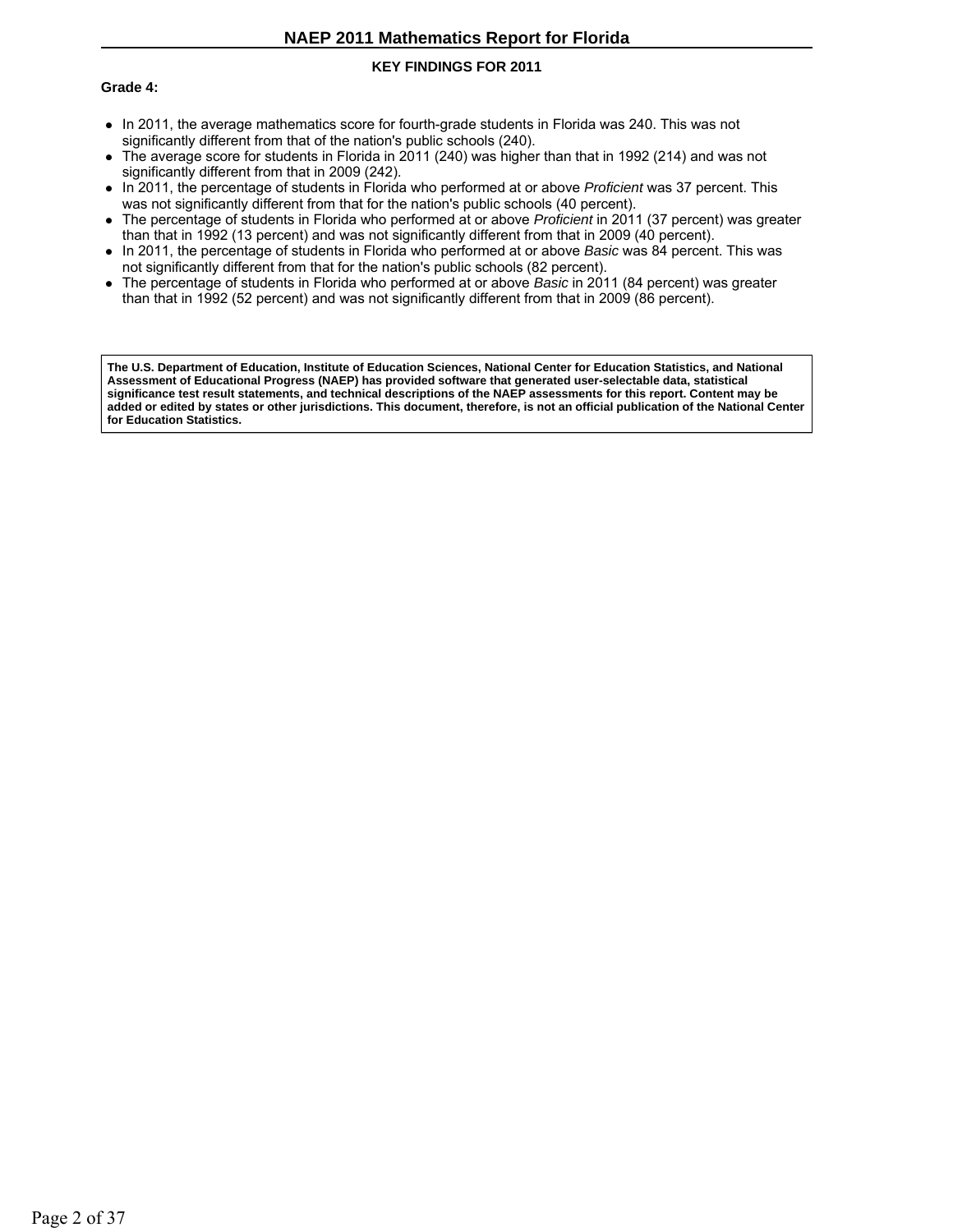# **Introduction**

### **What Was Assessed?**

The content for each NAEP assessment is determined by the National Assessment Governing Board. The framework for each assessment documents the content and process areas to be measured and sets guidelines for the types of questions to be used. The mathematics frameworks were developed with the guidance of the Council of Chief State School Officers (CCSSO) and under the direction of the Governing Board. The current framework is available at the Governing Board's website http://www.nagb.org/publications/frameworks/math-2011-framework.pdf.

For grades 4 and 8, the mathematics framework for the 2011 assessment is similar to earlier versions that guided the 1990, 1992, 1996, 2000, 2003, 2005, 2007, and 2009 mathematics assessments. Although the frameworks are updated periodically, the mathematics content objectives for grades 4 and 8 have not changed, allowing students' performance in 2011 to be compared with previous years.

### **Content Areas and Mathematical Complexity**

The 2011 mathematics framework classifies assessment questions in two dimensions, *content area* and *mathematical complexity*, that are used to guide the assessment. Each question is designed to measure one of the five content areas. However, certain aspects of mathematics, such as computation, occur in all content areas. Although the names of the content areas (as well as some topics in those areas) have changed from one framework to the next, a consistent focus has remained on measuring student performance in all five content areas. The distribution of questions among each content area differs by grade to reflect the knowledge and skills appropriate for each grade level.

- **Number properties and operations** measures students' understanding of ways to represent, calculate, and estimate with numbers.
- **Measurement** measures students' knowledge of measurement attributes, such as capacity and temperature, and geometric attributes, such as length, area, and volume.
- **Geometry** measures students' knowledge and understanding of shapes in a plane and in space.
- **Data analysis, statistics, and probability** measures students' understanding of data representation, characteristics of data sets, experiments and samples, and probability.
- **Algebra** measures students' understanding of patterns, using variables, algebraic representation, and functions.

The mathematical complexity of a question refers to the level of cognitive demand it places on students. Each level of complexity includes aspects of knowing and doing mathematics, such as performing procedures, understanding concepts, or solving problems.

- **Low complexity** questions typically specify what a student is to do, which is often to carry out a routine mathematical procedure.
- **Moderate complexity** questions involve more flexibility of thinking and often require a response with multiple steps.
- **High complexity** questions make heavier demands and often require abstract reasoning or analysis in a novel situation.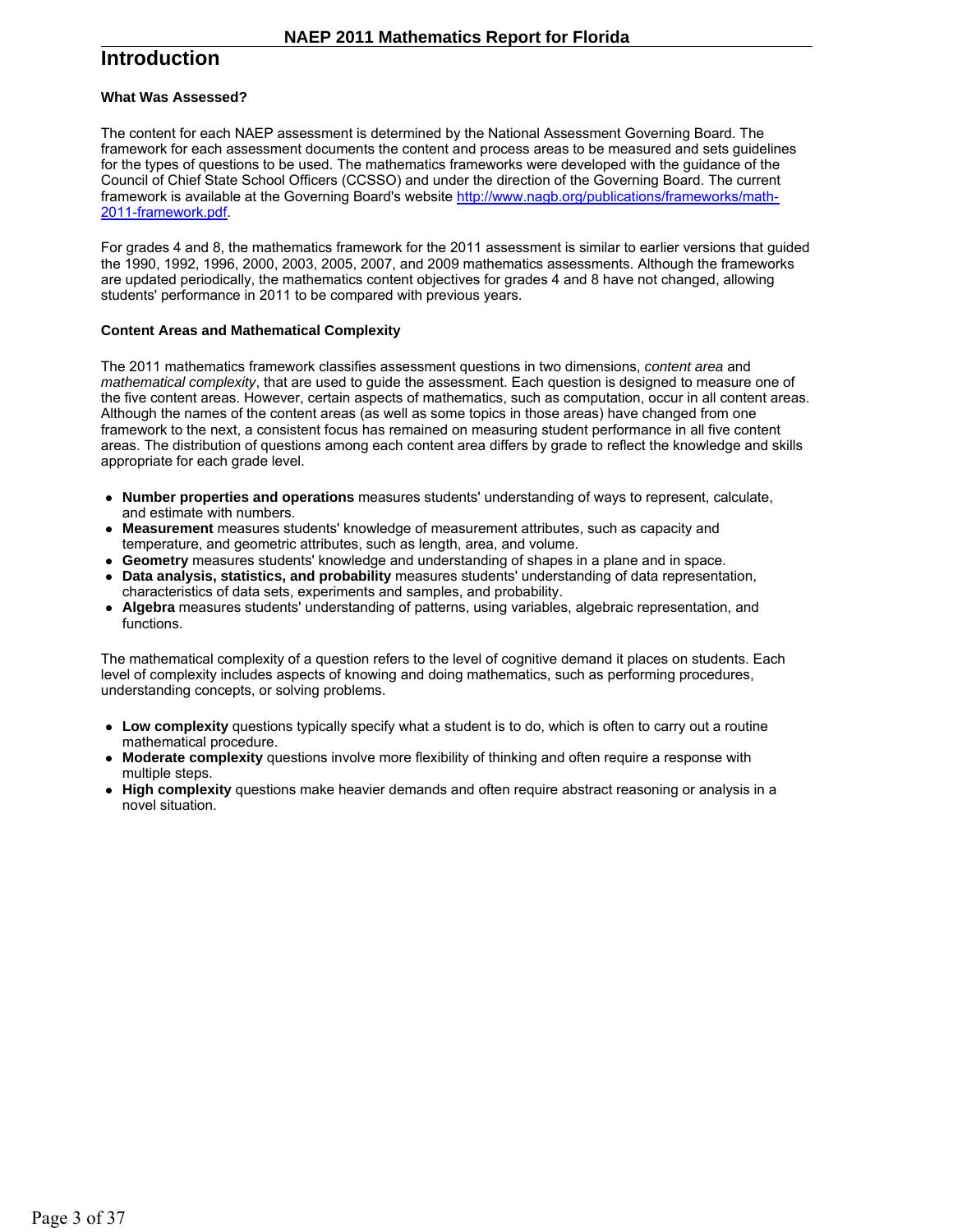### **Assessment Design**

Because of the breadth of the content covered in the NAEP mathematics assessment, each student took just a portion of the test, consisting of two 25-minute sections. Most student's testing time was divided evenly between multiple-choice and constructed-response questions. Short constructed-response questions asked students to provide the answer for a numerical problem or to briefly describe the solution to a problem. Longer constructedresponse questions required students to write both a solution and its justification, explanation, or interpretation. Released test questions, along with student performance data by state, are available on the NAEP website at http://nces.ed.gov/nationsreportcard/itmrls/.

Some questions in the 2011 assessment incorporated the use of calculators (four-function calculators at grade 4 and scientific or graphing calculators at grade 8), rulers, protractors (at grade 8), or manipulatives such as spinners and geometric shapes. Calculator use at all grades was permitted on approximately one-third of the assessment.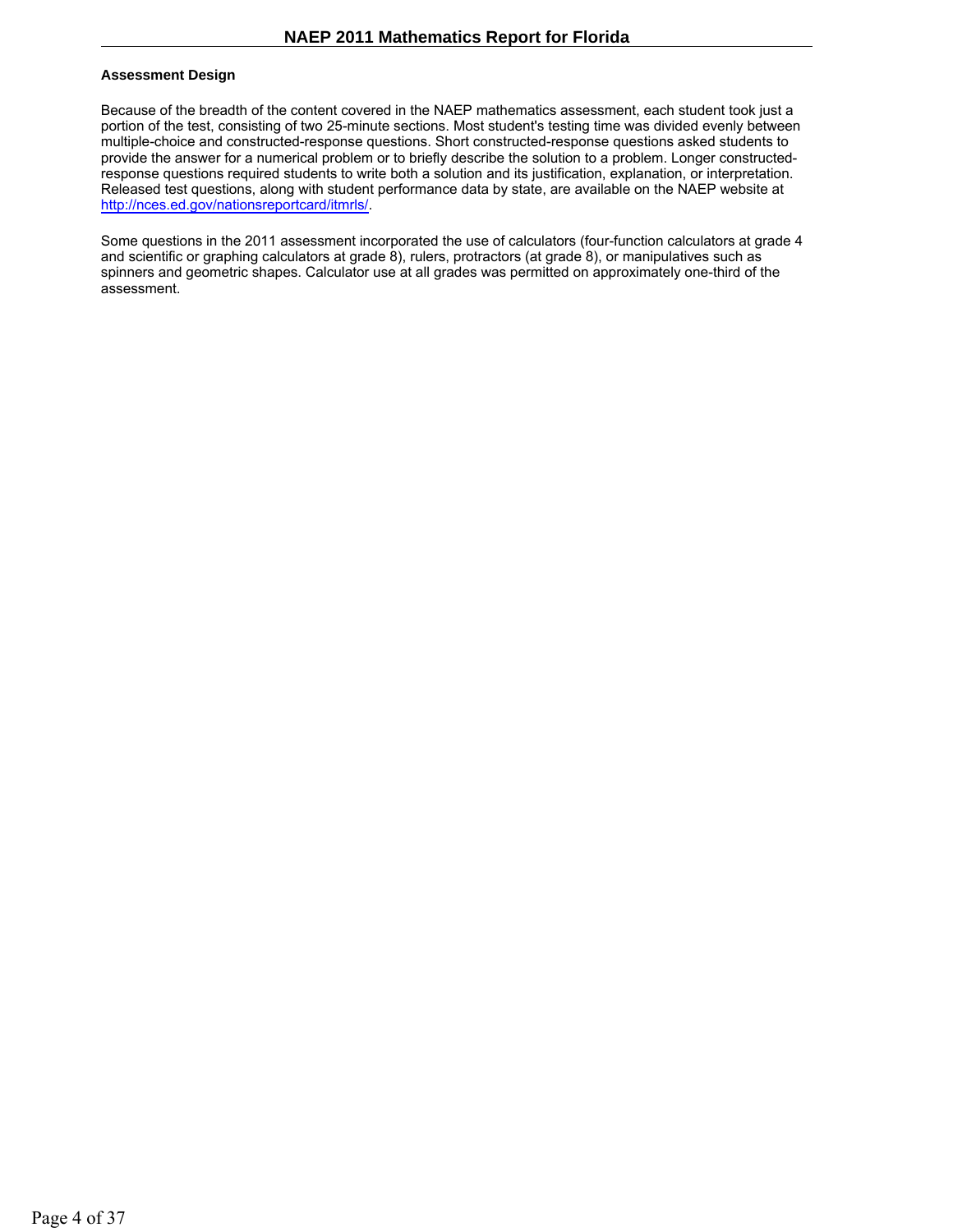### **Who Was Assessed?**

All 50 states, the District of Columbia, and the Department of Defense Schools participated in the 2011 mathematics assessment at grades 4 and 8. The overall participation rates for schools and students must meet guidelines established by the National Center for Education Statistics (NCES) and the National Assessment Governing Board for assessment results to be reported publicly. A participation rate of at least 85 percent for schools in each subject and grade was required. Participation rates for the 2011 mathematics assessment are available on the NAEP website at http://nationsreportcard.gov/math\_2011/participation.asp.

The schools and students participating in NAEP assessments are selected to be representative both nationally and for public schools at the state level. The comparisons between national and state results in this report present the performance of public school students only. In NAEP reports, the category "nation (public)" does not include Department of Defense or Bureau of Indian Education schools.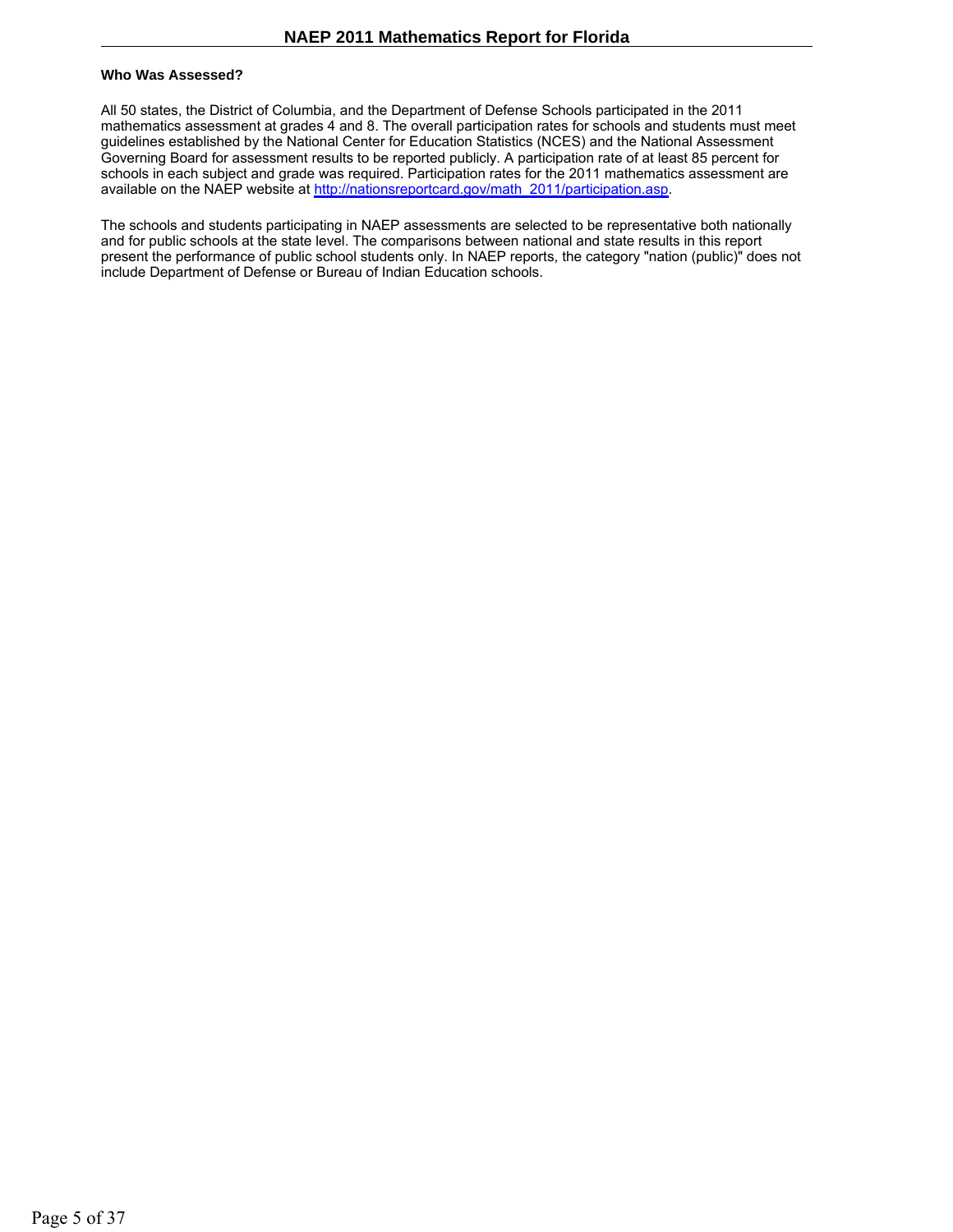### **How Is Student Mathematics Performance Reported?**

The 2011 state results are compared to results from seven earlier assessments at grade 4 and from eight earlier assessments at grade 8.

**Scale Scores**: Student performance is reported as an average score based on the NAEP mathematics scale, which ranges from 0 to 500 for grades 4 and 8. Because NAEP scales are developed independently for each subject and for each content area within a subject, the scores cannot be compared across subjects or across content areas within the same subject. Results are also reported at five percentiles (10th, 25th, 50th, 75th, and 90th) to show trends in performance for lower-, middle-, and higher-performing students.

**Achievement Levels**: Based on recommendations from policymakers, educators, and members of the general public, the Governing Board has set specific achievement levels for each subject area and grade. Achievement levels are performance standards indicating what students should know and be able to do. They provide another perspective with which to interpret student performance. NAEP results are reported in terms of three achievement levels—*Basic*, *Proficient*, and *Advanced*—and are expressed in terms of the percentage of students who attained each level. The three achievement levels are defined as follows:

- *Basic* denotes partial mastery of prerequisite knowledge and skills that are fundamental for proficient work at each grade.
- *Proficient* represents solid academic performance for each grade assessed. Students reaching this level have demonstrated competency over challenging subject matter, including subject-matter knowledge, application of such knowledge to real-world situations, and appropriate analytical skills.
- *Advanced* represents superior performance.

The achievement levels are cumulative; therefore, students performing at the *Proficient* level also display the competencies associated with the *Basic* level, and students at the *Advanced* level also demonstrate the competencies associated with both the *Basic* and the *Proficient* levels.

As provided by law, NCES, upon review of congressionally mandated evaluations of NAEP, has determined that achievement levels are to be used on a trial basis and should be interpreted with caution. The NAEP achievement levels have been widely used by national and state officials. The mathematics achievement-level descriptions are summarized in figure 1.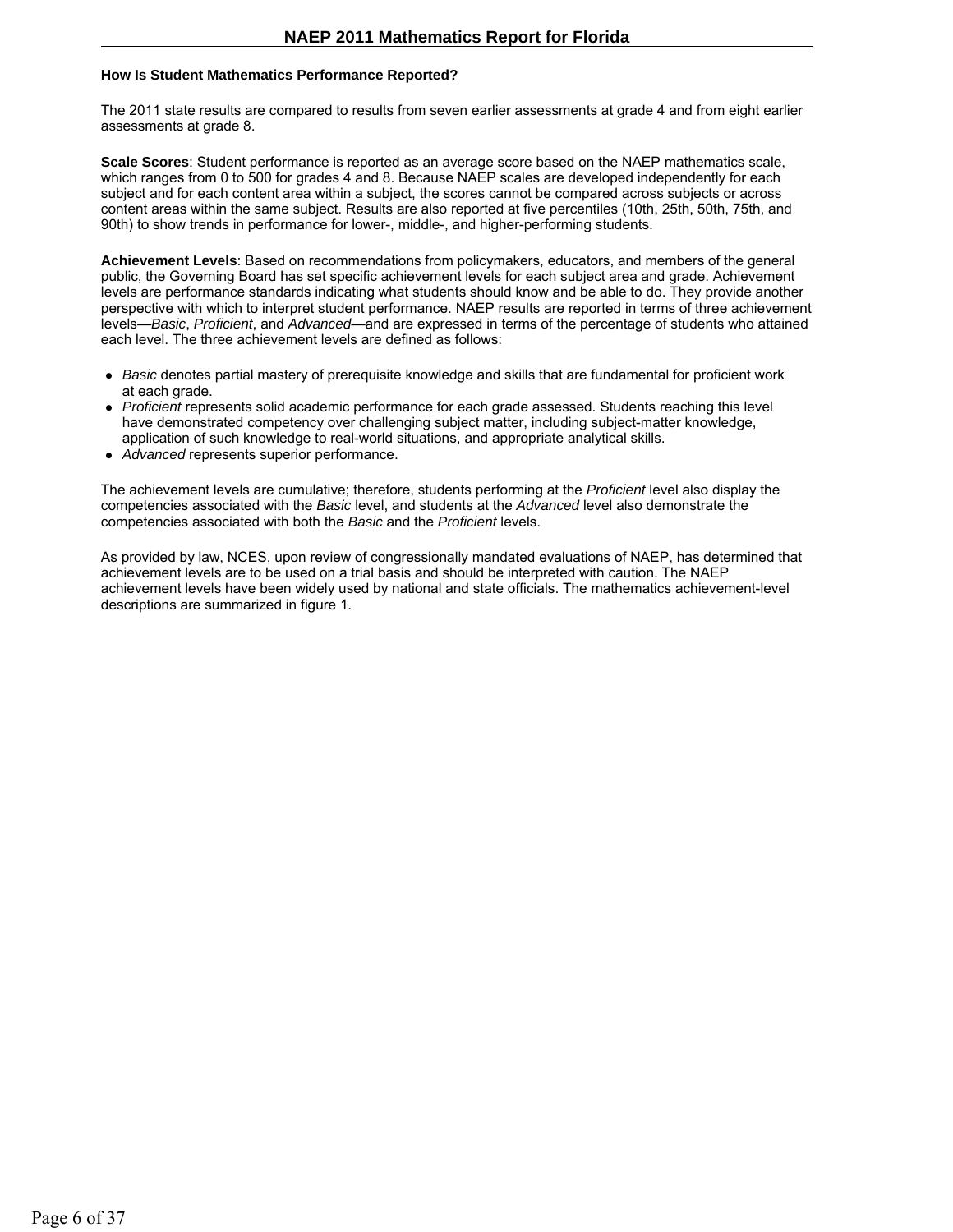#### **Figure 1 The Nation's Report Card 2011 State Assessment Descriptions of fourth-grade achievement levels for 2011 NAEP mathematics assessment**

Fourth-graders performing at the *Basic* level should be able to estimate and use basic facts to perform simple computations with whole numbers, show some understanding of fractions and decimals, and solve some simple real-world problems in all NAEP content areas. Students at this level should be able to use—although not always accurately—four-function calculators, rulers, and geometric shapes. Their written responses are often minimal and presented without supporting information.

|       | <b>Proficient</b>   Fourth-grade students performing at the <i>Proficient</i> level should consistently apply integrated |
|-------|--------------------------------------------------------------------------------------------------------------------------|
| Level | procedural knowledge and conceptual understanding to problem solving in the five NAEP content                            |
| (249) | areas.                                                                                                                   |

Fourth-graders performing at the *Proficient* level should be able to use whole numbers to estimate, compute, and determine whether results are reasonable. They should have a conceptual understanding of fractions and decimals; be able to solve real-world problems in all NAEP content areas; and use four-function calculators, rulers, and geometric shapes appropriately. Students performing at the *Proficient* level should employ problemsolving strategies such as identifying and using appropriate information. Their written solutions should be organized and presented both with supporting information and explanations of how they were achieved.

|       | <b>Advanced</b> Fourth-grade students performing at the Advanced level should apply integrated procedural |
|-------|-----------------------------------------------------------------------------------------------------------|
| Level | I knowledge and conceptual understanding to complex and nonroutine real-world problem solving             |
| (282) | I in the five NAEP content areas.                                                                         |

Fourth-graders performing at the *Advanced* level should be able to solve complex and nonroutine real-world problems in all NAEP content areas. They should display mastery in the use of four-function calculators, rulers, and geometric shapes. These students are expected to draw logical conclusions and justify answers and solution processes by explaining why, as well as how, they were achieved. They should go beyond the obvious in their interpretations and be able to communicate their thoughts clearly and concisely.

SOURCE: National Assessment Governing Board. (2010). *Mathematics Framework for the 2011 National Assessment of Educational Progress*. Washington, DC: Author.

NOTE: The scores in parentheses in the shaded boxes indicate the lowest point on the 0-500 scale at which the achievement-level range begins.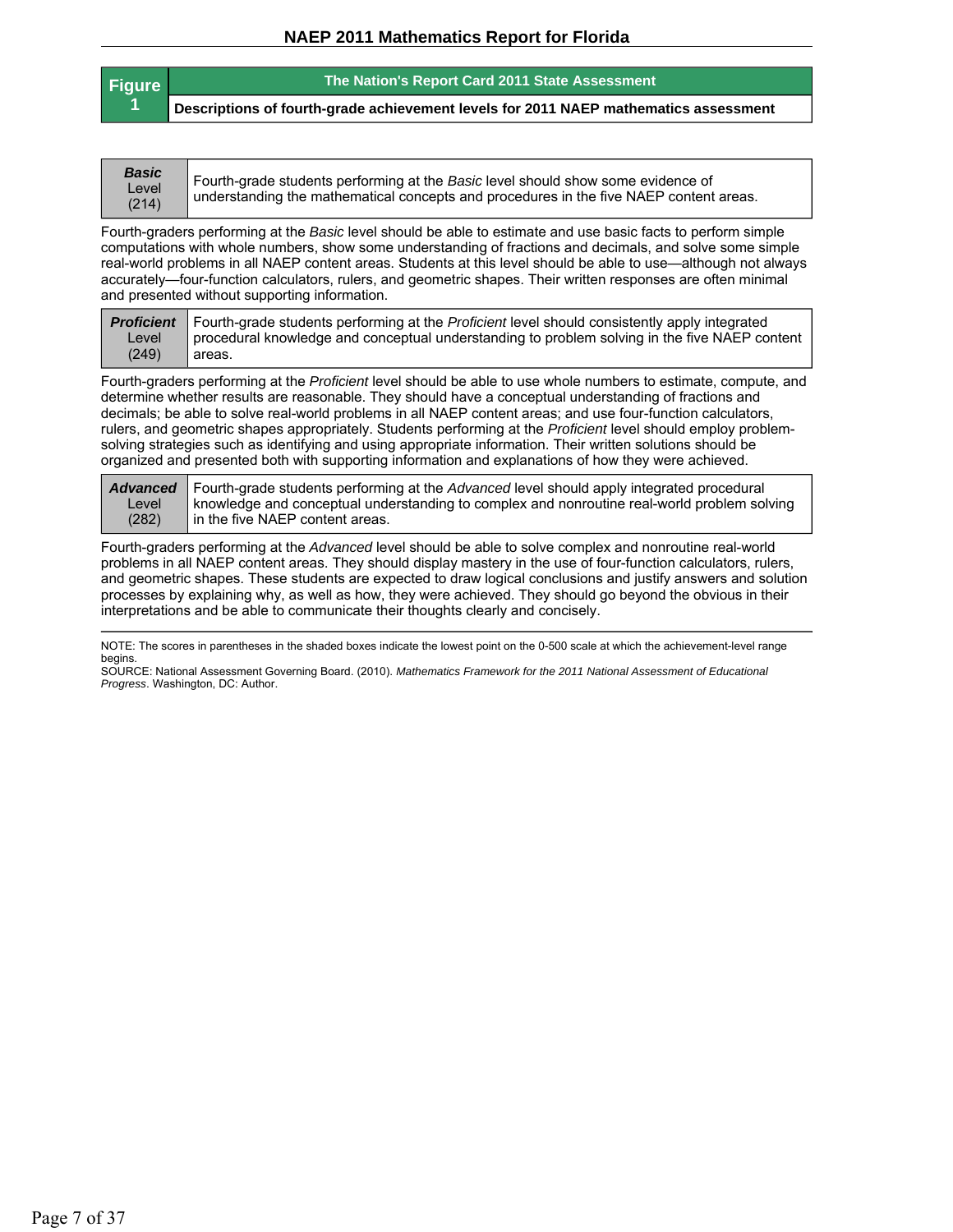### **Assessing Students With Disabilities and/or English Language Learners**

Testing accommodations, such as extra testing time or individual (rather than group) administration, are provided for students with disabilities (SD) or English language learners (ELL) who could not fairly and accurately demonstrate their abilities without modified test administration procedures. In 1996, administration procedures were introduced at the national level allowing certain accommodations for students requiring such accommodations to participate.

In state NAEP mathematics assessments prior to 2000, no testing accommodations or adaptations were permitted for SD or ELL students. In 2000, NAEP was administered using a split sample of schools—one sample in which accommodations were permitted for special-needs students who normally received them and another sample in which accommodations were not permitted. Therefore, there were two different sets of results available for 2000, and both are shown in the tables in this report. Results for the assessment years when accommodations were not permitted in state NAEP assessments (1990, 1992, 1996) are reported in the same tables as the results when accommodations were permitted (2000, 2003, 2005, 2007, 2009, 2011).

Even with the availability of accommodations, however, some students may still be excluded from the NAEP assessment. Due to differences in policies and practices regarding the identification and inclusion of SD and ELL students, variations in exclusion and accommodation rates should be considered when comparing students' performance over time and across states. The types of accommodations used in the 2011 NAEP mathematics assessment are available on the NAEP website at http://nationsreportcard.gov/math\_2011/type\_accomm.asp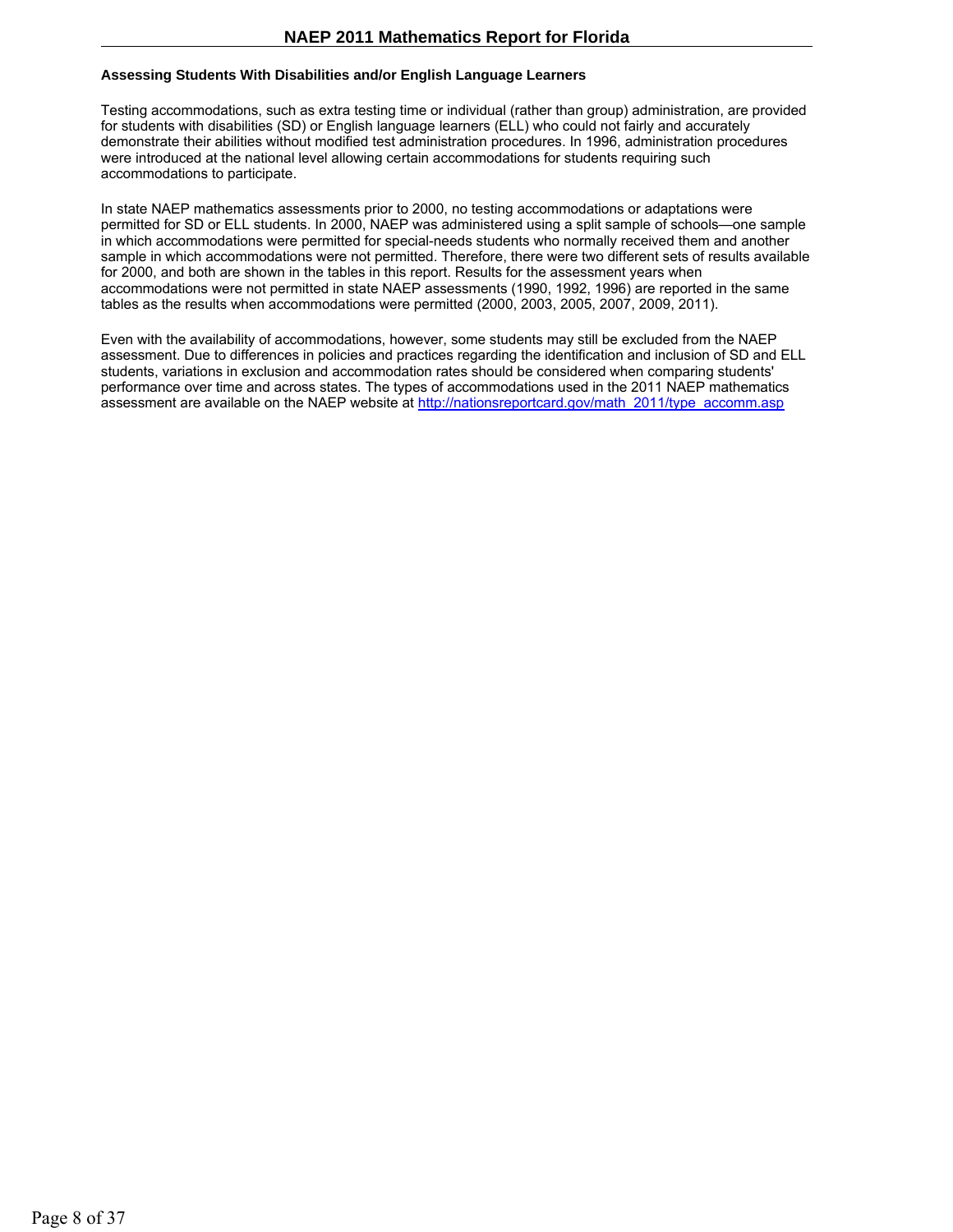### **Interpreting Results**

The scores and percentages in this report are estimates based on samples of students rather than on entire populations. In addition, the collection of questions used at each grade level is only a sample of the many questions that could have been asked to assess the skills and abilities described in the NAEP framework. Comparisons over time or between groups are based on statistical tests that consider both the size of the differences and the standard errors of the two statistics being compared. Standard errors are margins of error, and estimates based on smaller groups are likely to have larger margins of error. The size of the standard errors may also be influenced by other factors such as how representative the assessed students are of the entire population. Statistical tests that factor in these standard errors are used to determine whether the differences between average scores or percentages are significant. All differences were tested for statistical significance at the .05 level using unrounded numbers.

NAEP sample sizes have increased since 2002 compared to previous years, resulting in smaller standard errors. As a consequence, smaller differences are detected as statistically significant than were detected in previous assessments. In addition, estimates based on smaller groups are likely to have relatively large standard errors. Thus, some seemingly large differences may not be statistically significant. That is, it cannot be determined whether these differences are due to sampling error, or to true differences in the population of interest.

Differences between scores or between percentages are discussed in this report only when they are significant from a statistical perspective. Significant differences between 2011 and prior assessments are marked with a notation (\*) in the tables. Any differences in scores within a year or across years that are mentioned in the text as "higher," "lower," "greater," or "smaller" are statistically significant.

Score or percentage differences or gaps cited in this report are calculated based on differences between unrounded numbers. Therefore, the reader may find that the score or percentage difference cited in the text or tables may not be identical to the difference obtained from subtracting the rounded values shown in the accompanying tables or figures.

The reader is cautioned against making simple causal inferences between student performance and the other variables (e.g., race/ethnicity, gender, and type of school location) discussed in this report. A statistically significant relationship between a variable and measures of student performance does not imply that the variable causes differences in how well students perform. The relationship may be influenced by a number of other variables not accounted for in this report, such as family income, parental involvement, or student attitudes.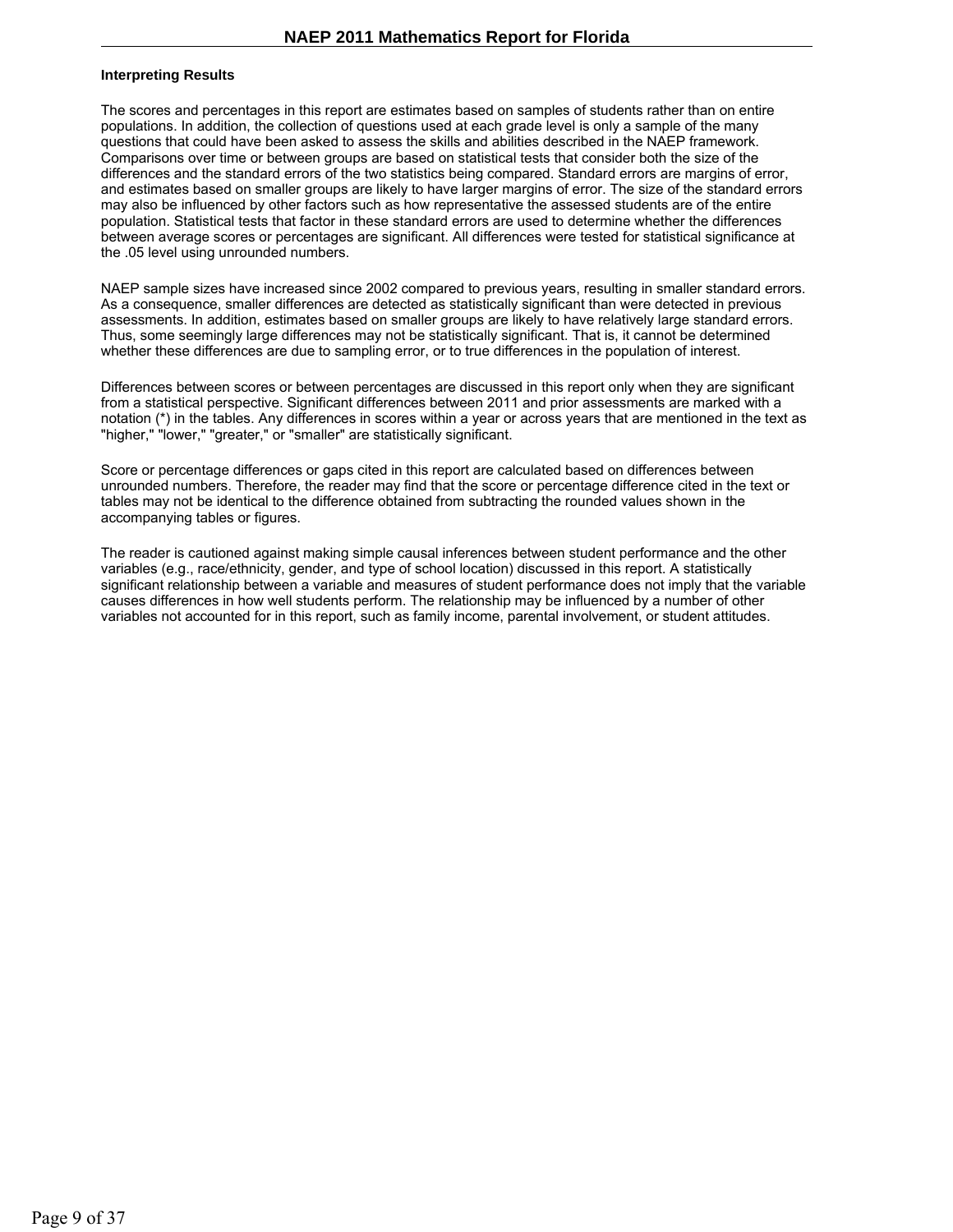# **NAEP 2011 Mathematics Overall Average Score and Achievement-Level Results for Public School Students**

Overall mathematics results for public school students from Florida are reported in this section, as well as regional and national results. The regions defined by the U.S. Census Bureau are Northeast, South, Midwest, and West (http://nces.ed.gov/nationsreportcard/hsts/tabulations/regions.asp).Therefore, trend data by region are not provided for assessment years prior to 2003.

Prior to 2000, testing accommodations were not provided for students with special needs in NAEP state mathematics assessments. For 2000, results are displayed for both the sample in which accommodations were permitted and the sample in which they were not permitted. Subsequent assessment results were based on the more inclusive samples. In the text of this report, comparisons to 2000 results refer only to the sample in which accommodations were permitted.

### **Overall Scale Score Results**

Student performance is reported as an average score based on the NAEP mathematics scale, which ranges from 0 to 500 for grades 4 and 8.

Table 1 shows the overall performance results of grade 4 public school students in Florida, the nation (public), and the region. Prior to 2003, the list of states that comprise a given region for NAEP differed from the list used by the U.S. Census Bureau, which has been used in NAEP from 2003 onward. Therefore, the data for the state's region are given only for 2003, 2005, 2007, 2009, and 2011. The first column of results presents the average score on the NAEP mathematics scale. The remaining columns show the scores at selected percentiles. Percentiles indicate the percentages of students whose scores fell at or below a particular score. For example, the 25th percentile demarks the cut point for the lowest 25 percent of students within the distribution of scale scores.

### *Grade 4 Scale Score Results*

- In 2011, the average scale score for students in Florida was 240. This was not significantly different from that of students across the nation (240).
- In Florida, the average scale score for students in 2011 was not significantly different from that in 2009 (242). However, the average scale score for students in public schools across the nation in 2011 was higher than that in 2009 (239).
- In Florida, the average scale score for students in 2011 was higher than the scores in 1992, 1996, and 2003. However, it was not significantly different from the scores in 2005, 2007, and 2009.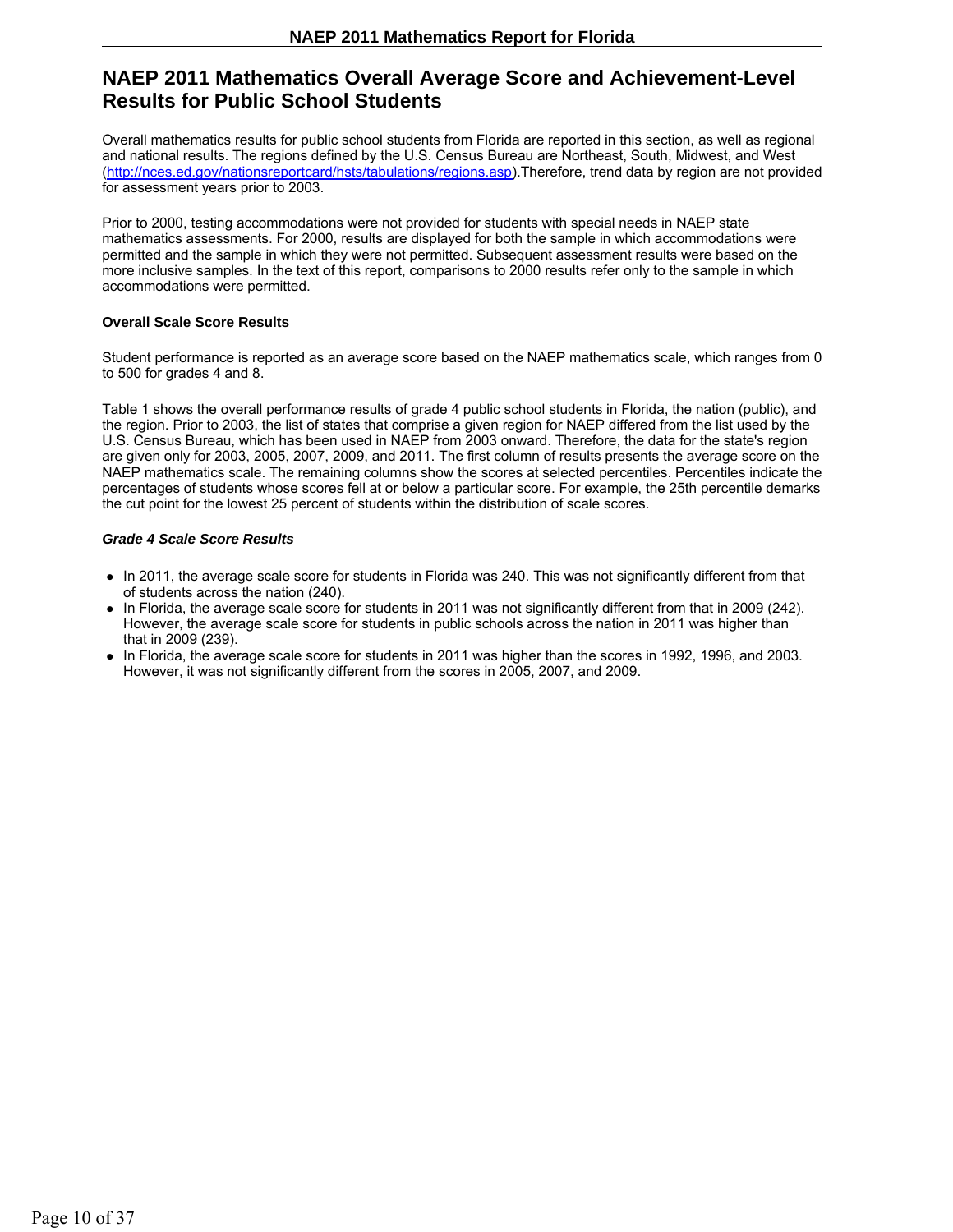### **The Nation's Report Card 2011 State Assessment**

**Table 1**

Average scale scores and selected percentile scores in NAEP mathematics for fourth-grade public school students, by year and jurisdiction: Various years, 1992–2011

|                       |                    | Average     | 10 <sub>th</sub> | 25 <sub>th</sub> | <b>50th</b> | 75th       | 90th       |
|-----------------------|--------------------|-------------|------------------|------------------|-------------|------------|------------|
| Year and jurisdiction |                    | scale score | percentile       | percentile       | percentile  | percentile | percentile |
| 19921                 | Nation (public)    | $219*$      | $176*$           | $197*$           | $220*$      | $241*$     | $259*$     |
|                       | Florida            | $214*$      | $172*$           | $193*$           | $215*$      | 235*       | $254*$     |
| 19961                 | Nation (public)    | $222*$      | $180*$           | $201*$           | $224*$      | $244*$     | 261*       |
|                       | Florida            | $216*$      | $173*$           | 195*             | $218*$      | $239*$     | $255*$     |
| 2003                  | Nation (public)    | $234*$      | $196*$           | $215*$           | $235*$      | $254*$     | $270*$     |
|                       | South <sup>2</sup> | $233*$      | $197*$           | $215*$           | $234*$      | $253*$     | 268*       |
|                       | Florida            | $234*$      | $196*$           | $215*$           | $235*$      | $254*$     | $270*$     |
| 2005                  | Nation (public)    | $237*$      | $199*$           | $219*$           | 239*        | $257*$     | $272*$     |
|                       | South <sup>2</sup> | $237*$      | $201*$           | $219*$           | $238*$      | $256*$     | $271*$     |
|                       | Florida            | 239         | 204              | 221              | 240         | 258        | 274        |
| 2007                  | Nation (public)    | $239*$      | $201*$           | 221              | 241         | $259*$     | $274*$     |
|                       | South <sup>2</sup> | $239*$      | 203              | 221              | 240         | $257*$     | $272*$     |
|                       | Florida            | 242         | 209              | $225*$           | 243         | 260        | 275        |
| 2009                  | Nation (public)    | $239*$      | $201*$           | $221*$           | $241*$      | $259*$     | $275*$     |
|                       | South <sup>2</sup> | $238*$      | $203*$           | 221              | 239         | $257*$     | 273        |
|                       | Florida            | 242         | 209              | 225              | 243         | 260        | 275        |
| 2011                  | Nation (public)    | 240         | 202              | 222              | 242         | 260        | 276        |
|                       | South <sup>2</sup> | 239         | 204              | 222              | 240         | 258        | 274        |
|                       | Florida            | 240         | 205              | 222              | 241         | 258        | 274        |

\* Value is significantly different (*p* < .05) from the value for the same jurisdiction in 2011.

**1** Accommodations were not permitted for this assessment.

**<sup>2</sup>** Region in which jurisdiction is located. Regional data are not provided for years prior to 2003 to be consistent with the U.S. Census Bureau defined regions.

NOTE: The NAEP grade 4 mathematics scale ranges from 0 to 500. All differences were calculated and tested using unrounded numbers. SOURCE: U.S. Department of Education, Institute of Education Sciences, National Center for Education Statistics, National Assessment of Educational Progress (NAEP), various years, 1992–2011 Mathematics Assessments.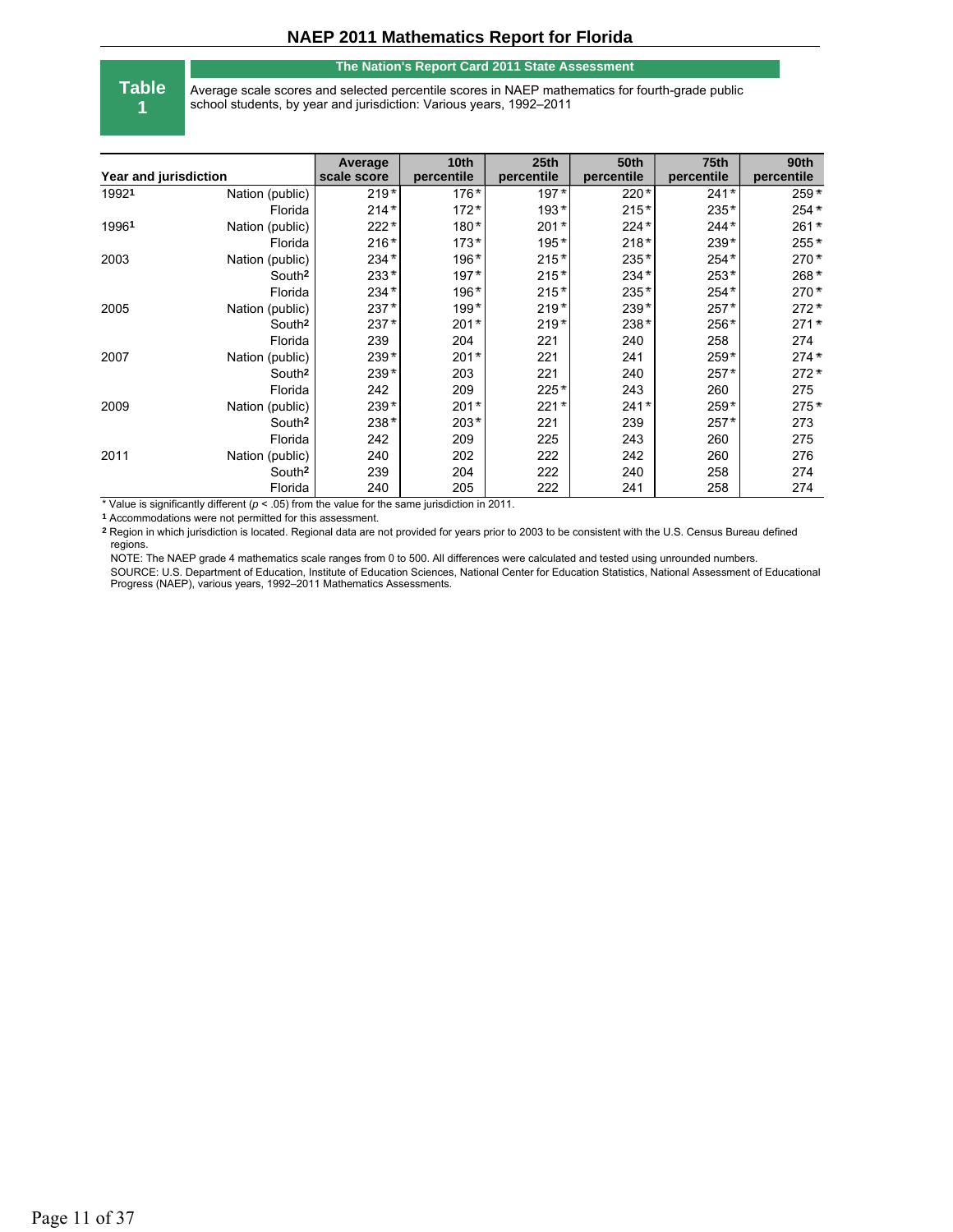### **Overall Achievement-Level Results**

Student results are reported as the percentages of students performing relative to performance standards set by the National Assessment Governing Board. These performance standards for what students should know and be able to do were based on the recommendations of broadly representative panels of educators and members of the public.

Table 2 shows the percentage of students at grade 4 who performed below *Basic*, at or above *Basic*, at or above *Proficient*, and at *Advanced*. Because the percentages are cumulative from *Basic* to *Proficient* to *Advanced*, they may sum to more than 100 percent. Only the percentage of students performing at or above *Basic* (which includes the students at *Proficient* and *Advanced)* plus the students below *Basic* will sum to 100 percent.

### *Grade 4 Achievement-Level Results*

- In 2011, the percentage of Florida's students who performed at or above *Proficient* was 37 percent. This was not significantly different from the percentage of the nation's public school students who performed at or above *Proficient* (40 percent).
- In Florida, the percentage of students who performed at or above *Proficient* in 2011 was greater than the percentages in 1992, 1996, and 2003, but was not significantly different from the percentages in 2005, 2007, and 2009.
- In 2011, the percentage of Florida's students who performed at or above *Basic* was 84 percent. This was not significantly different from the percentage of the nation's public school students who performed at or above *Basic* (82 percent).
- In Florida, the percentage of students who performed at or above *Basic* in 2011 was greater than the percentages in 1992, 1996, and 2003, but was not significantly different from the percentages in 2005, 2007, and 2009.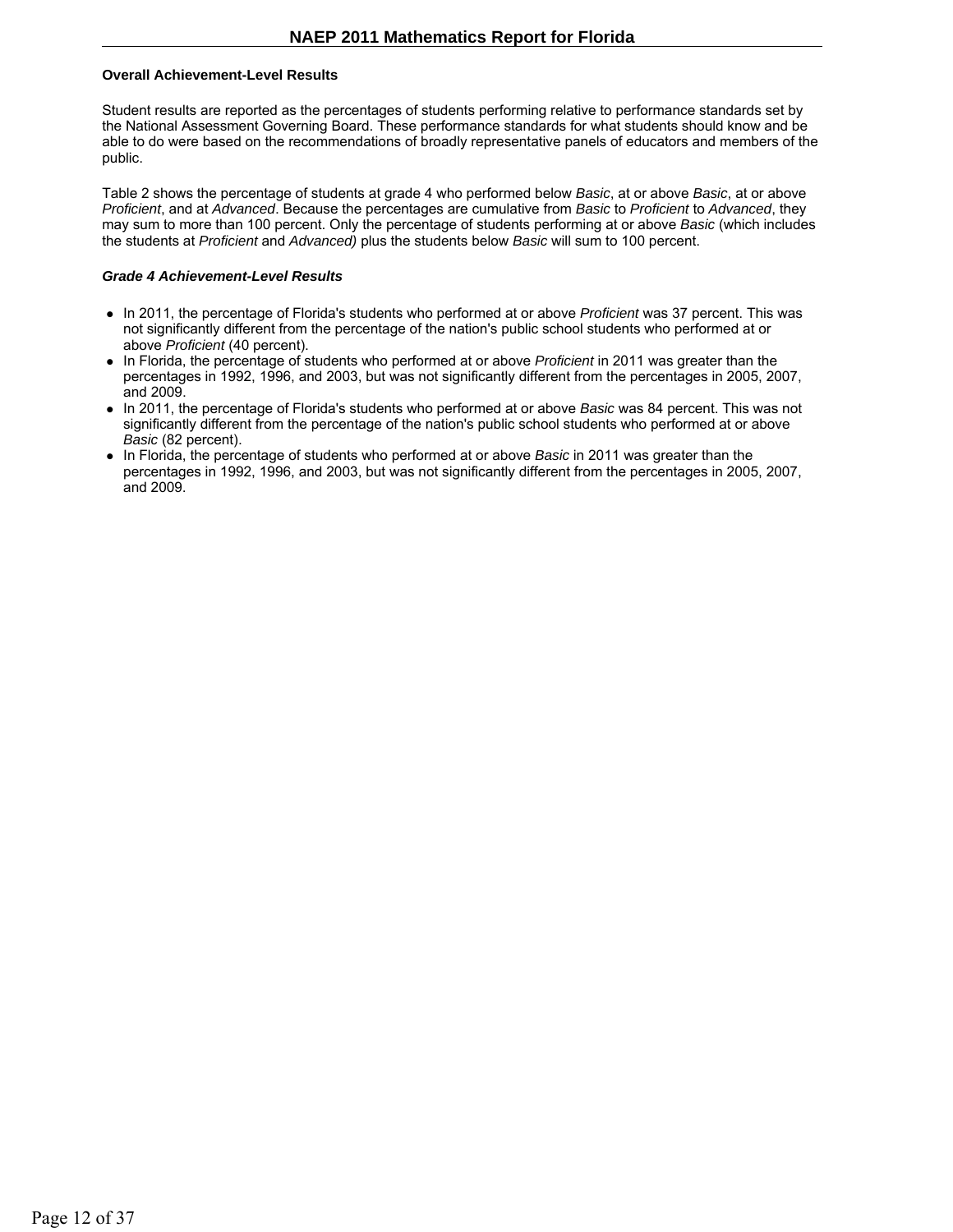#### **The Nation's Report Card 2011 State Assessment**

**Table 2**

Percentage of fourth-grade public school students at or above NAEP mathematics achievement levels, by year and jurisdiction: Various years, 1992–2011

| Year and jurisdiction |                    | <b>Below</b><br><b>Basic</b> | At or above<br><b>Basic</b> | At or above<br><b>Proficient</b> | At<br><b>Advanced</b> |
|-----------------------|--------------------|------------------------------|-----------------------------|----------------------------------|-----------------------|
| 19921                 | Nation (public)    | $43*$                        | $57*$                       | $17*$                            | $2*$                  |
|                       | Florida            | $48*$                        | $52*$                       | $13*$                            | $1*$                  |
| 19961                 | Nation (public)    | $38*$                        | $62*$                       | $20*$                            | $2*$                  |
|                       | Florida            | $45*$                        | $55$ $^{\star}$             | $15*$                            | $1*$                  |
| 2003                  | Nation (public)    | $24*$                        | 76*                         | $31*$                            | $4*$                  |
|                       | South <sup>2</sup> | $24*$                        | $76*$                       | $29*$                            | $3*$                  |
|                       | Florida            | $24*$                        | 76*                         | $31*$                            | $4*$                  |
| 2005                  | Nation (public)    | $21*$                        | $79*$                       | $35*$                            | $5*$                  |
|                       | South <sup>2</sup> | $20*$                        | $80*$                       | $34*$                            | $4*$                  |
|                       | Florida            | 18                           | 82                          | 37                               | 5                     |
| 2007                  | Nation (public)    | 19                           | 81                          | $39*$                            | $5*$                  |
|                       | South <sup>2</sup> | 18                           | 82                          | $36*$                            | $5*$                  |
|                       | Florida            | 14                           | 86                          | 40                               | 6                     |
| 2009                  | Nation (public)    | $19*$                        | $81*$                       | $38*$                            | $6*$                  |
|                       | South <sup>2</sup> | 18                           | 82                          | 36                               | 5                     |
|                       | Florida            | 14                           | 86                          | 40                               | 5                     |
| 2011                  | Nation (public)    | 18                           | 82                          | 40                               | 6                     |
|                       | South <sup>2</sup> | 18                           | 82                          | 37                               | 5                     |
|                       | Florida            | 16                           | 84                          | 37                               | 5                     |

\* Value is significantly different (*p* < .05) from the value for the same jurisdiction in 2011.

**1** Accommodations were not permitted for this assessment.

**<sup>2</sup>** Region in which jurisdiction is located. Regional data are not provided for years prior to 2003 to be consistent with the U.S. Census Bureau defined regions.

NOTE: The NAEP grade 4 mathematics scale ranges from 0 to 500. Achievement levels correspond to the following points on the NAEP mathematics scales: below *Basic*, 213 or lower; *Basic*, 214–248; *Proficient*, 249–281; and *Advanced*, 282 and above. At or above *Basic* includes *Basic*, *Proficient*, and *Advanced*. At or above *Proficient* includes *Proficient* and *Advanced*. Detail may not sum to totals because of rounding. All differences were calculated and tested using unrounded numbers.

SOURCE: U.S. Department of Education, Institute of Education Sciences, National Center for Education Statistics, National Assessment of Educational Progress (NAEP), various years, 1992–2011 Mathematics Assessments.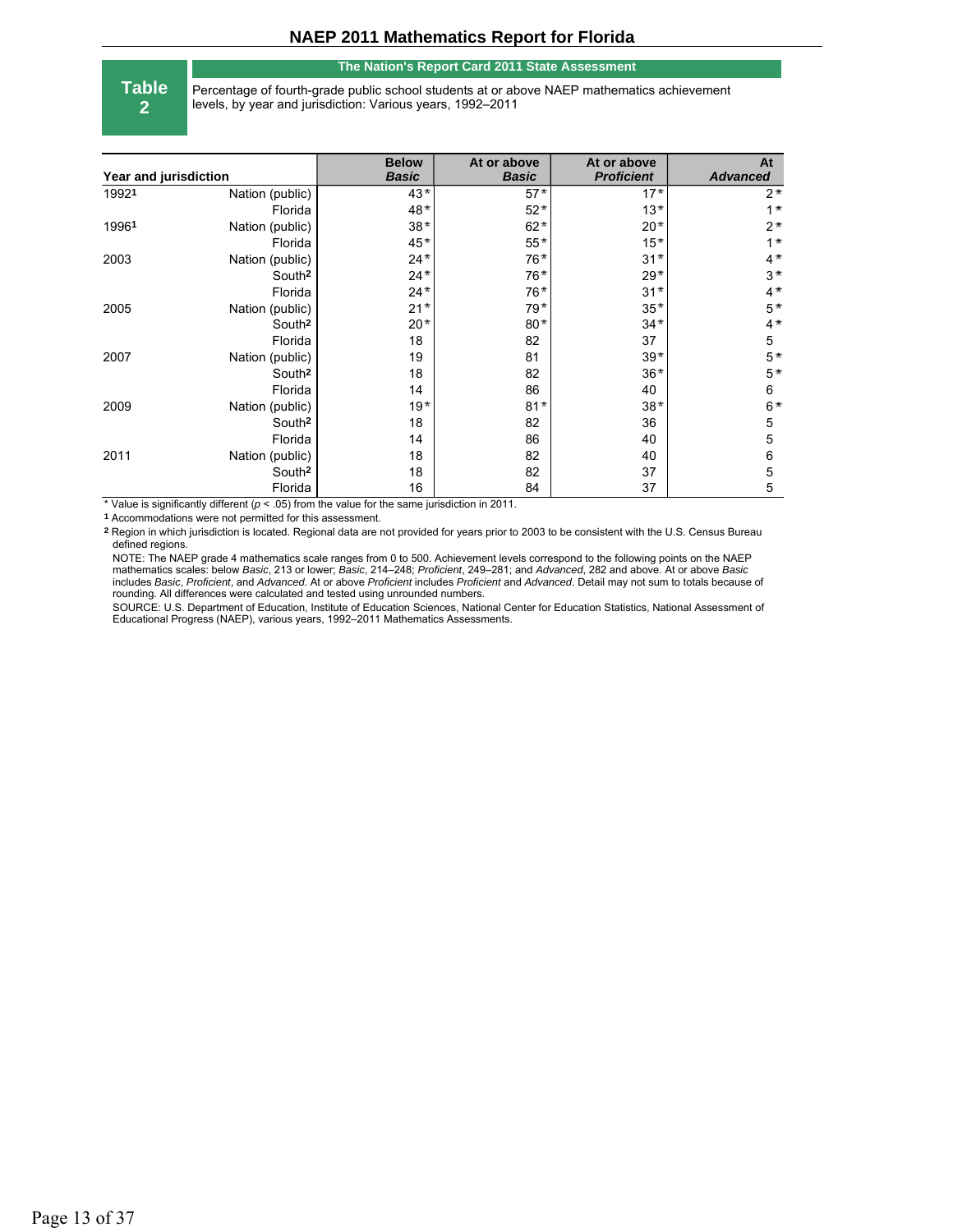# **Comparisons Between Florida, the Nation, and Participating States and Jurisdictions**

All 50 states, the District of Columbia, and the Department of Defense Schools participated in the 2011 mathematics assessment at grades 4 and 8. References to "jurisdictions" in the results statements may include states, the District of Columbia, and Department of Defense Schools.

### **Comparisons by Scale Scores**

Figure 2 compares Florida's 2011 overall mathematics scale scores at grade 4 with those of public schools in the nation and all other participating states and jurisdictions. The different shadings indicate whether the average score of the nation (public), a state, or a jurisdiction was found to be higher than, lower than, or not significantly different from that of Florida in the NAEP 2011 mathematics assessment.

### *Grade 4 Scale Score Comparison Results*

• The average score for students in Florida was higher than the scores in 13 jurisdictions, not significantly different from those in 17 jurisdictions, and lower than those in 21 jurisdictions.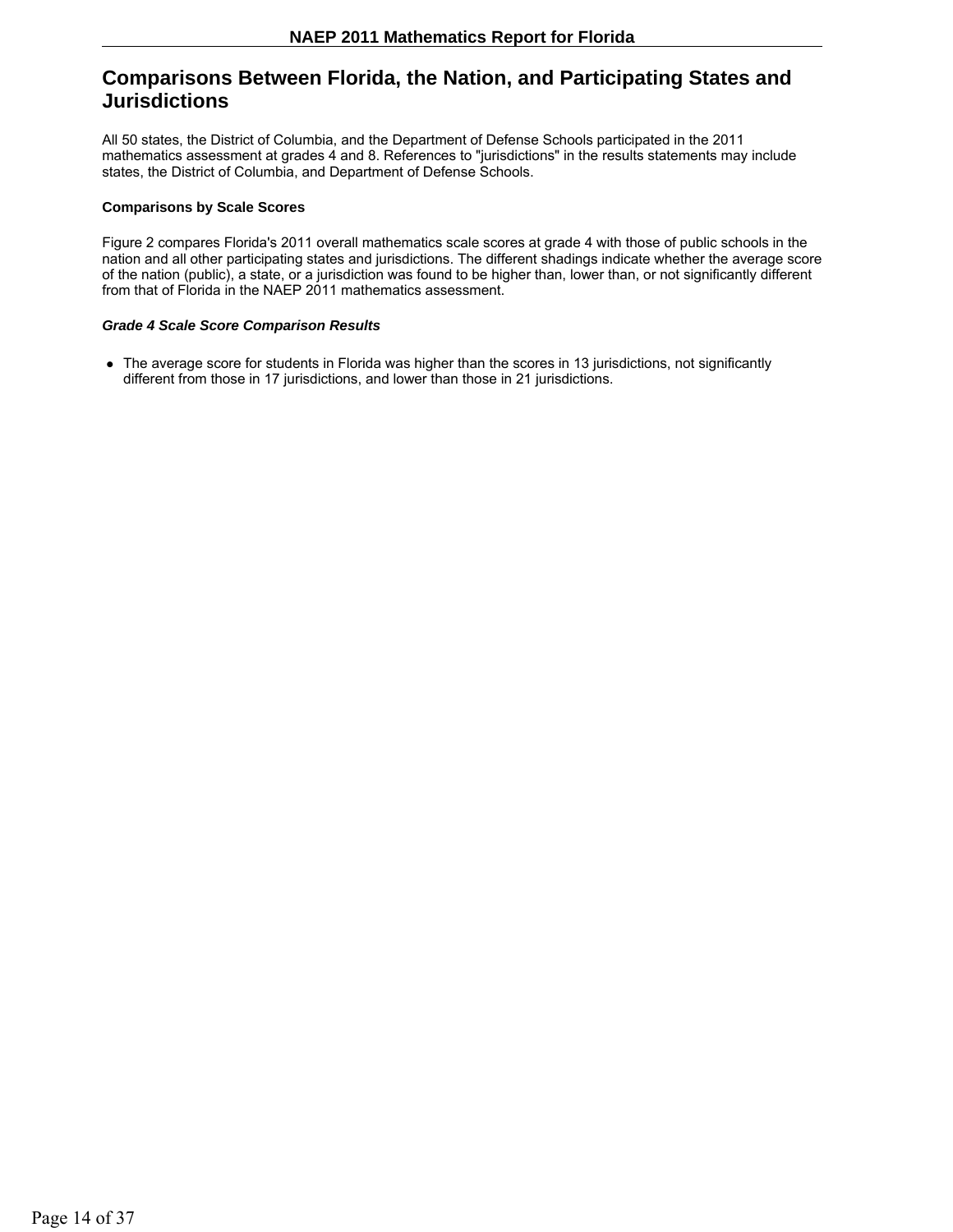

**<sup>1</sup>** Department of Defense Education Activity (overseas and domestic schools).

NOTE: Significance tests used a multiple-comparison procedure based on all jurisdictions that participated. SOURCE: U.S. Department of Education, Institute of Education Sciences, National Center for Education Statistics, National Assessment of Educational Progress (NAEP), 2011 Mathematics Assessment.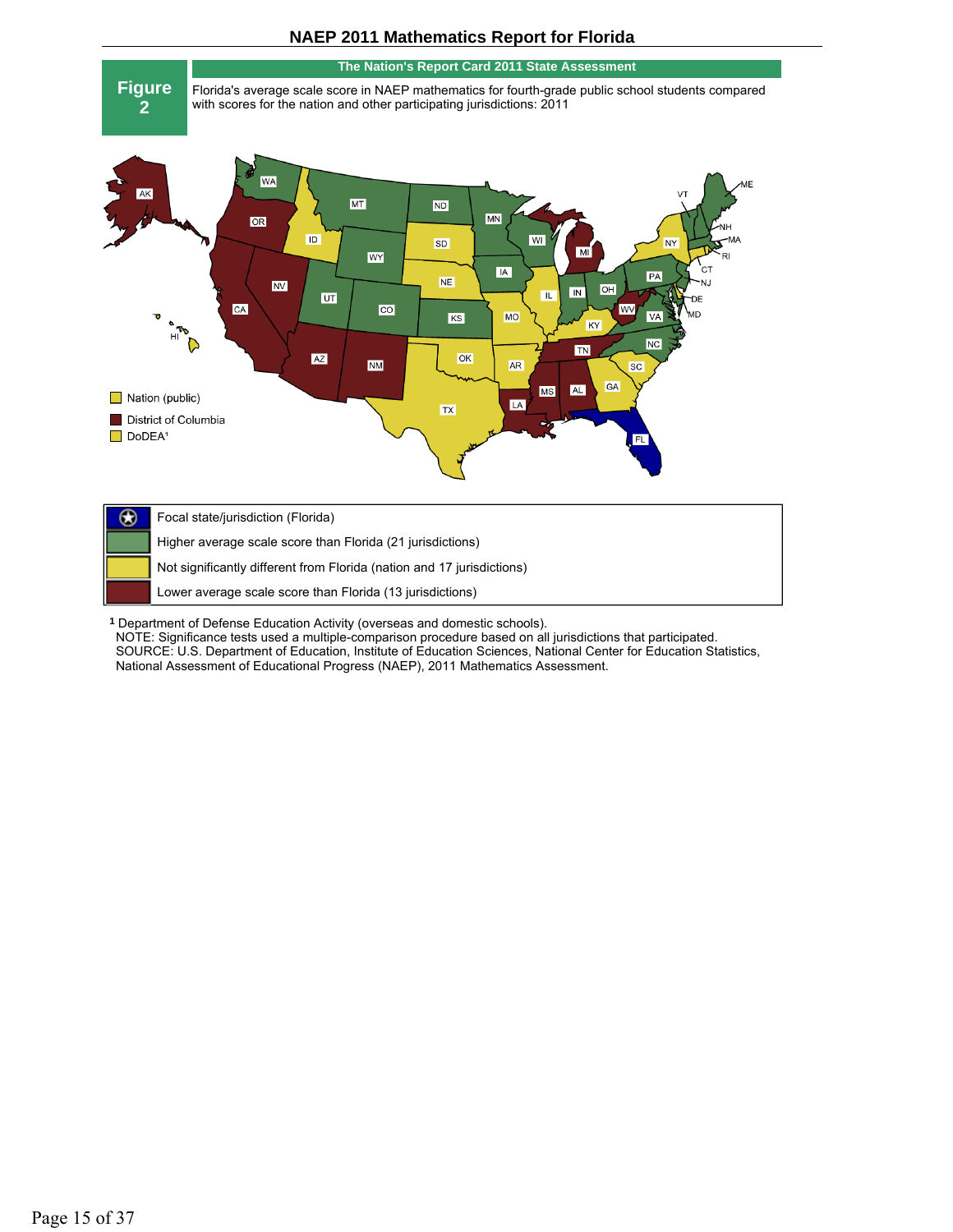### **Comparisons by Achievement Levels**

Figure 3 permits comparisons of all jurisdictions (and the nation) participating in the NAEP 2011 mathematics assessment in terms of percentages of grade 4 students performing at or above *Proficient*. The participating states and jurisdictions are grouped into categories reflecting whether the percentage of their students performing at or above *Proficient* (including *Advanced*) was found to be higher than, not significantly different from, or lower than the percentage in Florida.

Note that the selected state is listed first in its category, and the other states and jurisdictions within each category are listed alphabetically; statistical comparisons among jurisdictions in each of the three categories are not included in this report. However, statistical comparisons among states by achievement level can be calculated online by using the NAEP Data Explorer at http://nces.ed.gov/nationsreportcard/naepdata/.

### *Grade 4 Achievement-Level Comparison Results*

- The percentage of students performing at or above the *Proficient* level in Florida was greater than the percentage in 7 jurisdictions, not significantly different from those in 20 jurisdictions, and smaller than those in 24 jurisdictions.
- The percentage of students performing at or above the *Basic* level in Florida was greater than the percentage in 19 jurisdictions, not significantly different from those in 20 jurisdictions, and smaller than those in 12 jurisdictions (data not shown).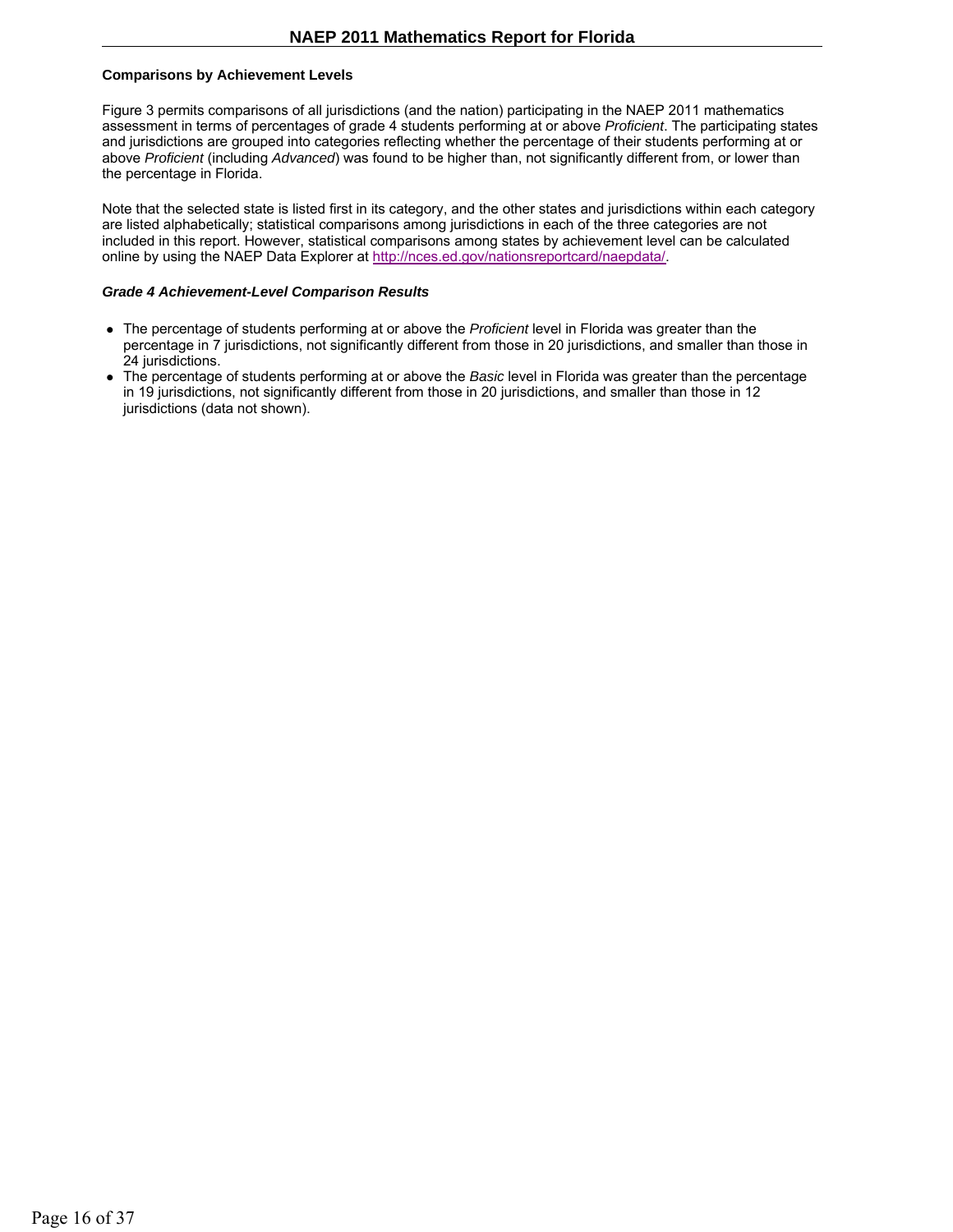#### **The Nation's Report Card 2011 State Assessment**

**Figure** Average scale scores in NAEP mathematics for fourth-grade public school students, percentage within each achievement level, and Florida's percentage at or above *Proficient* compared with the nation and other participating states/jurisdictions: 2011

**3**

| State/jurisdiction Avg. |            |                                                                               | Legend: Below Basic                           | Basic          |   | Proficient                        | Advanced                | State/jurisdiction     |  |
|-------------------------|------------|-------------------------------------------------------------------------------|-----------------------------------------------|----------------|---|-----------------------------------|-------------------------|------------------------|--|
|                         | score      | Percentage at or above Proficient is higher than Florida                      |                                               |                |   |                                   |                         |                        |  |
| Colorado                | 244        |                                                                               | 16                                            | 37             |   | $\overline{37}$                   | 10 <sup>1</sup>         | Colorado               |  |
| Connecticut 242         |            |                                                                               | $\overline{18}$                               | 36             |   | 37                                | 8                       |                        |  |
| Indiana                 | 244        |                                                                               | 13                                            | 42             |   | $\overline{37}$                   | $\overline{7}$          | Connecticut<br>Indiana |  |
|                         |            |                                                                               | 14                                            | 43             |   |                                   | 6                       |                        |  |
| lowa                    | 243<br>246 |                                                                               |                                               | 42             |   | 37<br>41                          |                         | lowa                   |  |
| <b>Kansas</b>           | 244        |                                                                               | 10 <sup>°</sup>                               | 42             |   | 38                                | $\overline{7}$          | Kansas                 |  |
| Maine<br>Marvland       | 247        |                                                                               | 13                                            | 39             |   | $\overline{35}$                   | $\overline{7}$<br>13    | Maine                  |  |
|                         |            |                                                                               | 14<br>$\overline{7}$                          | 34             |   | 45                                |                         | Maryland               |  |
| <b>Massachusetts</b>    | 253        |                                                                               |                                               |                |   | 41                                | 13                      | Massachusetts          |  |
| Minnesota               | 249        |                                                                               | 12                                            | 35             |   |                                   | 12<br>l 6               | Minnesota              |  |
| <b>Missouri</b>         | 240        |                                                                               | 17                                            | 41             |   | $\overline{36}$                   | 5                       | Missouri               |  |
| Montana                 | 244        |                                                                               | 13                                            | 42             |   | 40                                |                         | Montana                |  |
| New Hampshire           | 252        |                                                                               | 8                                             | 35             |   | 47                                | $\vert$ 11              | New Hampshire          |  |
| New Jersey              | 248        |                                                                               | 11                                            | 38             |   | 41                                | 10 <sup>1</sup>         | New Jersey             |  |
| North Carolina          | 245        |                                                                               | $\overline{12}$                               | 44             |   | $\overline{38}$                   | $\overline{7}$          | North Carolina         |  |
| North Dakota            | 245        |                                                                               | 10                                            | 43             |   | $\overline{41}$                   | 5                       | North Dakota           |  |
| Ohio                    | 244        |                                                                               | $\overline{14}$                               | 41             |   | 38                                | $\overline{7}$          | Ohio                   |  |
| Pennsylvania            | 246        |                                                                               | 13                                            | 39             |   | 39                                | 9                       | Pennsylvania           |  |
| Rhode Island            | 242        |                                                                               | $\overline{16}$                               | 41             |   | 36                                | $\overline{7}$          | Rhode Island           |  |
| Utah <sup>1</sup>       | 243        |                                                                               | 15                                            | 42             |   | 36                                | $\overline{7}$          | Utah                   |  |
| Vermont                 | 247        |                                                                               | 11                                            | 39             |   | 41                                | 8                       | Vermont                |  |
| Virginia                | 245        |                                                                               | 13                                            | 41             |   | $\overline{37}$                   | 9                       | Virginia               |  |
| Washington              | 243        |                                                                               | 17                                            | 39             |   | $\overline{36}$                   | 9                       | Washington             |  |
| Wisconsin               | 245        |                                                                               | $\overline{14}$                               | 39             |   | 39                                | 8                       | Wisconsin              |  |
| Wyoming                 | 244        |                                                                               | $\overline{12}$                               | 44             |   | 38                                | 5                       | Wyoming                |  |
|                         |            | Percentage at or above Proficient is not significantly different from Florida |                                               |                |   |                                   |                         |                        |  |
| <b>FLORIDA</b>          | 240        |                                                                               | $\overline{16}$                               | 46             |   | $\overline{32}$                   | 5                       | FLORIDA                |  |
| <b>NATION (Public)</b>  | 240        |                                                                               | 18                                            | 42             |   | 33                                | 6                       | <b>NATION (Public)</b> |  |
| Alaska                  | 236        |                                                                               | 22                                            | 41             |   | 31                                | 6                       | Alaska                 |  |
| Arizona                 | 235        |                                                                               | 23                                            | 44             |   | 29                                | $\overline{4}$          | Arizona                |  |
| Arkansas                | 238        |                                                                               | $\overline{19}$                               | 43             |   | $\overline{33}$                   | $\overline{4}$          | Arkansas               |  |
| California              | 234        |                                                                               | 26                                            | 40             |   | $\overline{28}$<br>6              |                         | California             |  |
| Delaware                | 240        |                                                                               | $\overline{16}$                               | 45             |   | $\overline{34}$                   | 5                       | Delaware               |  |
| DoDEA <sup>1</sup>      | 241        |                                                                               | $\overline{14}$                               | 47             |   | 35                                | $\overline{\mathbf{4}}$ | DoDEA <sup>1</sup>     |  |
| Georgia                 | 238        |                                                                               | 20                                            | 43             |   | 31<br>6                           |                         | Georgia                |  |
| Hawaii                  | 239        |                                                                               | 20                                            | 41             |   | 33                                | 6                       | Hawaii                 |  |
| Idaho                   | 240        |                                                                               | 17                                            | 44             |   | 34                                | 5                       | Idaho                  |  |
| Illinois                | 239        |                                                                               | $\overline{20}$                               | 41             |   | $\overline{31}$                   | $\overline{7}$          | <b>Illinois</b>        |  |
| <b>Kentucky</b>         | 241        |                                                                               | $\overline{15}$                               | 46             |   | 34                                | 5                       | Kentucky               |  |
| <b>Michigan</b>         | 236        |                                                                               | $\overline{22}$                               | 43             |   | $\overline{30}$                   | 5                       | Michigan               |  |
| Nebraska                |            |                                                                               |                                               | 43             |   | 34                                |                         | Nebraska               |  |
| <b>Nevada</b>           | 240<br>237 |                                                                               | $\overline{17}$<br>$\overline{21}$            | 43             |   | 31                                | 5<br>5                  | Nevada                 |  |
|                         | 238        |                                                                               | 20                                            | 44             |   | 30                                | 5                       | New York               |  |
| New York                |            |                                                                               | $\overline{17}$                               | 49             |   | 31                                |                         |                        |  |
| Oklahoma                | 237        |                                                                               |                                               |                |   |                                   | 3                       | Oklahoma               |  |
| Oregon                  | 237        |                                                                               | $\overline{23}$                               | 41             |   | $\overline{30}$<br>6              |                         | Oregon                 |  |
| South Carolina          | 237        |                                                                               | $\overline{21}$                               | 43             |   | 31                                | 5                       | South Carolina         |  |
| South Dakota            | 241        |                                                                               | $\overline{14}$                               | 46             |   | $\overline{36}$                   | $\overline{4}$          | South Dakota           |  |
| Texas I                 | 241        |                                                                               | $\overline{15}$                               | 46             |   | 34                                | 5                       | Texas                  |  |
|                         |            | Percentage at or above Proficient is lower than Florida                       |                                               |                |   |                                   |                         |                        |  |
| Alabama                 | 231        |                                                                               | $\overline{25}$                               | 47             |   | $\overline{25}$<br>$\overline{3}$ |                         | Alabama                |  |
| District of Columbia    | 222        |                                                                               | 40                                            | 38             |   | $\overline{17}$<br>$\overline{4}$ |                         | District of Columbia   |  |
| Louisiana               | 231        |                                                                               | $\overline{27}$                               | 47             |   | $\overline{24}$<br>$\overline{2}$ |                         | Louisiana              |  |
| Mississippi             | 230        |                                                                               | 28                                            | 47             |   | 23<br>l 2                         |                         | Mississippi            |  |
| New Mexico              | 233        |                                                                               | 25                                            | 45             |   | 26<br>$\overline{4}$              |                         | New Mexico             |  |
| Tennessee               | 233        |                                                                               | $\overline{25}$                               | 46             |   | 26<br>4                           |                         | Tennessee              |  |
| West Virginia           | 235        |                                                                               | $\overline{22}$                               | 47             |   | $\overline{28}$<br>3              |                         | West Virginia          |  |
|                         |            |                                                                               |                                               |                |   |                                   |                         |                        |  |
|                         |            | 100 90<br>80<br>70                                                            | 60<br>50<br>40                                | 30<br>20<br>10 | 0 | 30<br>10<br>20                    | 40<br>50<br>60          | 70 80                  |  |
|                         |            |                                                                               |                                               |                |   |                                   |                         |                        |  |
|                         |            |                                                                               | Percent below <i>Basic</i> or at <i>Basic</i> |                |   | Percent at Proficient or Advanced |                         |                        |  |

**<sup>1</sup>** Department of Defense Education Activity (overseas and domestic schools).

NOTE: The bars above contain percentages of students in each NAEP mathematics achievement level. Achievement levels corresponding to each population of students are aligned at the point where the *Proficient* category begins, so that they may be compared at *Proficient* and above. Detail may not sum to totals because of rounding. All differences were calculated and tested using unrounded numbers. The shaded bars are graphed using unrounded numbers. Significance tests used a multiple-comparison procedure based on all jurisdictions that participated. SOURCE: U.S. Department of Education, Institute of Education Sciences, National Center for Education Statistics, National Assessment of Educational Progress (NAEP), 2011 Mathematics Assessment.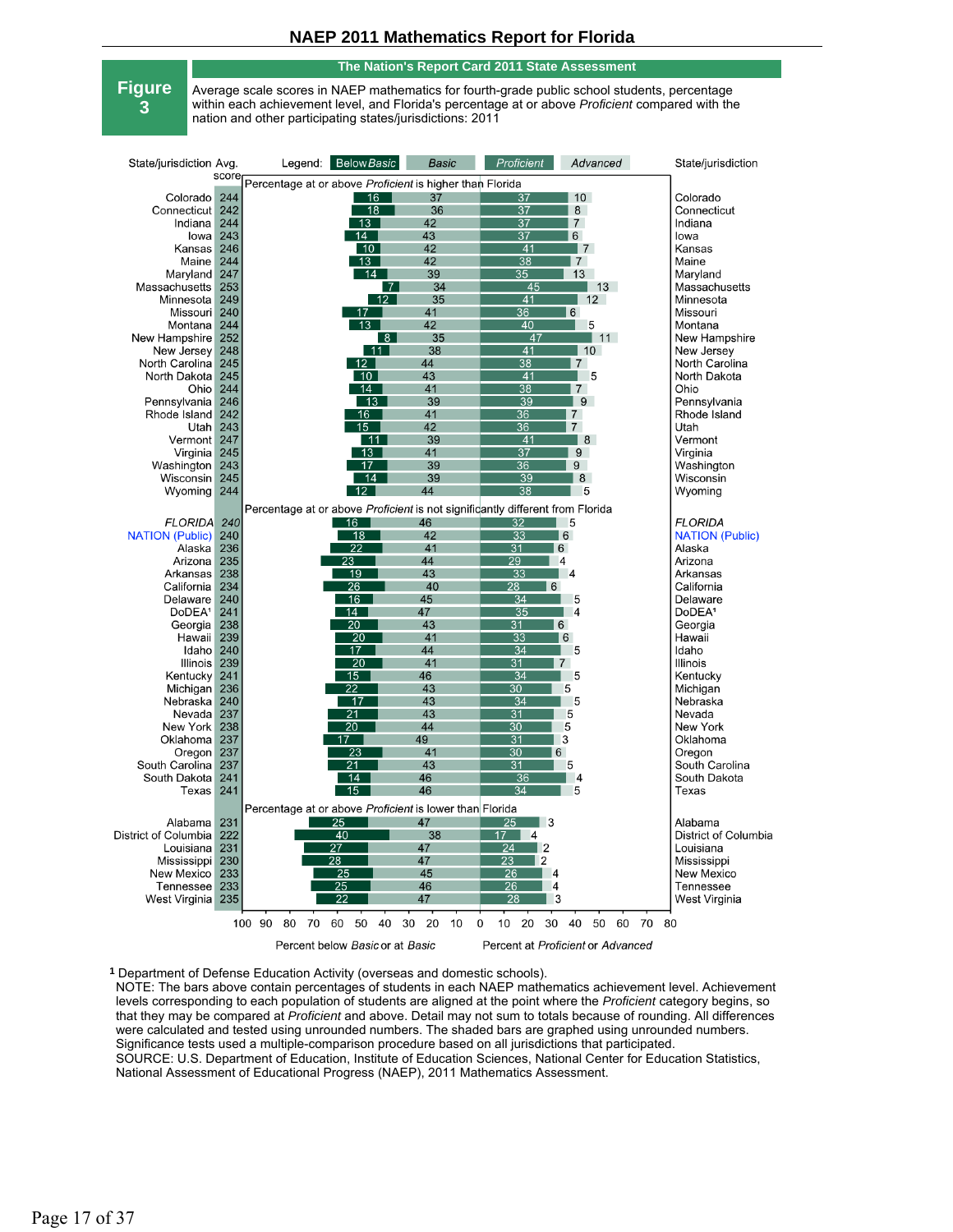# **Mathematics Performance of Selected Student Groups**

This section of the report presents trend results for public school students in Florida and the nation by demographic characteristics. Student performance data are reported for

- race/ethnicity
- gender
- student eligibility for the National School Lunch Program
- type of school location (for 2007, 2009, and 2011)
- parents' highest level of education

Results for each of the variables are reported in tables that include the percentage of students in each group in the first column, and the average scale score in the second column. The columns to the right show the percentage of students below *Basic* and at or above each achievement level.

Results by students' race/ethnicity and gender include statements about score point differences between student groups (e.g., between White and Black or White and Hispanic students, or between male and female students) in 2011 and in the first assessment year. Because these differences are calculated using unrounded values, they may differ slightly from what would be obtained by subtracting the rounded values that appear in the tables. Statements indicating a narrowing or widening of the gap in students' scores are only made if the change in the gap from the first assessment year to 2011 was found to be statistically significant.

The reader is cautioned against making simple causal inferences about group differences, as a complex mix of educational and socioeconomic factors may affect student performance. NAEP collects information on many additional variables, including school and home factors related to achievement. This information is in an interactive database available on the NAEP website http://nces.ed.gov/nationsreportcard/naepdata/.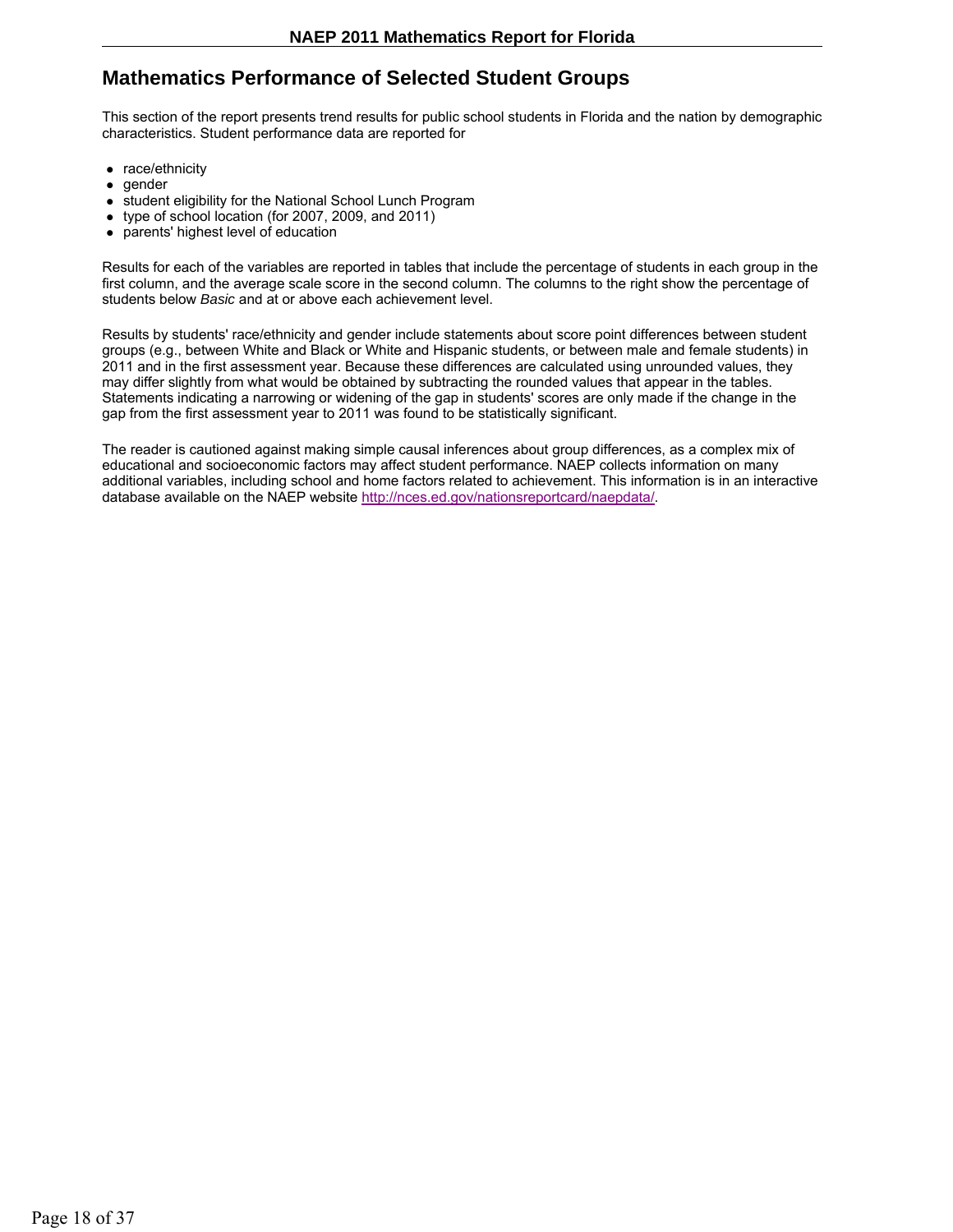### **Race/Ethnicity**

Prior to 2011, student race/ethnicity was obtained from school records and reported for the six mutually exclusive categories shown below:

- White
- Black
- Hispanic
- Asian/Pacific Islander
- American Indian/Alaska Native
- Unclassified (not shown in tables)

Students who identified with more than one of the other five categories were classified as "Other" and were included as part of the "Unclassified" category along with students who had a background other than the ones listed or whose race/ethnicity could not be determined.

In compliance with new standards from the U.S. Office of Management and Budget for collecting and reporting data on race/ethnicity, additional information was collected in 2011 so that results could be reported separately for Asian students, Native Hawaiian/Other Pacific Islander students, and students identifying with two or more races. Beginning in 2011, all of the students participating in NAEP were identified as one of the seven racial/ethnic categories listed below:

- White
- Black or African American
- Hispanic
- Asian
- American Indian/Alaska Native
- Native Hawaiian/Other Pacific Islander
- Two or more races

As in earlier years, students identified as Hispanic were classified as Hispanic in 2011 even if they were also identified with another racial/ethnic group. Students who identified with two or more of the other racial/ethnic groups (e.g., White and Black) would have been classified as "Other" and reported as part of the "Unclassified" category prior to 2011, and classified as "Two or more races" in 2011.

When comparing the results for racial/ethnic groups from 2011 to earlier assessment years, the 2011 data for Asian and Native Hawaiian/Other Pacific Islander students were combined into a single Asian/Pacific Islander category.

Table 3 shows average scale scores and percentage of students by achievement-level data for public school students at grade 4 in Florida and the nation, by race/ethnicity.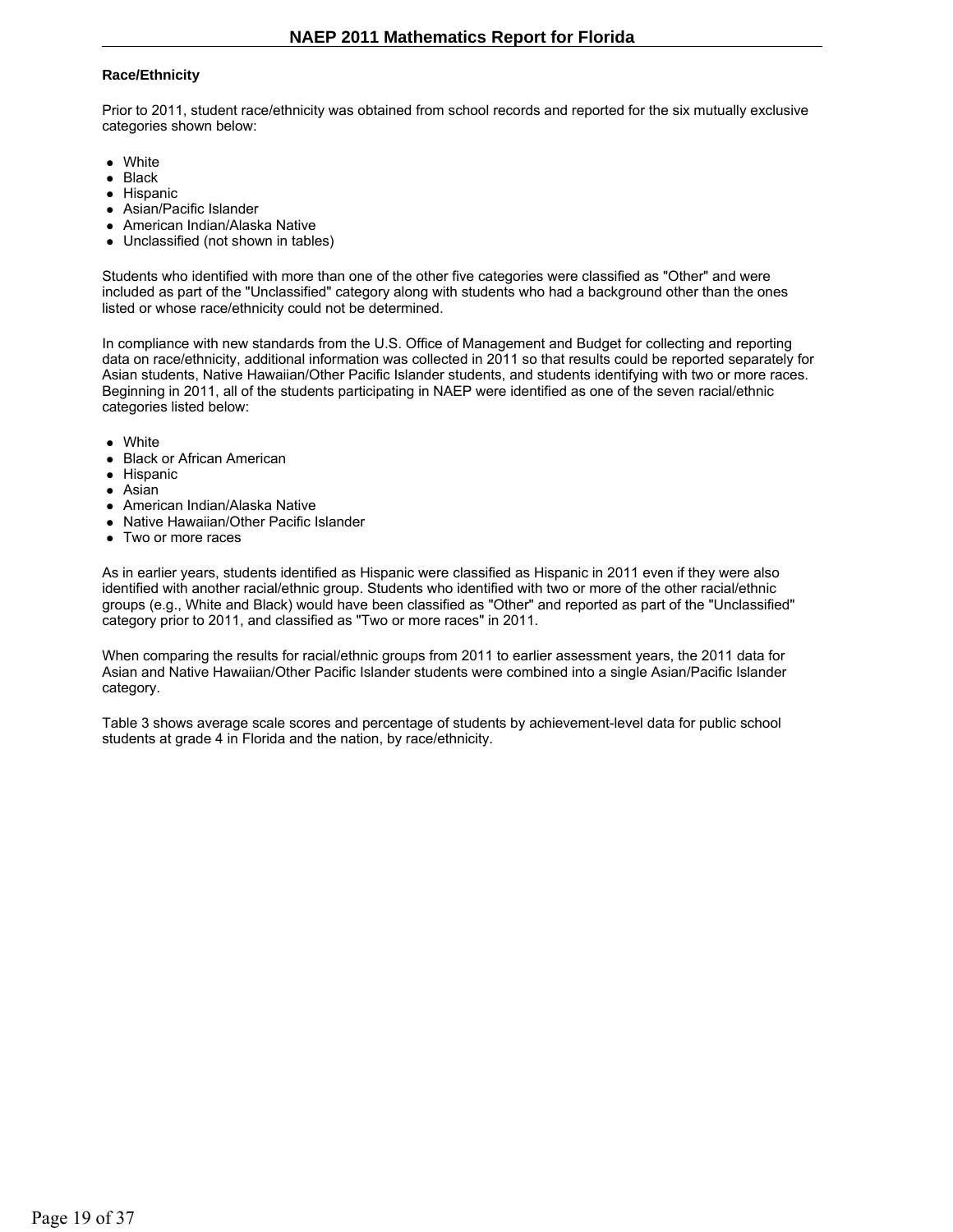### *Grade 4 Scale Score Results by Race/Ethnicity*

- In 2011, White students in Florida had an average scale score that was higher than the average scores of Black and Hispanic students, but lower than the average score of Asian/Pacific Islander students.
- In 2011, the average scale scores of White, Black, and Hispanic students in Florida were higher than their respective scores in 1992, 1996, and 2003, but not significantly different from their respective scores in 2005, 2007, and 2009.
- In 2011, the average scale score of Asian/Pacific Islander students in Florida was not significantly different from their respective scores in 2003, 2005, 2007, and 2009.
- In 2011, Black students in Florida had an average score that was lower than that of White students by 23 points. This performance gap was narrower than that of 1992 (34 points).
- In 2011, Hispanic students in Florida had an average score that was lower than that of White students by 14 points. In 1992, the average score for Hispanic students was lower than that of White students by 16 points.

### *Grade 4 Achievement-Level Results by Race/Ethnicity*

- In 2011 in Florida, the percentage of White students performing at or above *Proficient* was greater than the corresponding percentages of Black and Hispanic students, but not significantly different from the percentage of Asian/Pacific Islander students.
- In 2011, the percentages of White and Black students in Florida performing at or above *Proficient* were greater than the percentages of their respective peers in 1992, 1996, and 2003, but not significantly different from the percentages of their respective peers in 2005, 2007, and 2009.
- In 2011, the percentage of Asian/Pacific Islander students in Florida performing at or above *Proficient* was not significantly different from the percentages of their respective peers in 2003, 2005, 2007, and 2009.
- In 2011, the percentage of Hispanic students in Florida performing at or above *Proficient* was greater than the percentages of their respective peers in 1992 and 1996, but not significantly different from the percentages of their respective peers in 2003, 2005, 2007, and 2009.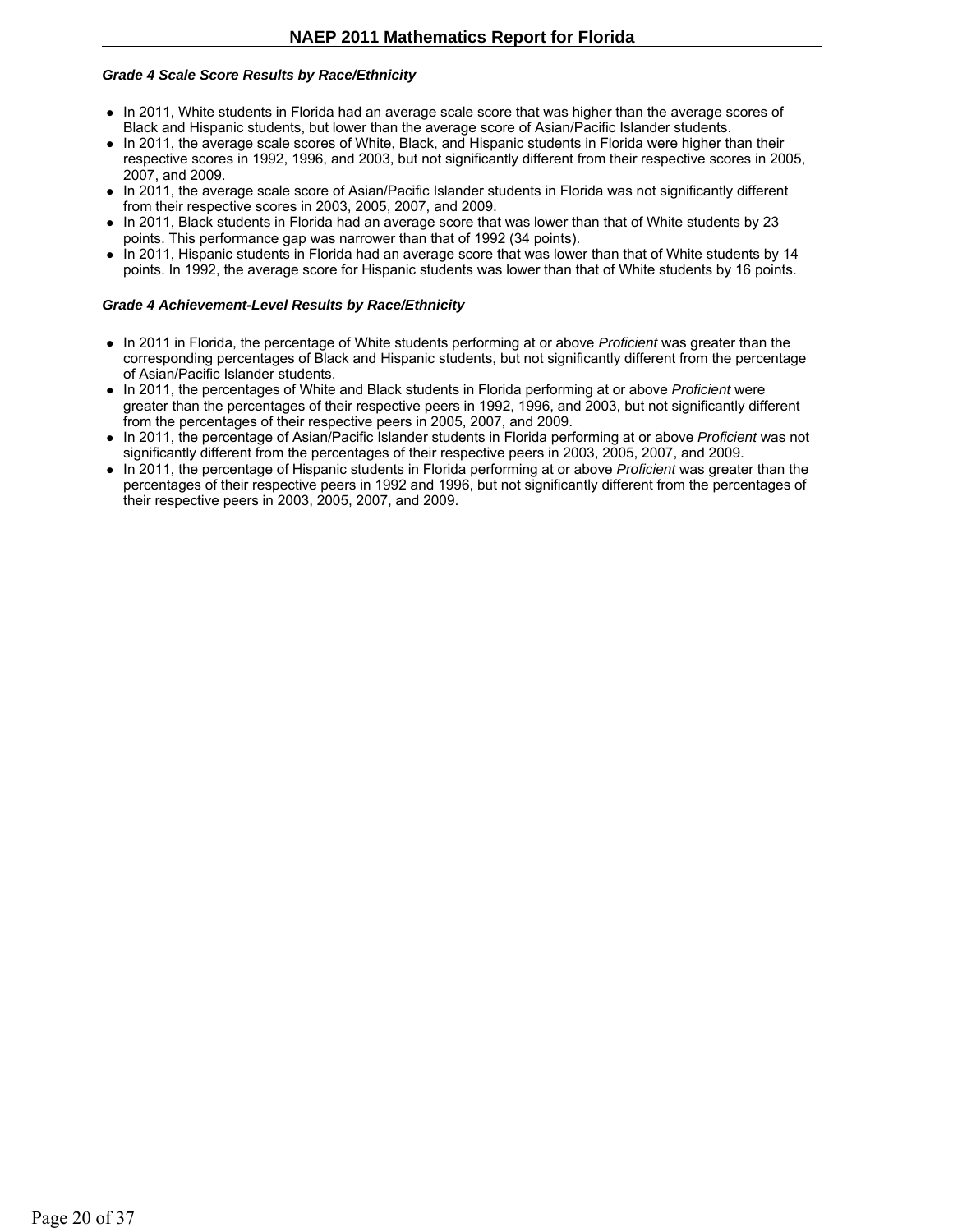### **The Nation's Report Card 2011 State Assessment**

**Table 3**

Percentage of fourth-grade public school students, average scale score, and achievement-level results in NAEP mathematics, by race/ethnicity, year, and jurisdiction: Various years, 1992–2011

|                                           |                 |                                  |                        | <b>Percent</b>               |                                |                                     |                |
|-------------------------------------------|-----------------|----------------------------------|------------------------|------------------------------|--------------------------------|-------------------------------------|----------------|
| Race/ethnicity, year, and<br>jurisdiction |                 | Percentage of<br><b>students</b> | Average<br>scale score | <b>Below</b><br><b>Basic</b> | At or<br>above<br><b>Basic</b> | At or<br>above<br><b>Proficient</b> | At<br>Advanced |
| White                                     |                 |                                  |                        |                              |                                |                                     |                |
| 19921                                     | Nation (public) | $72*$                            | $227*$                 | $32*$                        | 68*                            | $22*$                               | $2^{\,*}$      |
|                                           | Florida         | $63*$                            | $224*$                 | $35*$                        | $65*$                          | $18*$                               | $2^{\star}$    |
| 19961                                     | Nation (public) | $71*$                            | $230*$                 | $27*$                        | $73*$                          | $25*$                               | $3*$           |
|                                           | Florida         | $59*$                            | $227*$                 | $30*$                        | $70*$                          | $21*$                               | $1^{\star}$    |
| 2003                                      | Nation (public) | $58*$                            | $243*$                 | $13*$                        | $87*$                          | $42*$                               | $5*$           |
|                                           | Florida         | $50*$                            | $243*$                 | $13*$                        | $87*$                          | $43*$                               | 5              |
| 2005                                      | Nation (public) | $57*$                            | 246*                   | $11*$                        | 89*                            | $47*$                               | $7*$           |
|                                           | Florida         | $48*$                            | 247                    | 9                            | 91                             | 49                                  | 8              |
| 2007                                      | Nation (public) | $55*$                            | $248*$                 | 9                            | 91                             | 51                                  | $8*$           |
|                                           | Florida         | $48*$                            | 250                    | 6                            | 94                             | 54                                  | $\bf8$         |
| 2009                                      | Nation (public) | $54*$                            | $248*$                 | 10                           | 90                             | $50*$                               | 8              |
|                                           | Florida         | $46*$                            | 250                    | $\overline{7}$               | 93                             | 53                                  | 9              |
| 2011                                      | Nation (public) | 52                               | 249                    | 9                            | 91                             | 52                                  | 9              |
|                                           | Florida         | 40                               | 250                    | 8                            | 92                             | 52                                  | 9              |
| <b>Black</b>                              |                 |                                  |                        |                              |                                |                                     |                |
| 19921                                     | Nation (public) | $18*$                            | $192*$                 | $78*$                        | $22*$                          | $2*$                                | #              |
|                                           | Florida         | 24                               | $189*$                 | $80*$                        | $20*$                          | $2*$                                | $\#$           |
| 19961                                     | Nation (public) | 17                               | $199*$                 | $70*$                        | $30*$                          | $4^{\star}$                         | $\#$           |
|                                           | Florida         | 24                               | $193*$                 | $76*$                        | $24*$                          | $3*$                                | $\#$           |
| 2003                                      | Nation (public) | $17*$                            | $216*$                 | 46*                          | $54*$                          | $10*$                               | $#^{\star}$    |
|                                           | Florida         | 25                               | $215*$                 | 48*                          | $52*$                          | $8*$                                | $\#$           |
| 2005                                      | Nation (public) | $17*$                            | 220*                   | $40*$                        | $60*$                          | $13*$                               | $1^{\star}$    |
|                                           | Florida         | 23                               | 224                    | 33                           | 67                             | 16                                  | 1              |
| 2007                                      | Nation (public) | 17                               | $222*$                 | $37*$                        | $63*$                          | $15*$                               | 1              |
|                                           | Florida         | 21                               | 225                    | 29                           | 71                             | 15                                  | 1              |
| 2009                                      | Nation (public) | 16                               | $222*$                 | $37*$                        | $63*$                          | $15*$                               | 1              |
|                                           | Florida         | 22                               | 228                    | 27                           | 73                             | 20                                  | 1              |
| 2011                                      | Nation (public) | 16                               | 224                    | 34                           | 66                             | 17                                  | 1              |
|                                           | Florida         | 25                               | 226                    | 30                           | 70                             | 18                                  | 1              |

See notes at end of table.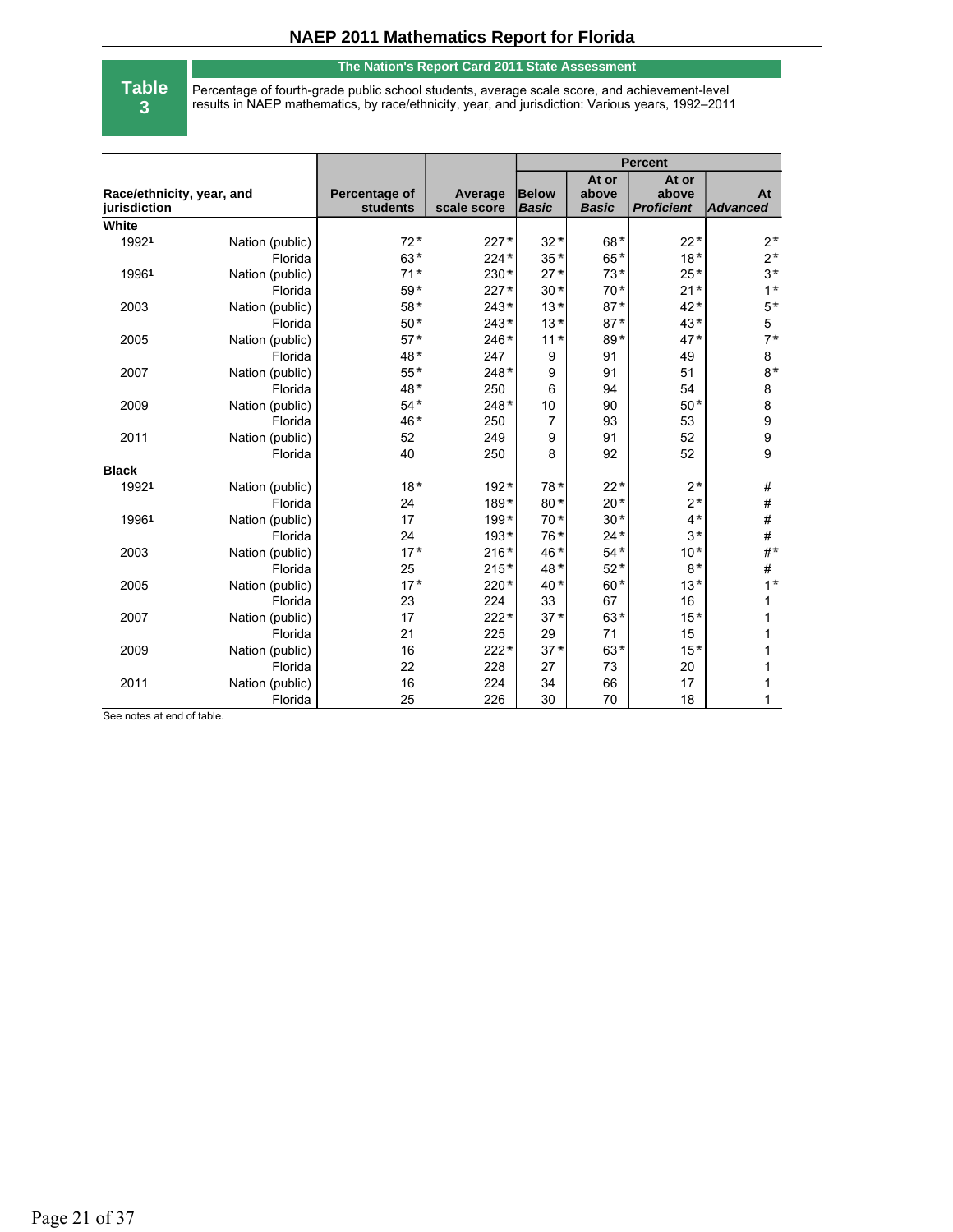### **The Nation's Report Card 2011 State Assessment**

**Table**

**3**

Percentage of fourth-grade public school students, average scale score, and achievement-level results in NAEP mathematics, by race/ethnicity, year, and jurisdiction: Various years, 1992–2011— Continued

|                                           |                 |                           |                        | <b>Percent</b>               |                                |                                     |                           |
|-------------------------------------------|-----------------|---------------------------|------------------------|------------------------------|--------------------------------|-------------------------------------|---------------------------|
| Race/ethnicity, year, and<br>jurisdiction |                 | Percentage of<br>students | Average<br>scale score | <b>Below</b><br><b>Basic</b> | At or<br>above<br><b>Basic</b> | At or<br>above<br><b>Proficient</b> | At<br><b>Advanced</b>     |
| Hispanic                                  |                 |                           |                        |                              |                                |                                     |                           |
| 19921                                     | Nation (public) | $7^{\star}$               | $201*$                 | $68*$                        | $32*$                          | $5*$                                | #                         |
|                                           | Florida         | $12*$                     | $208*$                 | $60*$                        | $40*$                          | $7*$                                | 1                         |
| 19961                                     | Nation (public) | $9*$                      | $204*$                 | $63*$                        | $37*$                          | $7^{\star}$                         | $\#$                      |
|                                           | Florida         | $16*$                     | $208*$                 | $56*$                        | $44*$                          | $7^{\star}$                         | $\#$                      |
| 2003                                      | Nation (public) | $19*$                     | $221*$                 | $38*$                        | $62*$                          | $15*$                               | $1^{\star}$               |
|                                           | Florida         | $21*$                     | $232*$                 | 26                           | 74                             | 27                                  | $\ensuremath{\mathsf{3}}$ |
| 2005                                      | Nation (public) | $20*$                     | $225*$                 | $33*$                        | $67*$                          | $19*$                               | $1^{\star}$               |
|                                           | Florida         | $24*$                     | 233                    | 22                           | 78                             | 28                                  | $\mathbf 2$               |
| 2007                                      | Nation (public) | $21*$                     | $227*$                 | $31*$                        | $69*$                          | $22*$                               | $\mathbf 1$               |
|                                           | Florida         | 25                        | 238                    | 17                           | 83                             | 33                                  | 3                         |
| 2009                                      | Nation (public) | $22*$                     | $227*$                 | 30                           | 70                             | $21*$                               | $\mathbf 1$               |
|                                           | Florida         | $25*$                     | 238                    | 16                           | 84                             | 33                                  | $\mathbf 2$               |
| 2011                                      | Nation (public) | 24                        | 229                    | 28                           | 72                             | 24                                  | $\boldsymbol{2}$          |
|                                           | Florida         | 29                        | 236                    | 19                           | 81                             | 31                                  | $\overline{3}$            |
| <b>Asian/Pacific Islander</b>             |                 |                           |                        |                              |                                |                                     |                           |
| 19921                                     | Nation (public) | $3*$                      | $231*$                 | $26*$                        | $74*$                          | $27*$                               | $4*$                      |
|                                           | Florida         | $1*$                      | ŧ                      | ŧ                            | ŧ                              | ŧ                                   | $\ddagger$                |
| 19961                                     | Nation (public) | $3*$                      | $225*$                 | $35*$                        | $65*$                          | $20*$                               | $5*$                      |
|                                           | Florida         | $1*$                      | ŧ                      | ŧ                            | ŧ                              | ŧ                                   | $\ddagger$                |
| 2003                                      | Nation (public) | $4^{\star}$               | $246*$                 | $13*$                        | $87*$                          | 48*                                 | $10*$                     |
|                                           | Florida         | $2^*$                     | 249                    | 10                           | 90                             | 53                                  | 12                        |
| 2005                                      | Nation (public) | $4*$                      | $251*$                 | 11                           | 89                             | $54*$                               | $14*$                     |
|                                           | Florida         | 2                         | 259                    | 4                            | 96                             | 66                                  | 21                        |
| 2007                                      | Nation (public) | 5                         | 254                    | 9                            | 91                             | 59                                  | 16                        |
|                                           | Florida         | $\overline{c}$            | 255                    | $\overline{7}$               | 93                             | 59                                  | 17                        |
| 2009                                      | Nation (public) | 5                         | 255                    | 9                            | 91                             | 61                                  | 18                        |
|                                           | Florida         | $2^{\star}$               | 261                    | $\overline{7}$               | 93                             | 73                                  | 21                        |
| 2011                                      | Nation (public) | 5                         | 256                    | 9                            | 91                             | 62                                  | 20                        |
|                                           | Florida         | 3                         | 257                    | 4                            | 96                             | 64                                  | 17                        |

See notes at end of table.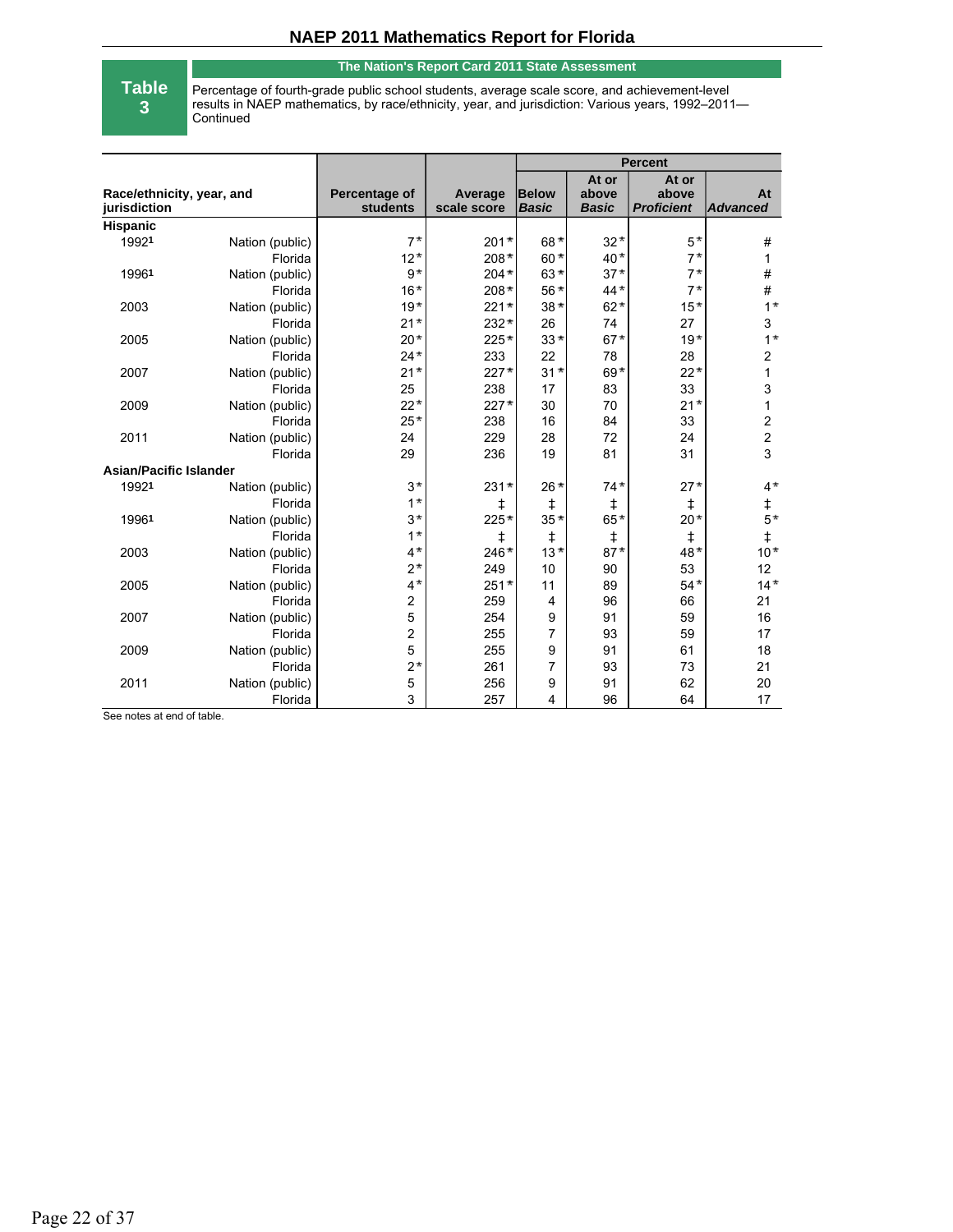### **The Nation's Report Card 2011 State Assessment**

**Table**

**3**

Percentage of fourth-grade public school students, average scale score, and achievement-level results in NAEP mathematics, by race/ethnicity, year, and jurisdiction: Various years, 1992–2011— **Continued** 

|                                           |                 |                           |                           | <b>Percent</b>               |                         |                                     |                       |
|-------------------------------------------|-----------------|---------------------------|---------------------------|------------------------------|-------------------------|-------------------------------------|-----------------------|
| Race/ethnicity, year, and<br>jurisdiction |                 | Percentage<br>of students | Average<br>scale<br>score | <b>Below</b><br><b>Basic</b> | At or<br>above<br>Basic | At or<br>above<br><b>Proficient</b> | At<br><b>Advanced</b> |
| American Indian/Alaska Native             |                 |                           |                           |                              |                         |                                     |                       |
| 19921                                     | Nation (public) |                           | ŧ                         | ŧ                            | ŧ                       | ŧ                                   |                       |
|                                           | Florida         | #                         |                           | ŧ                            |                         | ŧ                                   |                       |
| 19961                                     | Nation (public) | $1^{\star}$               | ŧ                         | ŧ                            |                         | ŧ                                   |                       |
|                                           | Florida         | #                         | ŧ                         | ŧ                            |                         | ŧ                                   |                       |
| 2003                                      | Nation (public) | 1                         | 224                       | 35                           | 65                      | $18*$                               |                       |
|                                           | Florida         | #                         | ŧ                         | ŧ                            | ŧ                       | ŧ                                   |                       |
| 2005                                      | Nation (public) | 1                         | 227                       | 31                           | 69                      | 22                                  | 2                     |
|                                           | Florida         | #                         |                           | ŧ                            | ŧ                       | ŧ                                   | Ŧ                     |
| 2007                                      | Nation (public) | 1                         | $229*$                    | $28*$                        | $72*$                   | 26                                  | 3                     |
|                                           | Florida         | #                         | ŧ                         | ŧ                            | ŧ                       | ŧ                                   |                       |
| 2009                                      | Nation (public) |                           | 227                       | 32                           | 68                      | 23                                  | 2                     |
|                                           | Florida         | #                         |                           | ŧ                            | ŧ                       | ŧ                                   |                       |
| 2011                                      | Nation (public) | 1                         | 227                       | 32                           | 68                      | 24                                  | 2                     |
|                                           | Florida         | #                         | ŧ                         | ŧ                            | ŧ                       | ŧ                                   |                       |

# Rounds to zero.

‡ Reporting standards not met.

\* Value is significantly different (*p* < .05) from the value for the same jurisdiction and student group in 2011.

**<sup>1</sup>** Accommodations were not permitted for this assessment.

NOTE: The NAEP grade 4 mathematics scale ranges from 0 to 500. Achievement levels correspond to the following points on the NAEP mathematics scales: below *Basic*, 213 or lower; *Basic*, 214–248; *Proficient*, 249–281; and *Advanced*, 282 and above. At or above *Basic* includes *Basic*, *Proficient*, and *Advanced*. At or above *Proficient* includes *Proficient* and *Advanced*. Black includes African American, Hispanic includes Latino, and Pacific Islander includes Native Hawaiian. Race categories exclude Hispanic origin. Detail may not sum to totals because of rounding. All differences were calculated and tested using unrounded numbers.

SOURCE: U.S. Department of Education, Institute of Education Sciences, National Center for Education Statistics, National Assessment of Educational Progress (NAEP), various years, 1992–2011 Mathematics Assessments.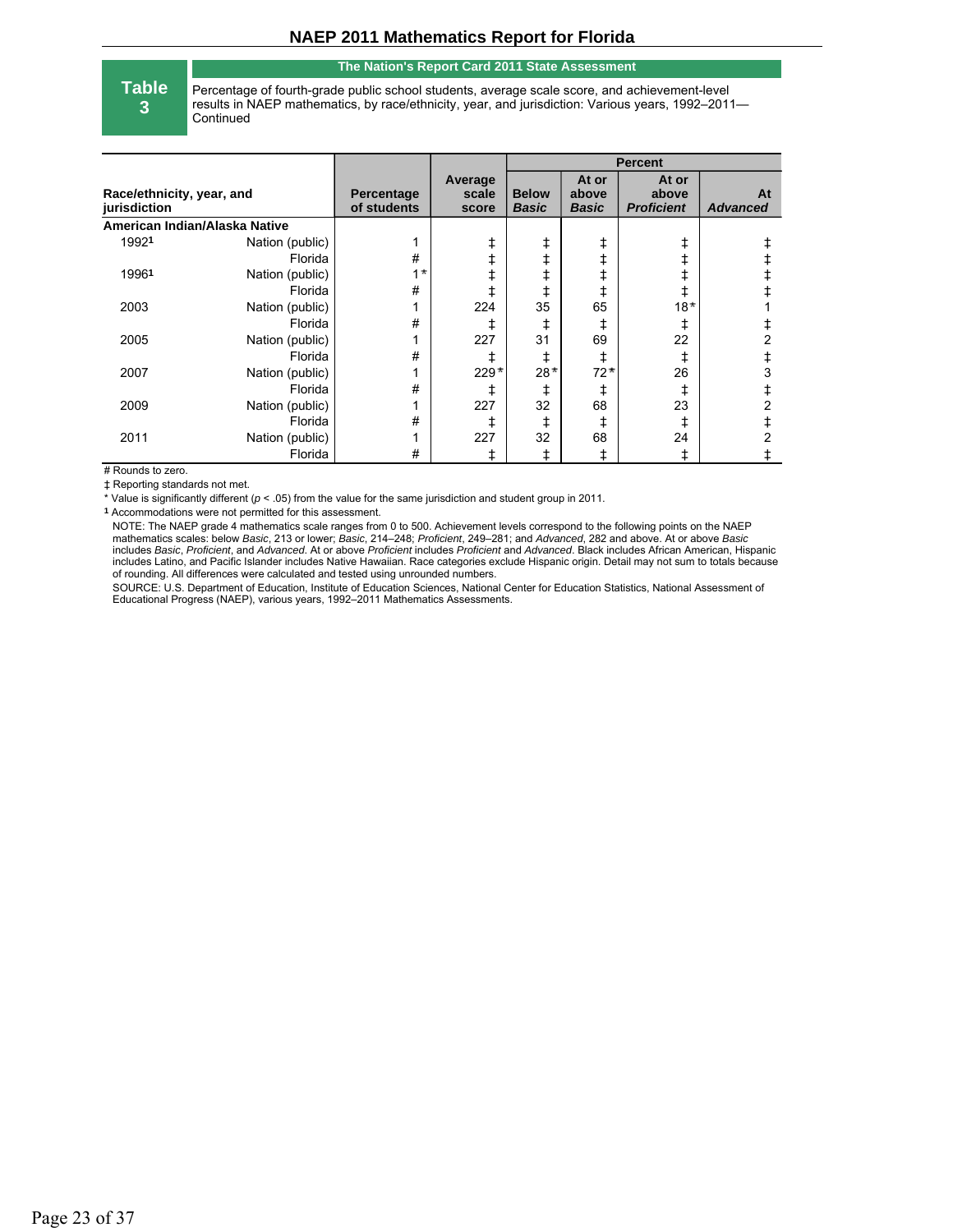Table 4 shows average scale scores and percentage of students by achievement-level data for the seven racial/ethnic categories used in 2011: White, Black, Hispanic, Asian, American Indian/Alaska Native, Native Hawaiian/Other Pacific Islander, and Two or more races at grade 4 in Florida and the nation, by race/ethnicity.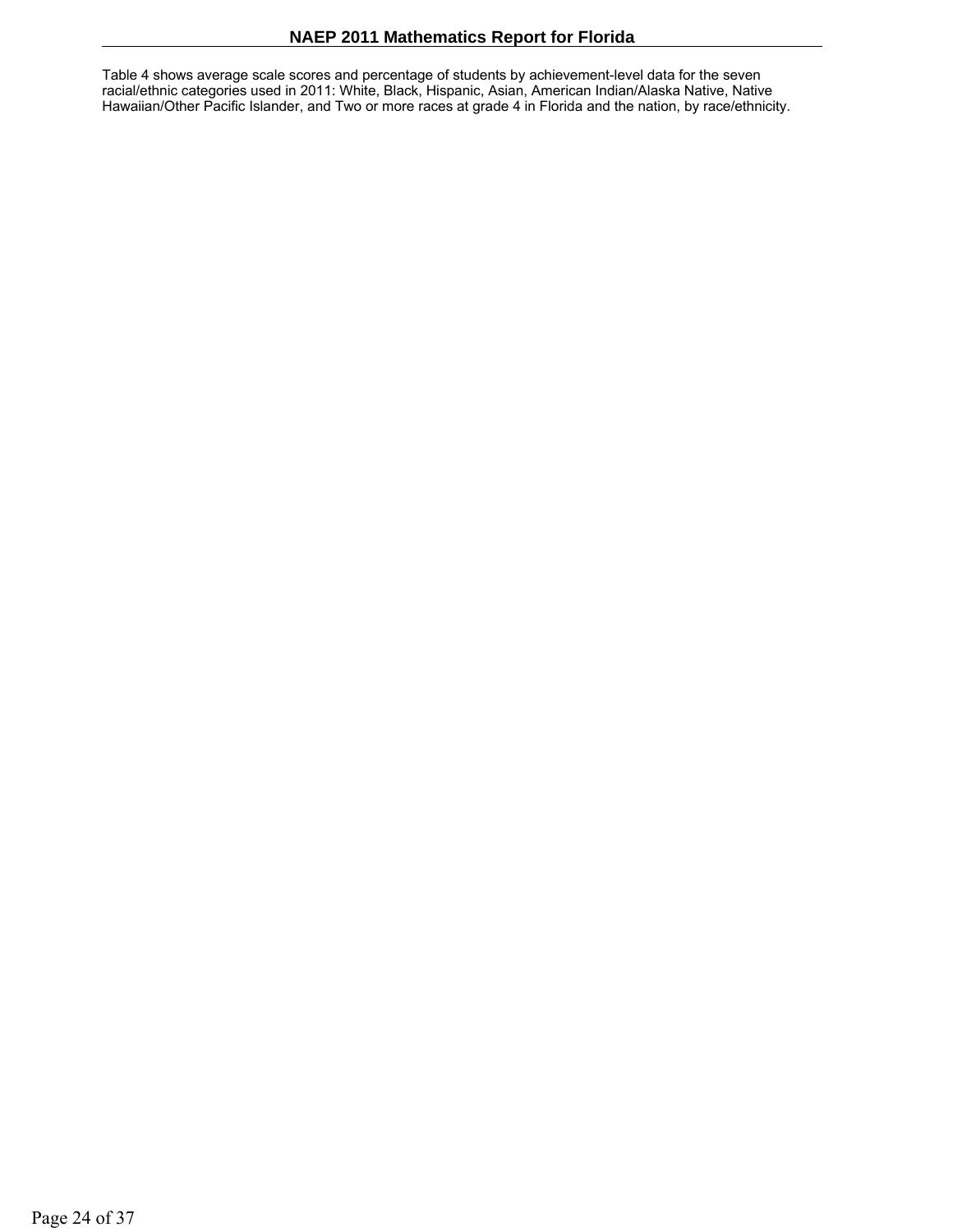### **The Nation's Report Card 2011 State Assessment**

**Table 4**

Percentage of fourth-grade public school students, average scale score, and achievement-level results in NAEP mathematics, by race/ethnicity, year, and jurisdiction: 2011

|                                                         |                            |                           |                           | <b>Percent</b>               |                                |                                     |                              |
|---------------------------------------------------------|----------------------------|---------------------------|---------------------------|------------------------------|--------------------------------|-------------------------------------|------------------------------|
| Race/ethnicity, year, and<br>jurisdiction               |                            | Percentage<br>of students | Average<br>scale<br>score | <b>Below</b><br><b>Basic</b> | At or<br>above<br><b>Basic</b> | At or<br>above<br><b>Proficient</b> | At<br><b>Advanced</b>        |
| White                                                   |                            |                           |                           |                              |                                |                                     |                              |
| 2011                                                    | Nation (public)<br>Florida | $52*$<br>40               | 249<br>250                | 9<br>8                       | 91<br>92                       | 52<br>52                            | 9<br>9                       |
| <b>Black</b>                                            |                            |                           |                           |                              |                                |                                     |                              |
| 2011                                                    | Nation (public)<br>Florida | $16*$<br>25               | 224<br>226                | 34<br>30                     | 66<br>70                       | 17<br>18                            | 1<br>1                       |
| <b>Hispanic</b>                                         |                            |                           |                           |                              |                                |                                     |                              |
| 2011                                                    | Nation (public)<br>Florida | $24*$<br>29               | $229*$<br>236             | $28*$<br>19                  | $72*$<br>81                    | $24*$<br>31                         | $2*$<br>3                    |
| Asian                                                   |                            |                           |                           |                              |                                |                                     |                              |
| 2011                                                    | Nation (public)<br>Florida | $5*$<br>3                 | 257<br>258                | 8<br>4                       | 92<br>96                       | 64<br>66                            | 21<br>17                     |
| American Indian/Alaska Native                           |                            |                           |                           |                              |                                |                                     |                              |
| 2011                                                    | Nation (public)<br>Florida | $1^{\star}$<br>#          | 227<br>ŧ                  | 32<br>ŧ                      | 68<br>ŧ                        | 24<br>ŧ                             | $\overline{c}$<br>$\ddagger$ |
| <b>Native Hawaiian/Other Pacific</b><br><b>Islander</b> |                            |                           |                           |                              |                                |                                     |                              |
| 2011                                                    | Nation (public)<br>Florida | $#^*$<br>#                | 235<br>ŧ                  | 24<br>ŧ                      | 76<br>ŧ                        | 33<br>ŧ                             | 7<br>ŧ                       |
| Two or more races                                       |                            |                           |                           |                              |                                |                                     |                              |
| 2011                                                    | Nation (public)<br>Florida | $2^*$<br>3                | 244<br>242                | 15<br>12                     | 85<br>88                       | 43<br>38                            | 9<br>8                       |

# Rounds to zero.

‡ Reporting standards not met.

\* Value is significantly different (*p* < .05) from the value for the same group in Florida.

NOTE: The NAEP grade 4 mathematics scale ranges from 0 to 500. Achievement levels correspond to the following points on the NAEP mathematics scales: below *Basic*, 213 or lower; *Basic*, 214–248; *Proficient*, 249–281; and *Advanced*, 282 and above. At or above *Basic* includes *Basic*, *Proficient*, and *Advanced*. At or above *Proficient* includes *Proficient* and *Advanced*. Black includes African American and Hispanic includes Latino. Race categories exclude Hispanic origin. Detail may not sum to totals because of rounding. All differences were calculated and tested using unrounded numbers.

SOURCE: U.S. Department of Education, Institute of Education Sciences, National Center for Education Statistics, National Assessment of Educational Progress (NAEP), 2011 Mathematics Assessment.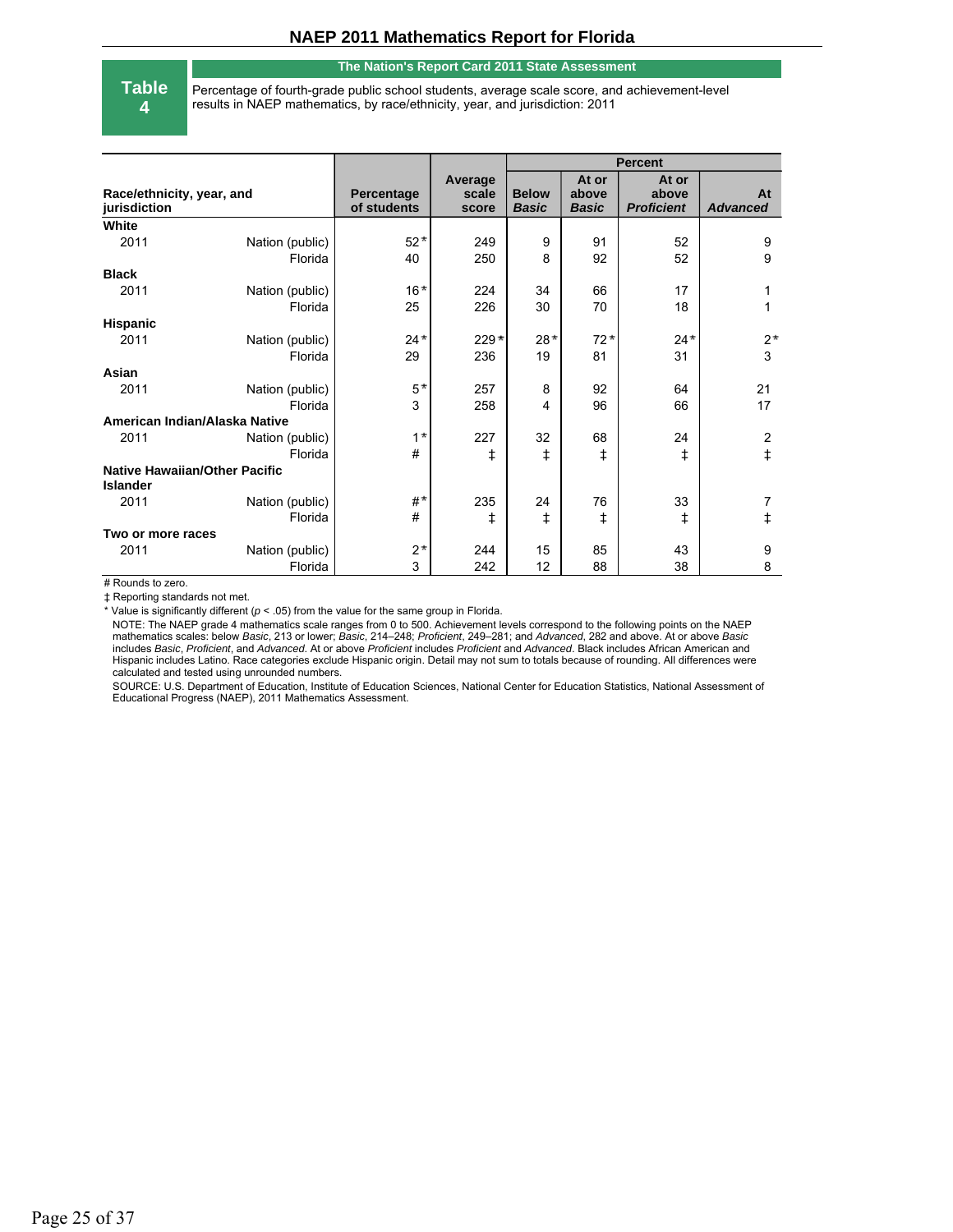### **Gender**

Information on student gender is reported by the student's school when rosters of the students eligible to be assessed are submitted to NAEP.

Table 5 shows average scale scores and percentage of students by achievement-level data for public school students at grade 4 in Florida and the nation, by gender.

### *Grade 4 Scale Score Results by Gender*

- In 2011, male students in Florida had an average score in mathematics (240) that was not significantly different from that of female students (240). In 1992, male students in Florida had an average score in mathematics (215) that was not significantly different from that of female students (212).
- In 2011, male students in Florida had an average scale score in mathematics (240) that was not significantly different from that of male students in public schools across the nation (241). Similarly, female students in Florida had an average scale score (240) that was not significantly different from that of female students across the nation (239).
- In Florida, the average scale score of male students in 2011 was higher than the scores of male students in 1992, 1996, and 2003, but lower than the score of male students in 2007, and not significantly different from the scores of male students in 2005 and 2009.
- In Florida, the average scale score of female students in 2011 was higher than the scores of female students in 1992, 1996, and 2003, but not significantly different from the scores of female students in 2005, 2007, and 2009.

### *Grade 4 Achievement-Level Results by Gender*

- In the 2011 assessment, 38 percent of male students and 36 percent of female students performed at or above *Proficient* in Florida. The difference between these percentages was not statistically significant.
- The percentage of male students in Florida's public schools who were at or above *Proficient* in 2011 (38 percent) was not significantly different from that of male students in the nation (41 percent).
- The percentage of female students in Florida's public schools who were at or above *Proficient* in 2011 (36 percent) was not significantly different from that of female students in the nation (39 percent).
- In Florida, the percentage of male students performing at or above *Proficient* in 2011 was greater than the corresponding percentages of students in 1992, 1996, and 2003, but not significantly different from the corresponding percentages of students in 2005, 2007, and 2009.
- In Florida, the percentage of female students performing at or above *Proficient* in 2011 was greater than the corresponding percentages of students in 1992, 1996, and 2003, but not significantly different from the corresponding percentages of students in 2005, 2007, and 2009.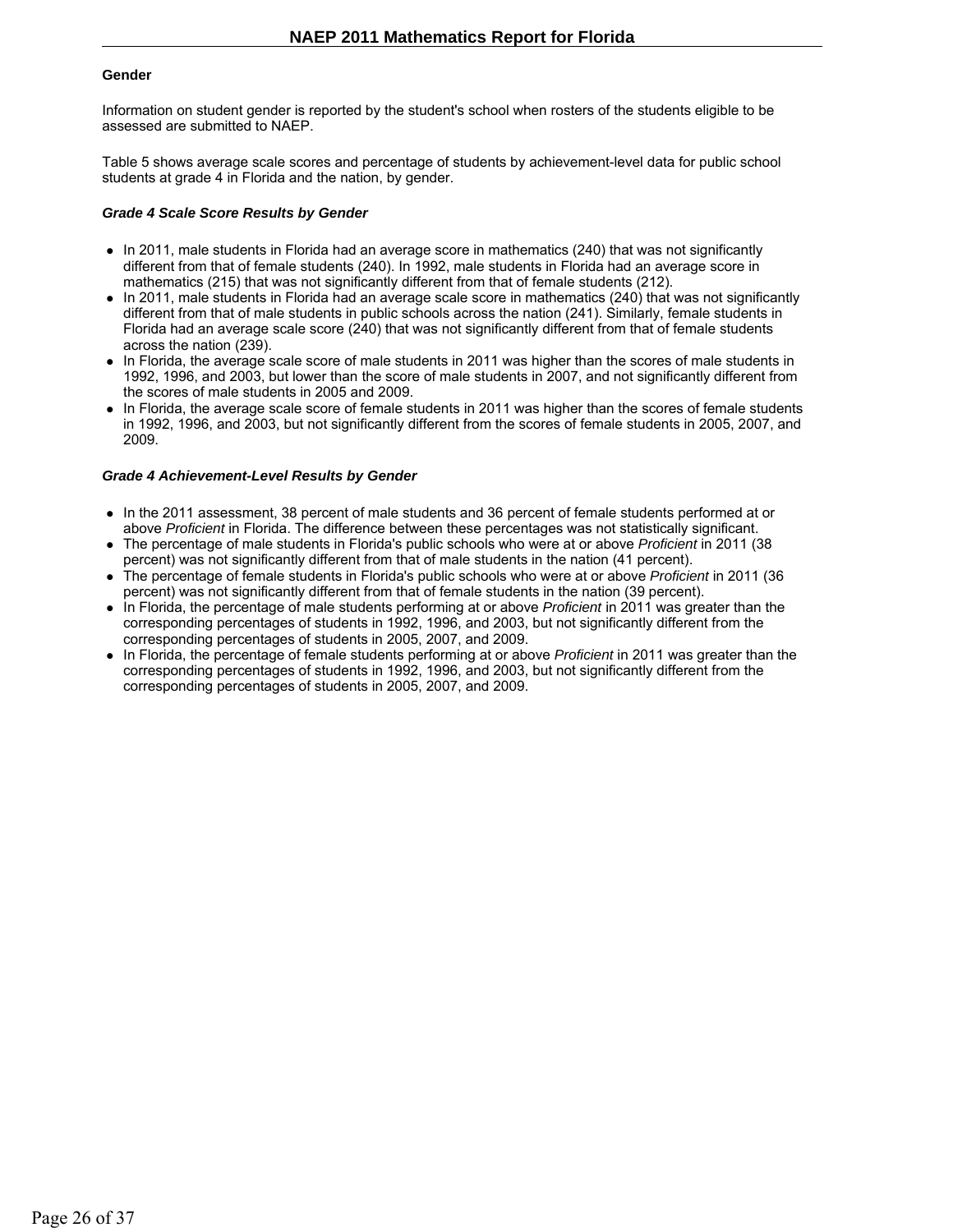#### **The Nation's Report Card 2011 State Assessment**

**Table 5**

Percentage of fourth-grade public school students, average scale score, and achievement-level results in NAEP mathematics, by gender, year, and jurisdiction: Various years, 1992–2011

|                                |                 |             |         | <b>Percent</b> |              |                   |                 |
|--------------------------------|-----------------|-------------|---------|----------------|--------------|-------------------|-----------------|
|                                |                 |             | Average |                | At or        | At or             |                 |
|                                |                 | Percentage  | scale   | <b>Below</b>   | above        | above             | At              |
| Gender, year, and jurisdiction |                 | of students | score   | <b>Basic</b>   | <b>Basic</b> | <b>Proficient</b> | <b>Advanced</b> |
| <b>Male</b>                    |                 |             |         |                |              |                   |                 |
| 19921                          | Nation (public) | 50          | $220*$  | $41*$          | $59*$        | $19*$             | $2^{\star}$     |
|                                | Florida         | $48*$       | $215*$  | $47*$          | $53*$        | $15*$             | $1^{\star}$     |
| 19961                          | Nation (public) | 51          | $224*$  | $37*$          | $63*$        | $22*$             | $3*$            |
|                                | Florida         | 52          | $215*$  | $47*$          | $53*$        | $15*$             | $1^{\star}$     |
| 2003                           | Nation (public) | 51          | $235*$  | $23*$          | $77*$        | $34*$             | $5*$            |
|                                | Florida         | 52          | 235*    | $24*$          | 76*          | $33*$             | 5               |
| 2005                           | Nation (public) | 51          | 238*    | $20*$          | $80*$        | $37*$             | $6*$            |
|                                | Florida         | 50          | 240     | 17             | 83           | 38                | 6               |
| 2007                           | Nation (public) | 51          | 240     | 18             | 82           | 41                | $7*$            |
|                                | Florida         | 51          | $243*$  | $13*$          | $87*$        | 43                | $\overline{7}$  |
| 2009                           | Nation (public) | 51          | $240*$  | 19             | 81           | 40                | $\overline{7}$  |
|                                | Florida         | 50          | 243     | 14             | 86           | 42                | $\,6$           |
| 2011                           | Nation (public) | 51          | 241     | 18             | 82           | 41                | $\overline{7}$  |
|                                | Florida         | 51          | 240     | 17             | 83           | 38                | 6               |
| Female                         |                 |             |         |                |              |                   |                 |
| 19921                          | Nation (public) | 50          | $218*$  | $44*$          | $56*$        | $16*$             | $1^{\star}$     |
|                                | Florida         | $52*$       | $212*$  | $50*$          | $50*$        | $12*$             | $1^{\star}$     |
| 19961                          | Nation (public) | 49          | $221*$  | $39*$          | $61*$        | $17*$             | $1^{\star}$     |
|                                | Florida         | 48          | $217*$  | $44*$          | $56*$        | $14*$             | $1^{\star}$     |
| 2003                           | Nation (public) | 49          | 233*    | $25*$          | $75*$        | $29*$             | $3*$            |
|                                | Florida         | 48          | 233*    | $25*$          | $75*$        | $29*$             | $3*$            |
| 2005                           | Nation (public) | 49          | 236*    | $21*$          | $79*$        | $33*$             | $4*$            |
|                                | Florida         | 50          | 238     | 19             | 81           | 35                | $\mathbf 5$     |
| 2007                           | Nation (public) | 49          | $238*$  | 19             | 81           | $36*$             | $4*$            |
|                                | Florida         | 49          | 241     | 14             | 86           | 38                | $\mathbf 5$     |
| 2009                           | Nation (public) | 49          | 238*    | 19             | 81           | $37*$             | $5^{\,*}$       |
|                                | Florida         | 50          | 241     | 14             | 86           | 39                | 5               |
| 2011                           | Nation (public) | 49          | 239     | 18             | 82           | 39                | 6               |
|                                | Florida         | 49          | 240     | 16             | 84           | 36                | 5               |

\* Value is significantly different (*p* < .05) from the value for the same jurisdiction and student group in 2011.

**<sup>1</sup>** Accommodations were not permitted for this assessment.

NOTE: The NAEP grade 4 mathematics scale ranges from 0 to 500. Achievement levels correspond to the following points on the NAEP mathematics scales: below *Basic*, 213 or lower; *Basic*, 214–248; *Proficient*, 249–281; and *Advanced*, 282 and above. At or above *Basic* includes *Basic*, *Proficient*, and *Advanced*. At or above *Proficient* includes *Proficient* and *Advanced*. Detail may not sum to totals because of rounding. All differences were calculated and tested using unrounded numbers.

SOURCE: U.S. Department of Education, Institute of Education Sciences, National Center for Education Statistics, National Assessment of Educational Progress (NAEP), various years, 1992–2011 Mathematics Assessments.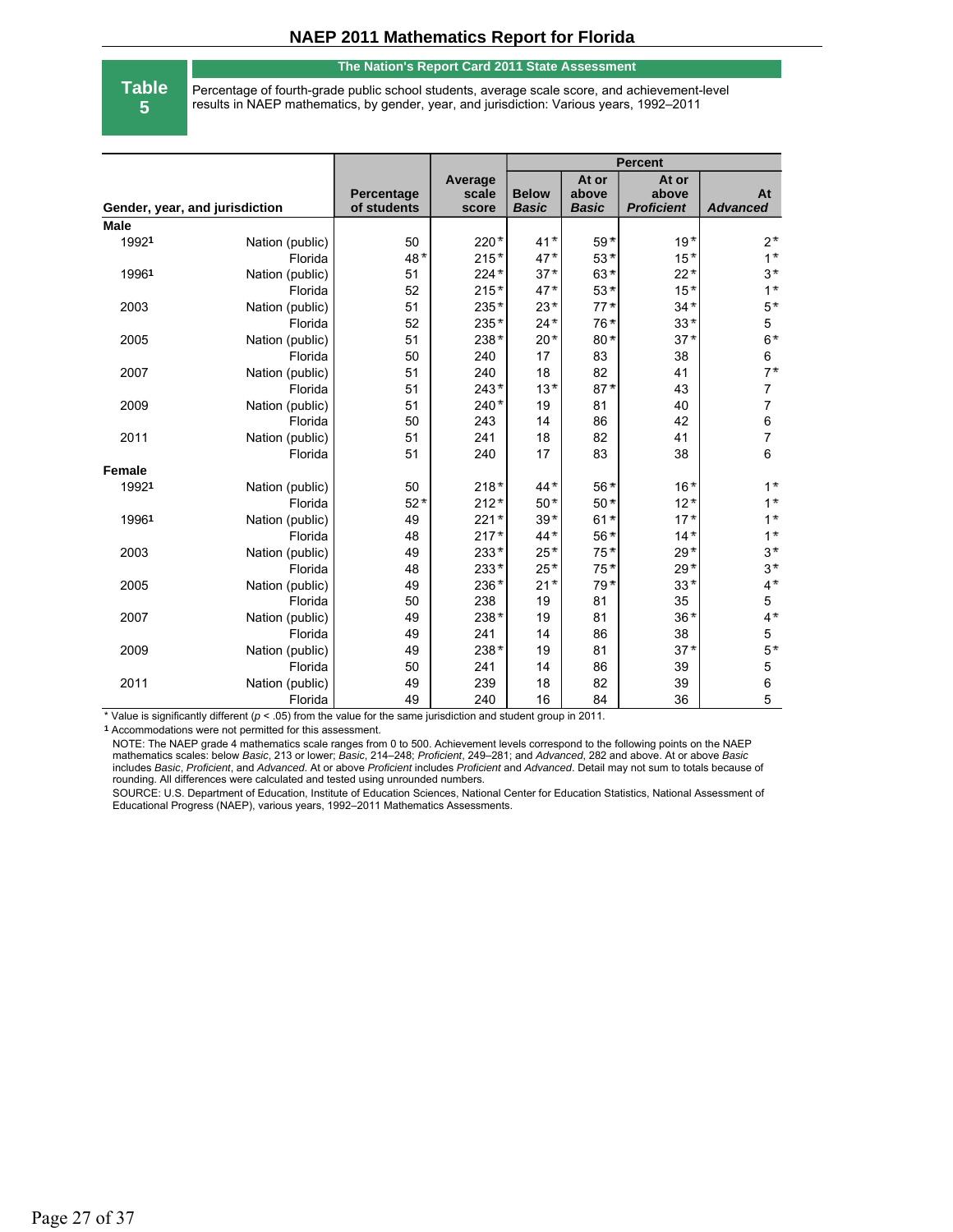### **Student Eligibility for the National School Lunch Program**

NAEP collects data on eligibility for the federal program providing free or reduced-price school lunches. The free/reduced-price lunch component of the National School Lunch Program (NSLP) offered through the U.S. Department of Agriculture (USDA) is designed to ensure that children near or below the poverty line receive nourishing meals. Eligibility is determined through the USDA's Income Eligibility Guidelines, and data for this category of students are included as an indicator of lower family income. NAEP first collected information on participation in this program in 1996; therefore, cross-year comparisons to assessments prior to 1996 cannot be made.

Table 6 shows average scale scores and percentage of students by achievement-level data for public school students at grade 4 in Florida and the nation, by student eligibility for the NSLP.

### *Grade 4 Scale Score Results by Free/Reduced-Price School Lunch Eligibility*

- In 2011, students in Florida eligible for free/reduced-price lunch had an average mathematics scale score of 232. This was lower than that of students in Florida not eligible for this program (252).
- In 2011, students in Florida who were eligible for free/reduced-price school lunch had an average score that was lower than that of students who were not eligible by 20 points. In 1996, the average score for students in Florida who were eligible for free/reduced-price school lunch was lower than the score of those not eligible by 24 points.
- Students in Florida eligible for free/reduced-price lunch had an average scale score (232) in 2011 that was higher than that of students in the nation who were eligible (229).
- In Florida, students eligible for free/reduced-price lunch had an average mathematics scale score in 2011 that was higher than that of eligible students in 1996, 2003, and 2005, but not significantly different from that of eligible students in 2007 and 2009.

### *Grade 4 Achievement-Level Results by Free/Reduced-Price School Lunch Eligibility*

- In Florida, 26 percent of students who were eligible for free/reduced-price lunch and 56 percent of those who were not eligible for this program performed at or above *Proficient* in 2011. These percentages were significantly different from one another.
- For students in Florida in 2011 who were eligible for free/reduced-price lunch, the percentage at or above *Proficient* (26 percent) was not significantly different from the corresponding percentage for their counterparts around the nation (24 percent).
- In Florida, the percentage of students eligible for free/reduced-price lunch who performed at or above *Proficient* in 2011 was greater than the corresponding percentages in 1996 and 2003, but not significantly different from the corresponding percentages in 2005, 2007, and 2009.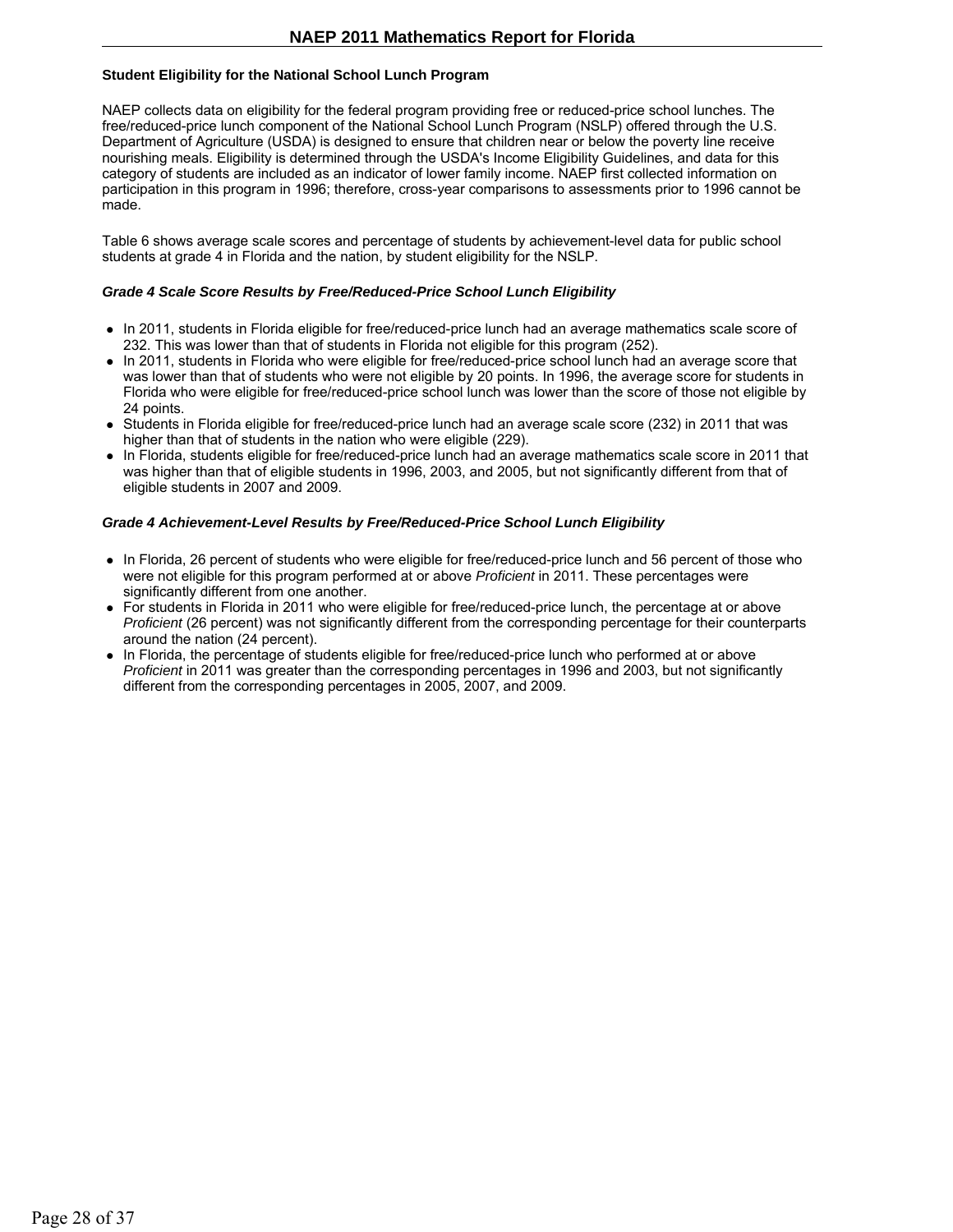### **The Nation's Report Card 2011 State Assessment**

# **Table**

**6**

Percentage of fourth-grade public school students, average scale score, and achievement-level results in NAEP mathematics, by National School Lunch Program eligibility status, year, and jurisdiction: Various years, 1996–2011

|                                               |                 |                                  |                        | <b>Percent</b>               |                                |                                     |                       |
|-----------------------------------------------|-----------------|----------------------------------|------------------------|------------------------------|--------------------------------|-------------------------------------|-----------------------|
| Eligibility status, year, and<br>jurisdiction |                 | Percentage of<br><b>students</b> | Average<br>scale score | <b>Below</b><br><b>Basic</b> | At or<br>above<br><b>Basic</b> | At or<br>above<br><b>Proficient</b> | At<br><b>Advanced</b> |
| Eligible                                      |                 |                                  |                        |                              |                                |                                     |                       |
| 19961                                         | Nation (public) | $34*$                            | $207*$                 | $59*$                        | $41*$                          | $8*$                                | $#$ *                 |
|                                               | Florida         | $47*$                            | $204*$                 | $62*$                        | $38*$                          | $7*$                                | #                     |
| 2003                                          | Nation (public) | $44*$                            | $222*$                 | $38*$                        | $62*$                          | $15*$                               | $1^{\star}$           |
|                                               | Florida         | $49*$                            | $222*$                 | $37*$                        | $63*$                          | $16*$                               | $1^{\star}$           |
| 2005                                          | Nation (public) | $46*$                            | $225*$                 | $33*$                        | $67*$                          | $19*$                               | $1^{\star}$           |
|                                               | Florida         | $52*$                            | 229*                   | 26                           | 74                             | 22                                  | $\overline{c}$        |
| 2007                                          | Nation (public) | $46*$                            | $227*$                 | $30*$                        | $70*$                          | $22*$                               | $1^{\star}$           |
|                                               | Florida         | $48*$                            | 233                    | 21                           | 79                             | 25                                  | $\overline{c}$        |
| 2009                                          | Nation (public) | $48*$                            | $228*$                 | $29*$                        | $71*$                          | $22*$                               | $1^{\star}$           |
|                                               | Florida         | $55*$                            | 235                    | 20                           | 80                             | 29                                  | $\mathbf 2$           |
| 2011                                          | Nation (public) | 52                               | 229                    | 27                           | 73                             | 24                                  | $\overline{c}$        |
|                                               | Florida         | 62                               | 232                    | 22                           | 78                             | 26                                  | $\overline{2}$        |
| Not eligible                                  |                 |                                  |                        |                              |                                |                                     |                       |
| 19961                                         | Nation (public) | 52                               | $231*$                 | $27*$                        | $73*$                          | $25*$                               | $3*$                  |
|                                               | Florida         | $48*$                            | $227*$                 | $30*$                        | $70*$                          | $21*$                               | $2*$                  |
| 2003                                          | Nation (public) | $52*$                            | $244*$                 | $12*$                        | 88*                            | $45*$                               | $6*$                  |
|                                               | Florida         | $48*$                            | $245*$                 | $12*$                        | $88*$                          | $46*$                               | $7*$                  |
| 2005                                          | Nation (public) | $52*$                            | $248*$                 | $10*$                        | $90*$                          | $50*$                               | $8*$                  |
|                                               | Florida         | $47*$                            | 250                    | 9                            | 91                             | 53                                  | $10\,$                |
| 2007                                          | Nation (public) | $53*$                            | $249*$                 | $9*$                         | $91*$                          | $53*$                               | $9*$                  |
|                                               | Florida         | $51*$                            | 251                    | $\overline{7}$               | 93                             | 55                                  | 9                     |
| 2009                                          | Nation (public) | $51*$                            | $250*$                 | $9*$                         | $91*$                          | $54*$                               | $10*$                 |
|                                               | Florida         | $45*$                            | 251                    | 7                            | 93                             | 55                                  | 9                     |
| 2011                                          | Nation (public) | 47                               | 252                    | 8                            | 92                             | 57                                  | 12                    |
|                                               | Florida         | 38                               | 252                    | $\overline{7}$               | 93                             | 56                                  | 11                    |

See notes at end of table.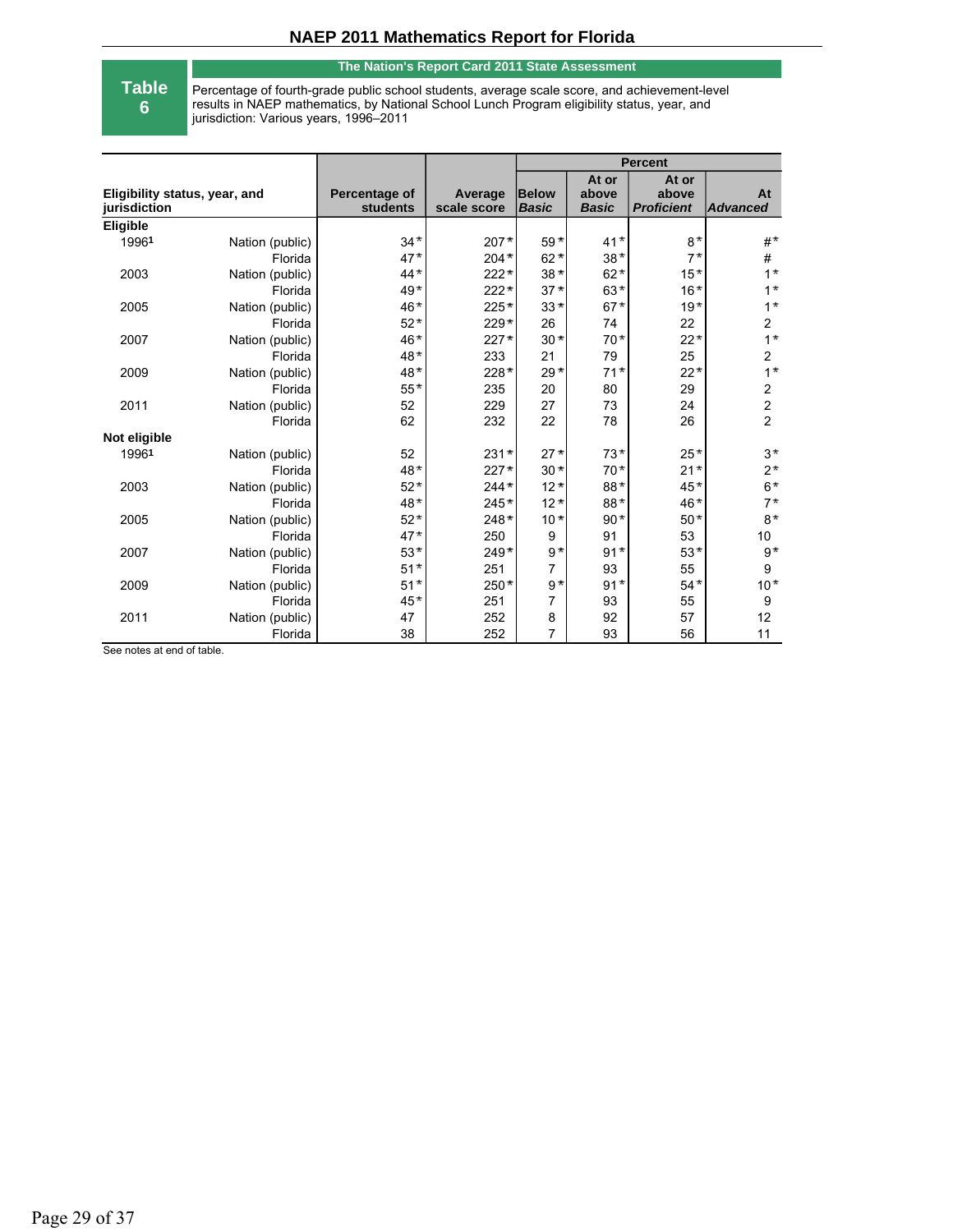### **The Nation's Report Card 2011 State Assessment**

# **Table**

**6**

Percentage of fourth-grade public school students, average scale score, and achievement-level results in NAEP mathematics, by National School Lunch Program eligibility status, year, and jurisdiction: Various years, 1996–2011—Continued

|                                               |                 |                           |                           | <b>Percent</b>               |                         |                                     |                       |
|-----------------------------------------------|-----------------|---------------------------|---------------------------|------------------------------|-------------------------|-------------------------------------|-----------------------|
| Eligibility status, year, and<br>jurisdiction |                 | Percentage<br>of students | Average<br>scale<br>score | <b>Below</b><br><b>Basic</b> | At or<br>above<br>Basic | At or<br>above<br><b>Proficient</b> | At<br><b>Advanced</b> |
| Information not available                     |                 |                           |                           |                              |                         |                                     |                       |
| 19961                                         | Nation (public) | $13*$                     | $230*$                    | $28*$                        | $72*$                   | $28*$                               | $3^{\star}$           |
|                                               | Florida         | $5*$                      | 224                       | 37                           | 63                      | 22                                  |                       |
| 2003                                          | Nation (public) | $4^{\star}$               | $235*$                    | $23*$                        | $77*$                   | $34*$                               | $4^{\star}$           |
|                                               | Florida         | 3                         | 230                       | 27                           | 73                      | 24                                  | #                     |
| 2005                                          | Nation (public) | $2^*$                     | $237*$                    | $21*$                        | $79*$                   | 36                                  | 5                     |
|                                               | Florida         |                           | ŧ                         | ŧ                            |                         | ŧ                                   |                       |
| 2007                                          | Nation (public) | $4*$                      | 243                       | 17                           | 83                      | 44                                  | 8                     |
|                                               | Florida         | #                         | ŧ                         | ŧ                            |                         | ŧ                                   |                       |
| 2009                                          | Nation (public) | 1                         | 240                       | 22                           | 78                      | 42                                  |                       |
|                                               | Florida         | #                         |                           |                              |                         | ŧ                                   |                       |
| 2011                                          | Nation (public) | #                         | 247                       | 12                           | 88                      | 49                                  | 10                    |
|                                               | Florida         | #                         | ŧ                         | ±                            |                         | ŧ                                   |                       |

# Rounds to zero.

‡ Reporting standards not met.

\* Value is significantly different (*p* < .05) from the value for the same jurisdiction and student group in 2011.

**1** Accommodations were not permitted for this assessment.

NOTE: The NAEP grade 4 mathematics scale ranges from 0 to 500. Achievement levels correspond to the following points on the NAEP<br>mathematics scales: below *Basic*, 213 or lower; *Basic*, 214–248; *Proficient*, 249–281; and includes *Basic*, *Proficient*, and *Advanced*. At or above *Proficient* includes *Proficient* and *Advanced*. Detail may not sum to totals because of rounding. All differences were calculated and tested using unrounded numbers.

SOURCE: U.S. Department of Education, Institute of Education Sciences, National Center for Education Statistics, National Assessment of Educational Progress (NAEP), various years, 1996–2011 Mathematics Assessments.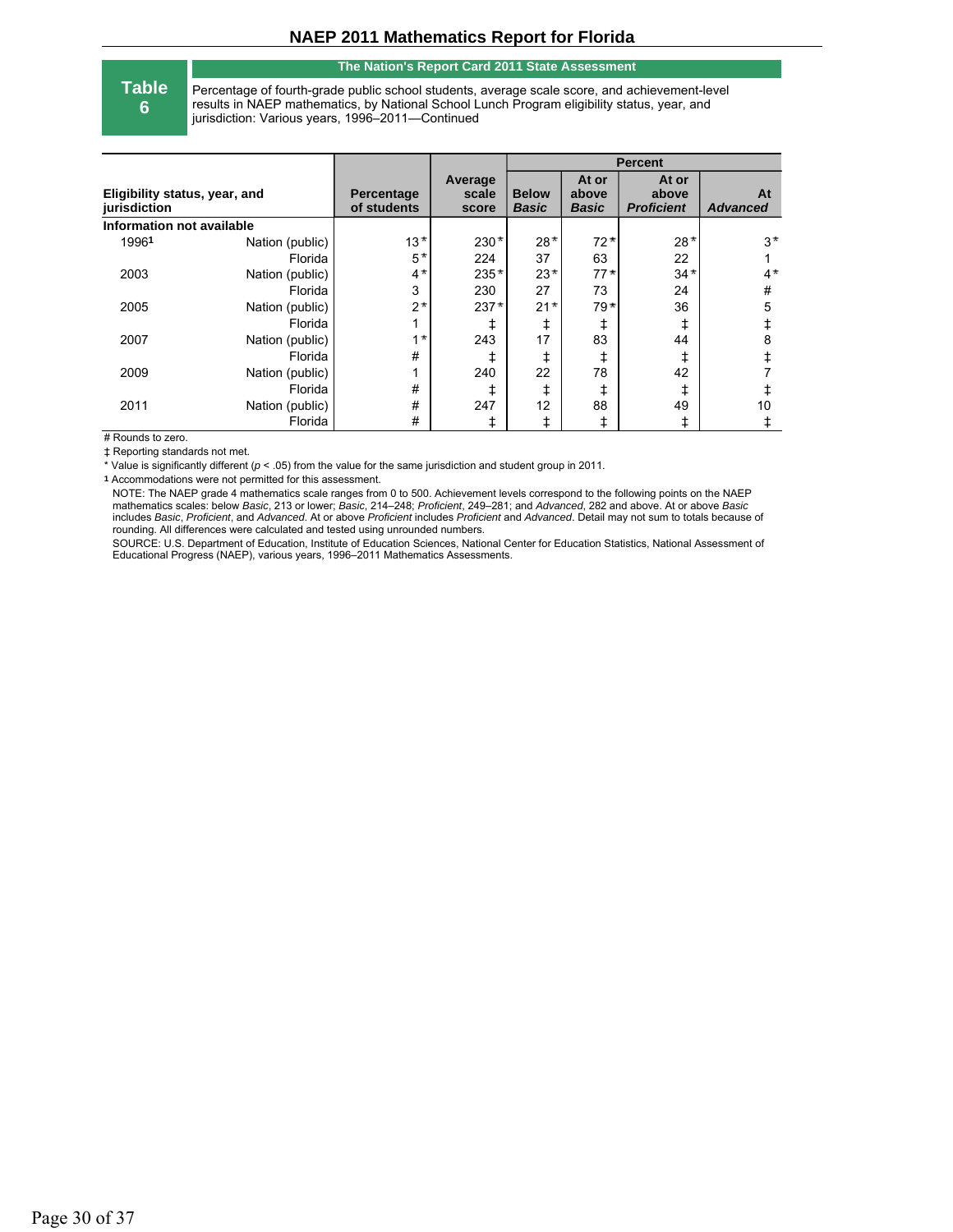# **A More Inclusive NAEP: Students With Disabilities and English Language Learners**

To ensure that the samples are representative, NAEP has established policies and procedures to maximize the inclusion of all students in the assessment. Every effort is made to ensure that all selected students who are capable of participating meaningfully in the assessment are assessed. While some students with disabilities (SD) and/or English language learners (ELL) can be assessed without any special procedures, others require accommodations to participate in NAEP. Still other SD and/or ELL students selected by NAEP may not be able to participate. Local school staff who are familiar with these students are asked a series of questions to help them decide whether each student should participate in the assessment and whether the student needs accommodations.

Within any assessment year, exclusion and accommodation rates may vary across jurisdictions. In addition, exclusion and accommodation rates may increase or decrease between assessment administrations, making it difficult to interpret comparisons over time within jurisdictions. Since SD and/or ELL students tend to score below average on assessments, the exclusion of students from these groups may result in a higher average score than if those students had taken the assessment. On the other hand, providing appropriate testing accommodations (e.g., providing extended time for some SD and/or ELL students to take the assessment) removes barriers that would otherwise prevent them from demonstrating their knowledge and skills.

Prior to 2000, testing accommodations were not provided for students with special needs in NAEP state mathematics assessments. For 2000, results are displayed for both the sample in which accommodations were permitted and the sample in which they were not permitted. Subsequent assessment results were based on the more inclusive samples.

Table 9 displays data for 4<sup>th</sup> grade students in Florida who were identified as SD and/or ELL, by whether they were excluded, assessed with accommodations, or assessed under standard conditions, as a percent of all 4<sup>th</sup> grade students in the state.

Table 10 shows the percentages of students assessed in Florida by disability status and their performance on the NAEP assessment in terms of average scores and percentages performing below *Basic*, at or above *Basic*, at or above *Proficient*, and at *Advanced* for grade 4.

Table 11 presents the percentages of students assessed in Florida by ELL status, their average scores, and their performance in terms of the percentages below *Basic*, at or above *Basic*, at or above *Proficient*, and at *Advanced* for grade 4.

Table 12 presents the total number of grade 4 students assessed in each of the participating states and the percentage of students sampled who were excluded.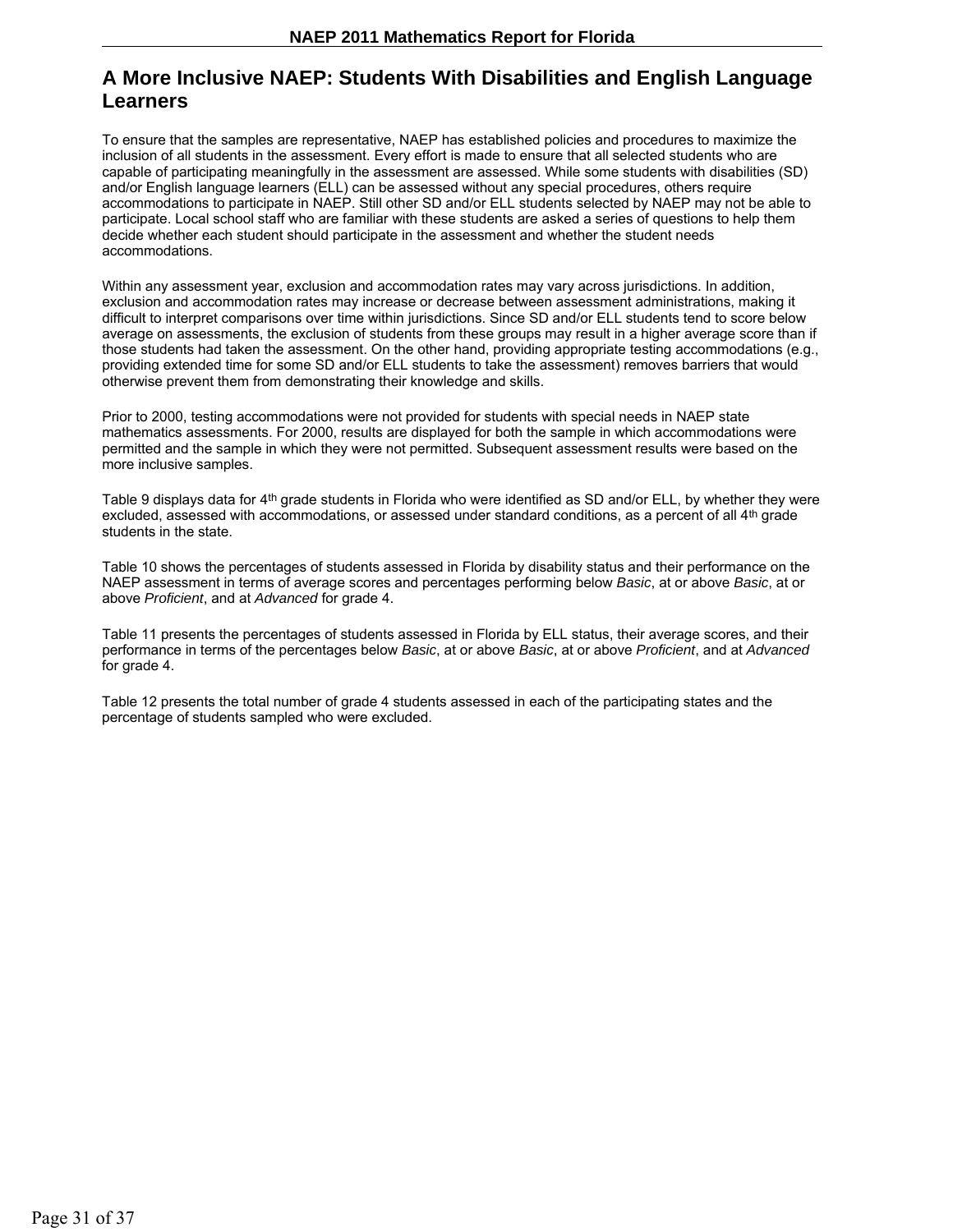### **The Nation's Report Card 2011 State Assessment**

**Table 9**

Percentage of fourth-grade public school students identified as students with disabilities (SD) and/or English language learners (ELL) excluded and assessed in NAEP mathematics as a percentage of all students, by assessment year and testing status: Various years, 1992–2011

|       |                                 | SD and/or ELL           |                |                         | <b>SD</b>      | <b>ELL</b>     |                         |
|-------|---------------------------------|-------------------------|----------------|-------------------------|----------------|----------------|-------------------------|
|       |                                 |                         | <b>Nation</b>  |                         | <b>Nation</b>  |                | <b>Nation</b>           |
|       | Year and testing status         | <b>Florida</b>          | (public)       | <b>Florida</b>          | (public)       | <b>Florida</b> | (public)                |
| 19921 | <b>Identified</b>               | 17                      | 10             | 13                      | 7              | 4              | 3                       |
|       | Excluded                        | 8                       |                | 7                       | 5              |                | $\overline{2}$          |
|       | Assessed without accommodations | 8                       |                | 6                       |                | 2              | 1                       |
| 19961 | <b>Identified</b>               | 19                      | 16             | 14                      | 12             | 6              | 4                       |
|       | Excluded                        | 10                      | 6              | 7                       | 5              | 3              | $\overline{\mathbf{c}}$ |
|       | Assessed without accommodations | 9                       | 9              | 7                       |                | 3              | $\overline{2}$          |
| 2003  | <b>Identified</b>               | 26                      | 22             | 18                      | 14             | 11             | 11                      |
|       | Excluded                        | 3                       | 4              | $\overline{c}$          | 3              | 2              | 1                       |
|       | Assessed without accommodations | 8                       | 10             | 4                       | 4              | 5              | 7                       |
|       | Assessed with accommodations    | 15                      | 8              | 12                      |                | 4              | $\overline{c}$          |
| 2005  | <b>Identified</b>               | 25                      | 23             | 18                      | 14             | 8              | 10                      |
|       | Excluded                        | 3                       | 3              | $\frac{2}{3}$           | 3              |                | 1                       |
|       | Assessed without accommodations | 5                       | 10             |                         | 4              |                | 7                       |
|       | Assessed with accommodations    | 17                      | 10             | 12                      | 8              | 5              | 3                       |
| 2007  | <b>Identified</b>               | 22                      | 23             | 15                      | 14             | 8              | 11                      |
|       | Excluded                        | 3                       | 3              | $\overline{\mathbf{c}}$ | 3              | 2              | 1                       |
|       | Assessed without accommodations | $\overline{\mathbf{c}}$ | 10             | 1                       | 3              |                | 7                       |
|       | Assessed with accommodations    | 16                      | 10             | 12                      | 8              | 5              | 3                       |
| 2009  | <b>Identified</b>               | 23                      | 23             | 17                      | 13             | 8              | 10                      |
|       | Excluded                        | $\overline{\mathbf{c}}$ | $\overline{c}$ | $\overline{\mathbf{c}}$ | $\overline{c}$ | #              | 1                       |
|       | Assessed without accommodations | 4                       | 9              | 3                       | 3              | #              | 6                       |
|       | Assessed with accommodations    | 18                      | 11             | 12                      | 8              | 7              | 4                       |
| 2011  | <b>Identified</b>               | 23                      | 23             | 16                      | 13             | 9              | 11                      |
|       | Excluded                        | $\overline{\mathbf{c}}$ | 2              |                         | 2              | #              | #                       |
|       | Assessed without accommodations | 3                       | 9              | 3                       | 3              | #              | 6                       |
|       | Assessed with accommodations    | 19                      | 12             | 12                      | 9              | 8              | 4                       |

# Rounds to zero.

**<sup>1</sup>** Accommodations were not permitted for this assessment year.

NOTE: Students identified as both SD and ELL were counted only once under the combined SD and/or ELL category, but were counted separately under the SD and ELL categories. Detail may not sum to totals because of rounding.

SOURCE: U.S. Department of Education, Institute of Education Sciences, National Center for Education Statistics, National Assessment of Educational Progress (NAEP), various years, 1992–2011 Mathematics Assessments.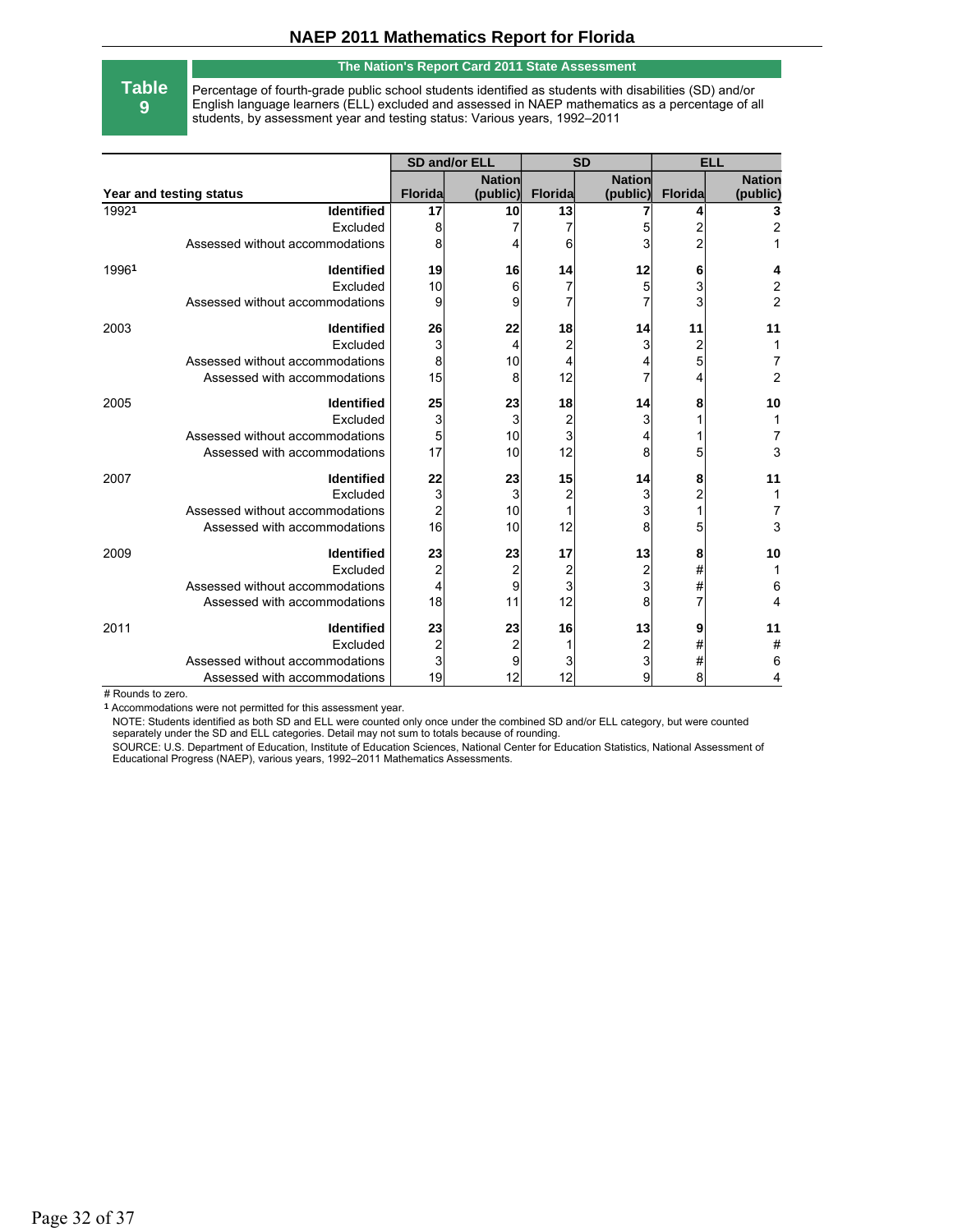#### **The Nation's Report Card 2011 State Assessment**

**Table 10**

Percentage of fourth-grade public school students, average scale score, and achievement-level results in NAEP mathematics, by students with disabilities (SD) status, year, and jurisdiction: Various years, 2003–2011

|               |                                   |                           |                           | <b>Percent</b>               |                                |                                     |                         |
|---------------|-----------------------------------|---------------------------|---------------------------|------------------------------|--------------------------------|-------------------------------------|-------------------------|
|               | SD status, year, and jurisdiction | Percentage<br>of students | Average<br>scale<br>score | <b>Below</b><br><b>Basic</b> | At or<br>above<br><b>Basic</b> | At or<br>above<br><b>Proficient</b> | At<br><b>Advanced</b>   |
| <b>SD</b>     |                                   |                           |                           |                              |                                |                                     |                         |
| 2003          | Nation (public)                   | $11*$                     | $214*$                    | $50*$                        | $50*$                          | $12*$                               | $1^{\star}$             |
|               | Florida                           | 17                        | $214*$                    | $50*$                        | $50*$                          | 13                                  | 1                       |
| 2005          | Nation (public)                   | 12                        | 218                       | 44                           | 56                             | 16                                  | 2                       |
|               | Florida                           | 16                        | 227                       | 33                           | 67                             | 24                                  | 5                       |
| 2007          | Nation (public)                   | $11*$                     | $220*$                    | $40*$                        | $60*$                          | $19*$                               | $\overline{c}$          |
|               | Florida                           | 13                        | 223                       | 37                           | 63                             | 18                                  | 1                       |
| 2009          | Nation (public)                   | 12                        | $220*$                    | $41*$                        | $59*$                          | $19*$                               | $\overline{c}$          |
|               | Florida                           | 15                        | $230*$                    | $28*$                        | $72*$                          | 26                                  | $\overline{\mathbf{c}}$ |
| 2011          | Nation (public)                   | 12                        | 218                       | 45                           | 55                             | 17                                  | $\mathbf 2$             |
|               | Florida                           | 15                        | 223                       | 36                           | 64                             | 18                                  | $\overline{2}$          |
| <b>Not SD</b> |                                   |                           |                           |                              |                                |                                     |                         |
| 2003          | Nation (public)                   | $89*$                     | $236*$                    | $21*$                        | $79*$                          | $34*$                               | $4*$                    |
|               | Florida                           | 83                        | 238*                      | $19*$                        | $81*$                          | $35*$                               | 4                       |
| 2005          | Nation (public)                   | 88                        | $240*$                    | $17*$                        | $83*$                          | $38*$                               | $5*$                    |
|               | Florida                           | 84                        | 241                       | 15                           | 85                             | 39                                  | $\,6$                   |
| 2007          | Nation (public)                   | $89*$                     | $241*$                    | $16*$                        | $84*$                          | $41*$                               | $6*$                    |
|               | Florida                           | 87                        | 245                       | 10                           | 90                             | 44                                  | 6                       |
| 2009          | Nation (public)                   | 88                        | $242*$                    | $16*$                        | $84*$                          | $41*$                               | $6*$                    |
|               | Florida                           | 85                        | 244                       | 11                           | 89                             | 43                                  | 6                       |
| 2011          | Nation (public)                   | 88                        | 243                       | 15                           | 85                             | 43                                  | 7                       |
|               | Florida                           | 85                        | 243                       | 13                           | 87                             | 41                                  | 6                       |

\* Value is significantly different (*p* < .05) from the value for the same jurisdiction and student group in 2011.

NOTE: The NAEP grade 4 mathematics scale ranges from 0 to 500. Achievement levels correspond to the following points on the NAEP mathematics scales: below *Basic*, 213 or lower; *Basic*, 214–248; *Proficient*, 249–281; and *Advanced*, 282 and above. At or above *Basic* includes *Basic*, *Proficient*, and *Advanced*. At or above *Proficient* includes *Proficient* and *Advanced*. Performance comparisons may be affected by differences in exclusion rates for students with disabilities in the NAEP samples and by differences in sample sizes. Detail may not sum to totals because of rounding. All differences were calculated and tested using unrounded numbers.

SOURCE: U.S. Department of Education, Institute of Education Sciences, National Center for Education Statistics, National Assessment of Educational Progress (NAEP), various years, 2003–2011 Mathematics Assessments.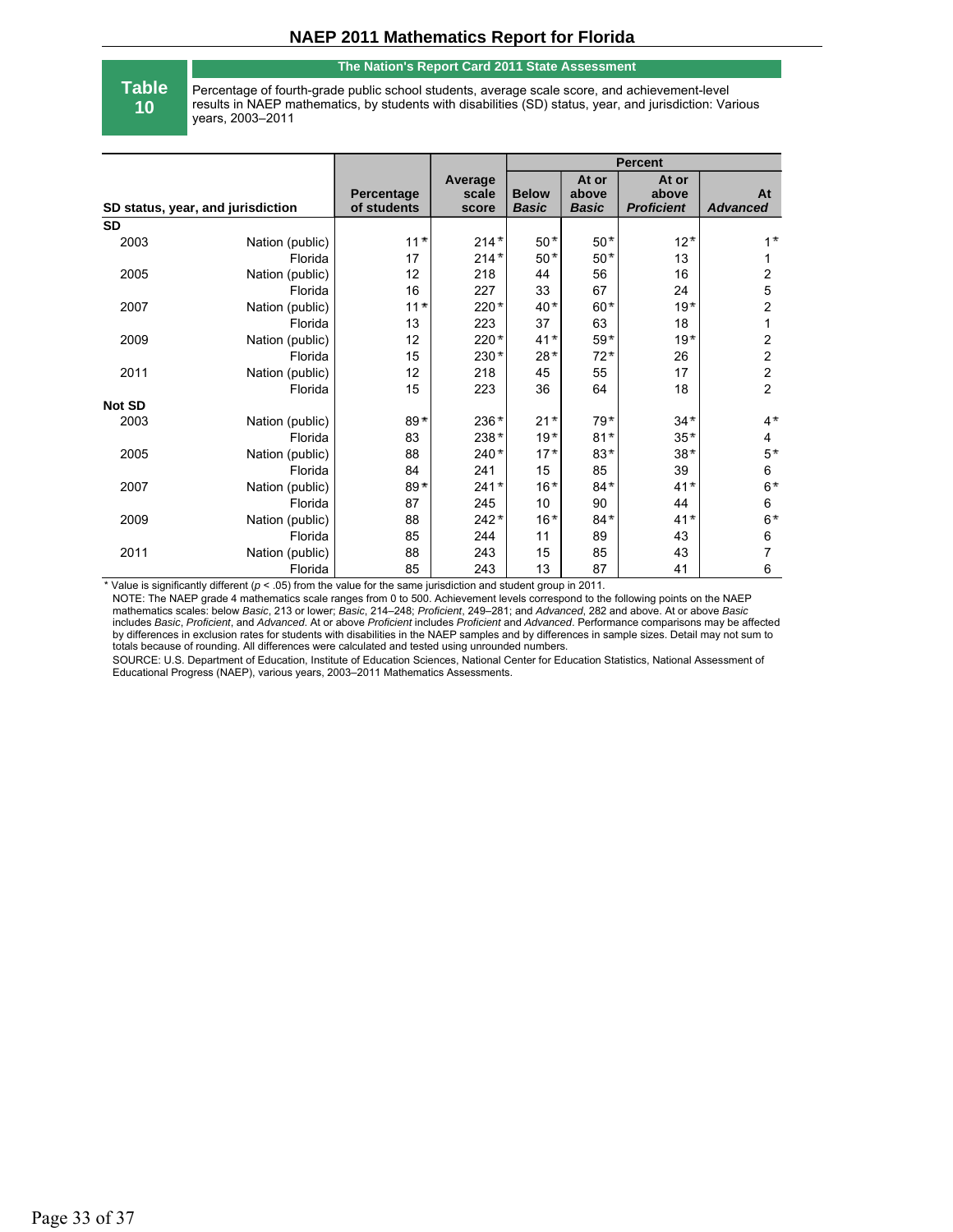#### **The Nation's Report Card 2011 State Assessment**

**Table 11**

Percentage of fourth-grade public school students, average scale score, and achievement-level results in NAEP mathematics, by English language learner (ELL) status, year, and jurisdiction: Various years, 2003–2011

|                |                                    |                           |                           | <b>Percent</b>               |                                |                                     |                       |
|----------------|------------------------------------|---------------------------|---------------------------|------------------------------|--------------------------------|-------------------------------------|-----------------------|
|                | ELL status, year, and jurisdiction | Percentage<br>of students | Average<br>scale<br>score | <b>Below</b><br><b>Basic</b> | At or<br>above<br><b>Basic</b> | At or<br>above<br><b>Proficient</b> | At<br><b>Advanced</b> |
| <b>ELL</b>     |                                    |                           |                           |                              |                                |                                     |                       |
| 2003           | Nation (public)                    | $9*$                      | $214*$                    | $51*$                        | $49*$                          | $9*$                                | $#^*$                 |
|                | Florida                            | 9                         | 222                       | 38                           | 62                             | 16                                  | 1                     |
| 2005           | Nation (public)                    | $10*$                     | $216*$                    | 46*                          | $54*$                          | $11*$                               | 1                     |
|                | Florida                            | $7^*$                     | 219                       | 43                           | 57                             | 15                                  | 2                     |
| 2007           | Nation (public)                    | $10*$                     | $217*$                    | $44*$                        | $56*$                          | 13                                  | 1                     |
|                | Florida                            | $7*$                      | 223                       | 36                           | 64                             | 16                                  | 1                     |
| 2009           | Nation (public)                    | $10*$                     | 218                       | 43                           | 57                             | $12*$                               | $1^{\star}$           |
|                | Florida                            | 8                         | $226*$                    | $31*$                        | $69*$                          | 19                                  | 1                     |
| 2011           | Nation (public)                    | 11                        | 219                       | 42                           | 58                             | 14                                  | 1                     |
|                | Florida                            | 9                         | 219                       | 42                           | 58                             | 13                                  | #                     |
| <b>Not ELL</b> |                                    |                           |                           |                              |                                |                                     |                       |
| 2003           | Nation (public)                    | $91*$                     | 236*                      | $21*$                        | $79*$                          | $34*$                               | $4^{\star}$           |
|                | Florida                            | 91                        | $235*$                    | $23*$                        | $77*$                          | $33*$                               | $4*$                  |
| 2005           | Nation (public)                    | $90*$                     | 239*                      | $18*$                        | $82*$                          | $38*$                               | $5*$                  |
|                | Florida                            | $93*$                     | 240                       | 16                           | 84                             | 38                                  | 6                     |
| 2007           | Nation (public)                    | $90*$                     | $242*$                    | $16*$                        | $84*$                          | $42*$                               | $6*$                  |
|                | Florida                            | $93*$                     | 243                       | 12                           | 88                             | 42                                  | 6                     |
| 2009           | Nation (public)                    | $90*$                     | $242*$                    | $16*$                        | $84*$                          | $41*$                               | $6*$                  |
|                | Florida                            | 92                        | 243                       | 12                           | 88                             | 42                                  | 6                     |
| 2011           | Nation (public)                    | 89                        | 243                       | 15                           | 85                             | 43                                  | $\overline{7}$        |
|                | Florida                            | 91                        | 242                       | 14                           | 86                             | 40                                  | 6                     |

# Rounds to zero.

\* Value is significantly different (*p* < .05) from the value for the same jurisdiction and student group in 2011.

NOTE: The NAEP grade 4 mathematics scale ranges from 0 to 500. Achievement levels correspond to the following points on the NAEP<br>mathematics scales: below *Basic*, 213 or lower; *Basic*, 214–248; *Proficient*, 249–281; and includes *Basic*, *Proficient*, and *Advanced*. At or above *Proficient* includes *Proficient* and *Advanced*. Performance comparisons may be affected by differences in exclusion rates for English language learners in the NAEP samples and by differences in sample sizes. Detail may not sum to totals because of rounding. All differences were calculated and tested using unrounded numbers.

SOURCE: U.S. Department of Education, Institute of Education Sciences, National Center for Education Statistics, National Assessment of Educational Progress (NAEP), various years, 2003–2011 Mathematics Assessments.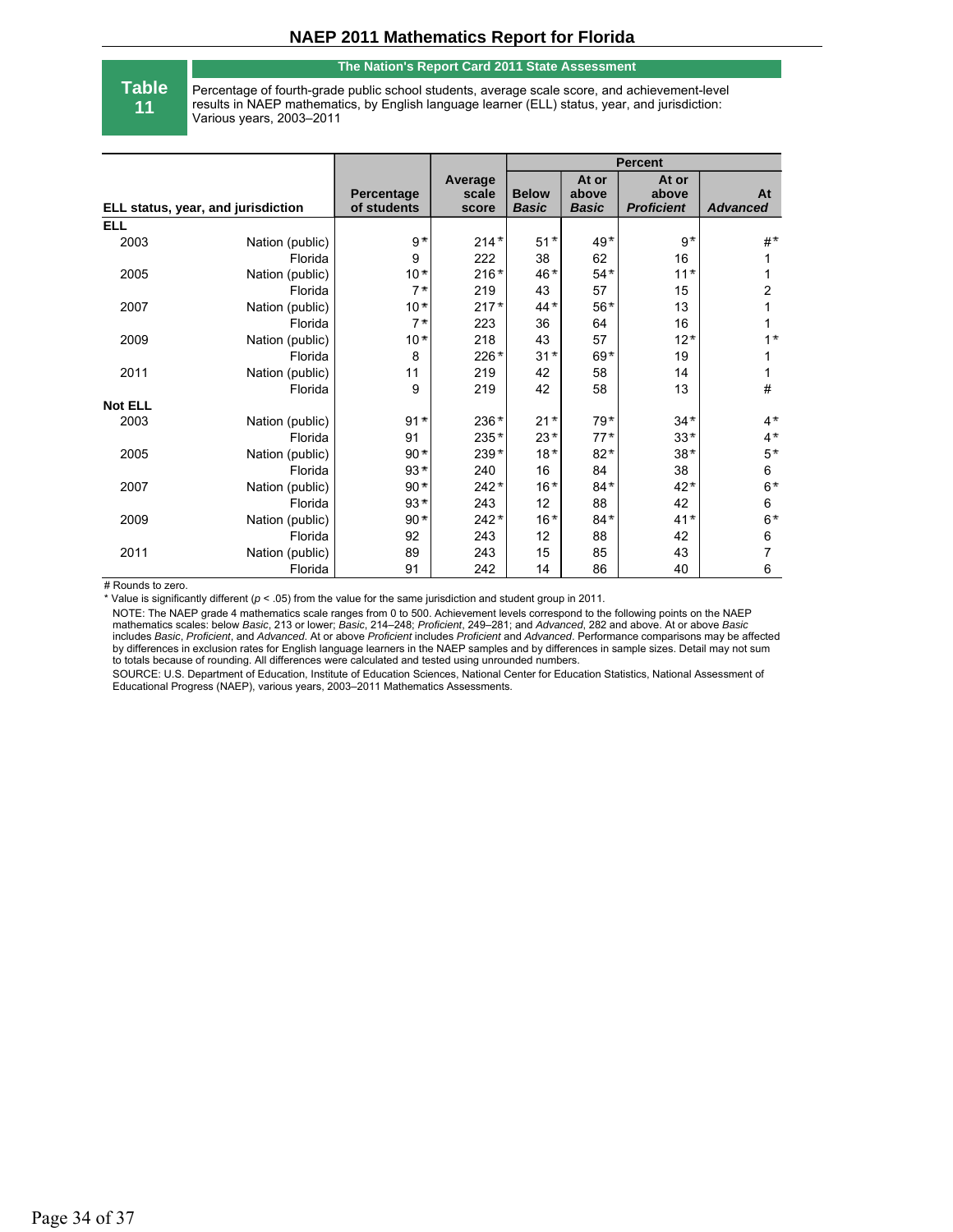### **The Nation's Report Card 2011 State Assessment**

**Table 12**

Number of fourth-grade public school students assessed in NAEP mathematics and weighted percentage excluded, by state/jurisdiction: 2011

| State/jurisdiction    | <b>Number assessed</b> | Weighted percentage excluded |
|-----------------------|------------------------|------------------------------|
| Nation (public)       | 198,900                | 2                            |
| Alabama               | 3,000                  | 1                            |
| Alaska                | 2,700                  | 3                            |
| Arizona               | 3,700                  | 1                            |
| Arkansas              | 3,500                  | 1                            |
| California            | 9,100                  | 2                            |
| Colorado              | 3,500                  | $\mathbf{1}$                 |
| Connecticut           | 3,000                  | 1                            |
| Delaware              | 3,400                  | 4                            |
| Florida               | 7,100                  | 2                            |
| Georgia               | 5,300                  | $\sqrt{2}$                   |
| Hawaii                | 3,300                  | $\boldsymbol{2}$             |
| Idaho                 | 3,600                  | 1                            |
| Illinois              | 5,000                  | $\sqrt{2}$                   |
| Indiana               | 3,400                  | $\sqrt{2}$                   |
| lowa                  | 3,300                  | 1                            |
| Kansas                | 3,100                  | $\sqrt{2}$                   |
| Kentucky              | 4,800                  | 3                            |
| Louisiana             | 3,300                  | $\sqrt{2}$                   |
| Maine                 | 3,200                  | $\sqrt{2}$                   |
| Maryland              | 4,400                  | 6                            |
| Massachusetts         | 5,000                  | 3                            |
|                       | 4,100                  | $\overline{2}$               |
| Michigan<br>Minnesota | 3,600                  | 1                            |
|                       |                        |                              |
| Mississippi           | 3,000                  | 1                            |
| Missouri              | 3,400                  | $\overline{\mathbf{c}}$      |
| Montana               | 3,100                  | $\boldsymbol{2}$             |
| Nebraska              | 3,100                  | $\overline{2}$               |
| Nevada                | 3,800                  | $\sqrt{2}$                   |
| New Hampshire         | 3,300                  | $\sqrt{2}$                   |
| New Jersey            | 3,300                  | 3                            |
| New Mexico            | 4,100                  | 3                            |
| New York              | 4,700                  | 1                            |
| North Carolina        | 5,300                  | 2                            |
| North Dakota          | 3,000                  | 4                            |
| Ohio                  | 4,200                  | 2                            |
| Oklahoma              | 2,900                  | 8                            |
| Oregon                | 3,600                  | 3                            |
| Pennsylvania          | 4,600                  | 1                            |
| Rhode Island          | 3,200                  | 1                            |
| South Carolina        | 3,300                  | 1                            |
| South Dakota          | 3,200                  | $\sqrt{2}$                   |
| Tennessee             | 3,400                  | 3                            |
| Texas                 | 9,600                  | 4                            |
| Utah                  | 4,000                  | 2                            |
| Vermont               | 2,700                  | $\boldsymbol{2}$             |
| Virginia              | 3,600                  | $\overline{\mathbf{2}}$      |
| Washington            | 3,900                  | $\mathbf 2$                  |
| West Virginia         | 3,000                  | $\mathbf 2$                  |
| Wisconsin             | 4,500                  | $\mathbf 2$                  |
| Wyoming               | 2,900                  | $\overline{a}$               |
| Other jurisdictions   |                        |                              |
| District of Columbia  | 2,000                  | $\overline{5}$               |
| DoDEA <sup>1</sup>    | 3,100                  | $\mathbf{3}$                 |

**1** Department of Defense Education Activity (domestic and overseas schools).

NOTE: The number of students assessed is rounded to the nearest hundred.

SOURCE: U.S. Department of Education, Institute of Education Sciences, National Center for Education Statistics, National Assessment of Educational Progress (NAEP), 2011 Mathematics Assessment.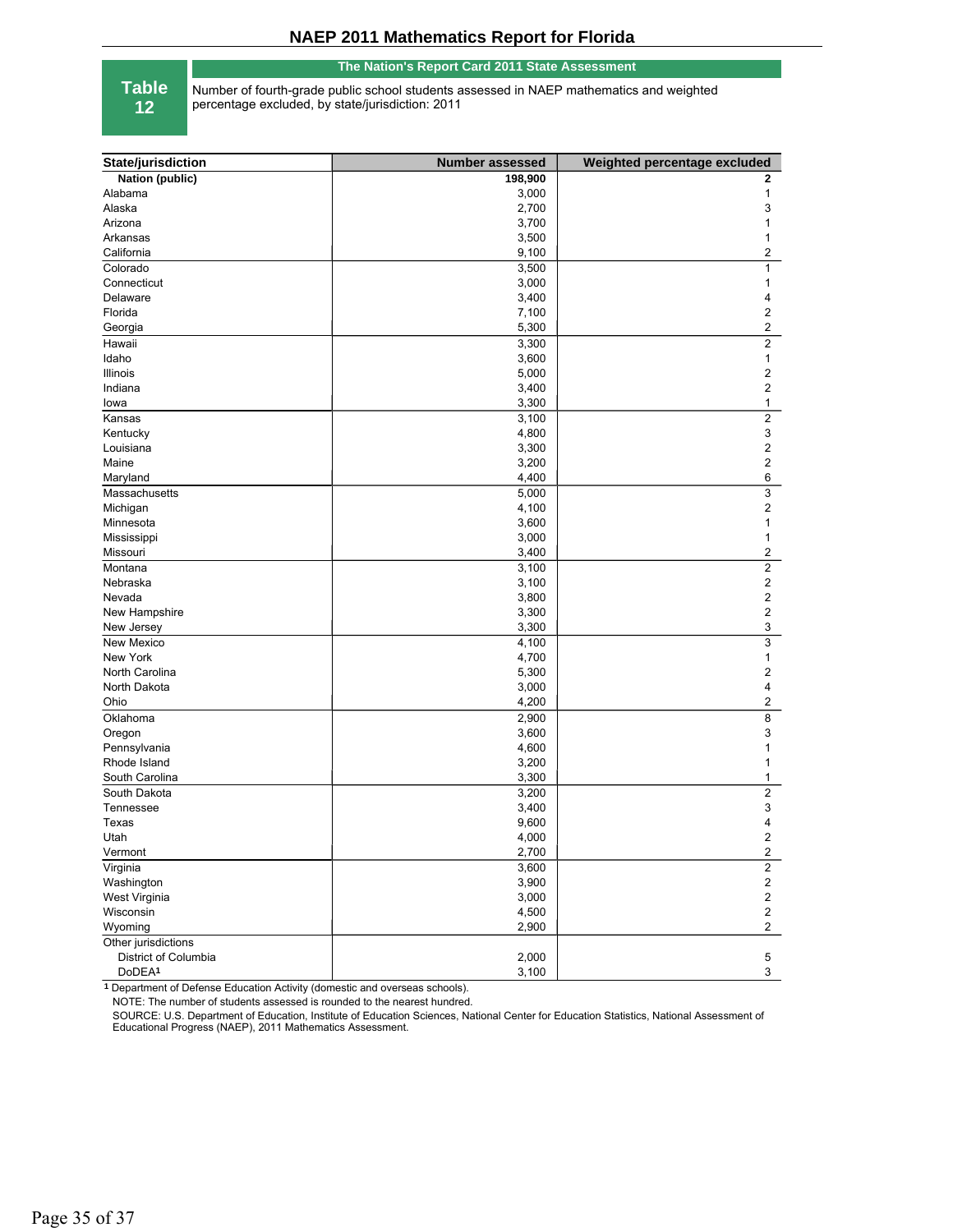# **Where to Find More Information**

### **The NAEP Mathematics Assessment**

The latest news about the NAEP 2011 mathematics assessment and the results can be found on the NAEP website at http://nces.ed.gov/nationsreportcard/mathematics. The individual snapshot reports for each participating state and other jurisdictions are also available in the state results section of the website at http://nces.ed.gov/nationsreportcard/states/.

*The Nation's Report Card: Mathematics 2011* may be ordered or downloaded at the NAEP website.

The *Mathematics Framework for the 2011 National Assessment of Educational Progress*, on which this assessment is based, is available at the National Assessment Governing Board website at http://www.nagb.org/publications/math-2011-framework.pdf.

### **The NAEP Data Explorer (NDE)**

The interactive database at http://nces.ed.gov/nationsreportcard/naepdata/ includes student, teacher, and school variables for all participating districts, the nation, and public schools in large cities. Data tables are also available for districts, with all contextual questions cross-tabulated with the major demographic variables. Users can design and create tables and can perform tests of statistical significance at this website.

### **Technical Documentation on the Web (TDW)**

Technical documentation section of the NAEP website http://nces.ed.gov/nationsreportcard/tdw/ contains information about the technical procedures and methods of NAEP. The TDW site is organized by topic (from Item Development through Analysis and Scaling) with subtopics, including information specific to a particular assessment. The content is written for researchers and assumes knowledge of educational measurement and testing.

### **Publications on the inclusion of students with disabilities and English language learners**

References for a variety of research publications related to the assessment of students with special needs may be found at http://nces.ed.gov/nationsreportcard/about/inclusion.asp#research.

### **To order publications**

Recent NAEP publications related to mathematics are listed on the mathematics page of the NAEP website and are available electronically. Publications can also be ordered from

Education Publications Center (ED Pubs) U.S. Department of Education P.O. Box 22207 Alexandria, VA 22304

Call toll free: 1-877-4ED-Pubs (1-877-433-7827) TTY/TDD: 1-877-576-7734 FAX: 1-301-470-1244 Order online at: http://www.edpubs.gov.

**The NAEP State Report Generator was developed for the NAEP 2011 reports by Phillip Leung, Bobby Rampey, Rebecca Moran, Rick Hasney, and Ming Kuang.**